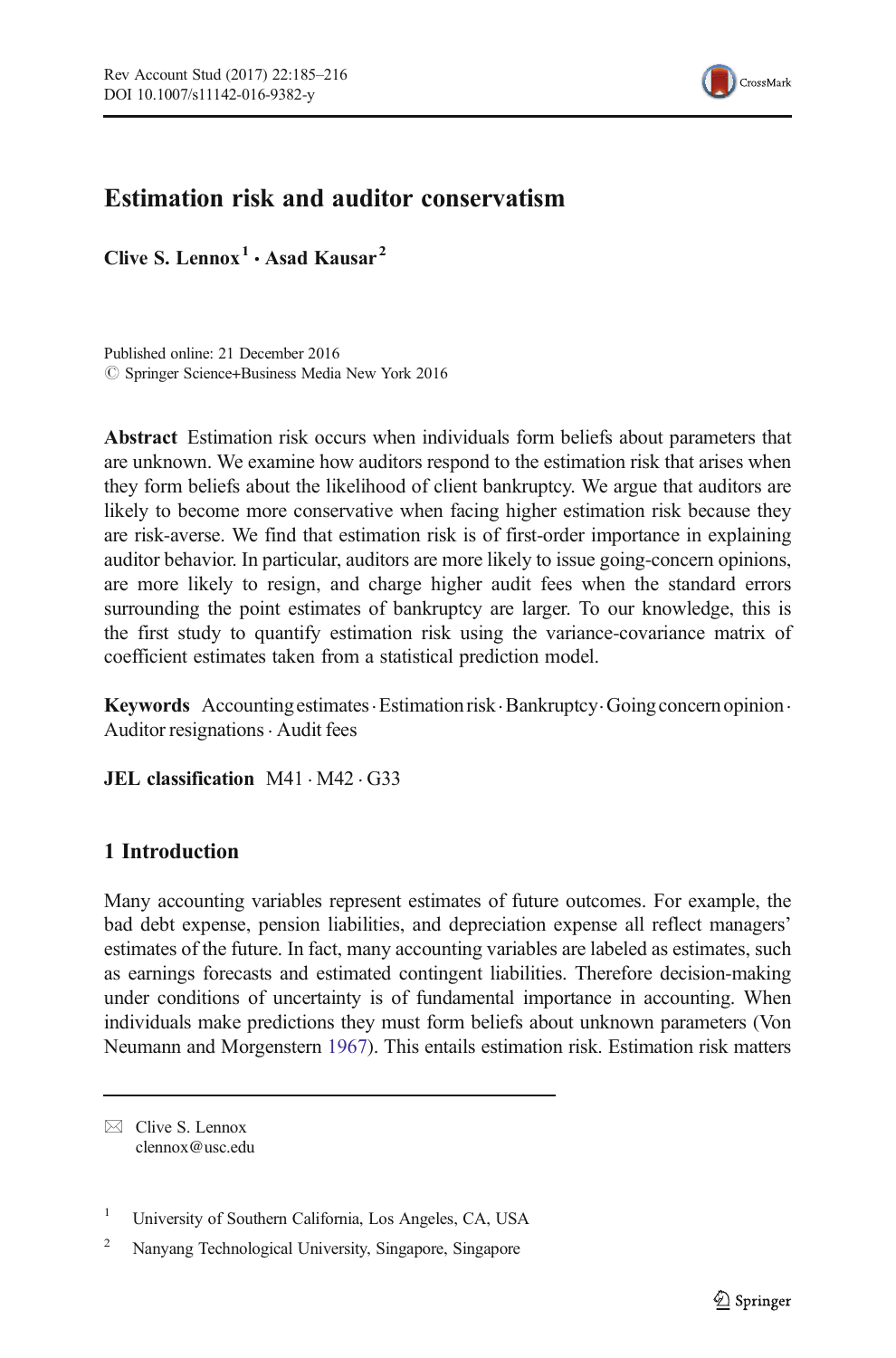because it alters the behavior of risk-averse individuals (Klein and Bawa [1976](#page-31-0)). This study shows that estimation risk has a large impact on the degree of conservatism exhibited by risk-averse auditors.

We focus on the estimation risk associated with predicting bankruptcy because auditors can incur substantial losses from litigation and reputation impairment when their clients file for bankruptcy (Palmrose [1987](#page-31-0); Carcello and Palmrose [1994](#page-30-0); Lys and Watts [1994](#page-31-0); U.S. House of Representatives [1985,](#page-31-0) [1990](#page-31-0); Firth [1990;](#page-30-0) Weil [2001](#page-31-0); House of Lords [2011](#page-30-0)). These losses mean that it is important for auditors to form accurate expectations about the likelihood of bankruptcy. Estimation risk arises because the probability that a client will file for bankruptcy is not known. Instead, the probability must be estimated. The level of estimation risk captures the degree of imprecision in the point estimates of bankruptcy. We argue that estimation risk is likely to have a significant impact on auditor behavior because auditors are risk averse.

To clarify the distinction between bankruptcy risk and estimation risk, it is helpful to introduce some notation. Let  $B^*$  represent the risk that a company will file for bankruptcy in the future, where  $B^*$  is uncertain and therefore must be estimated. Let  $\hat{B}^*$  represent the best point estimate of  $B^*$ . We measure estimation risk using the standard errors of the point estimates,  $(SE(\hat{B}^*))$ , because the standard errors reflect the precision of each point estimate. In particular,  $\hat{B}^*$  is a less precise measure of the company's bankruptcy risk when  $SE(\hat{B}^*)$  is larger, i.e., when there is more uncertainty surrounding the point estimate. When estimation risk  $(SE(\hat{B}^*))$  is higher, it is more probable that the point estimate  $(\hat{B}^*)$  will turn out to be incorrect ex post, which imposes incremental risk upon risk-averse auditors.

To illustrate, consider two companies, Y and Z, that have the same point estimates of bankruptcy risk (i.e.,  $\hat{B}^{*y} = \hat{B}^{*z}$ ), but company Z has higher estimation risk, i.e.,  $SE(\hat{B}^{*z} > SE(\hat{B}^{*y})$ . The higher estimation risk implies greater uncertainty in predicting Z's future bankruptcy status than predicting Y's future bankruptcy status, even though both companies have the same point estimates of bankruptcy. This uncertainty is expected to be important in explaining auditor behavior because auditors are risk averse.<sup>1</sup> Risk-averse auditors will respond differently to companies Y and Z because Z has greater estimation risk, even though they have the same point estimates of bankruptcy risk.

We expect that estimation risk causes risk-averse auditors to behave more conservatively. In particular, we predict that auditors respond to greater estimation risk by a) issuing more going-concern opinions, b) resigning more often from audit engagements, and c) charging higher audit fees. We test these predictions after controlling for the point estimates of bankruptcy  $(\hat{B}^*)$  to ensure that our estimation risk variable  $(SE(\hat{B}^*))$ captures the incremental effect of estimation risk on auditor behavior.

<sup>&</sup>lt;sup>1</sup> Our assumption that auditors are risk averse is consistent with risk-averse individuals self-selecting to enter the auditing profession (Davidson and Dalby [1993](#page-30-0)). It is also consistent with analytical models in which auditors are assumed to be risk averse (Baiman et al. [1987;](#page-30-0) Balachandran and Ramakrishnan [1987;](#page-30-0) Baiman et al. [1991](#page-30-0)).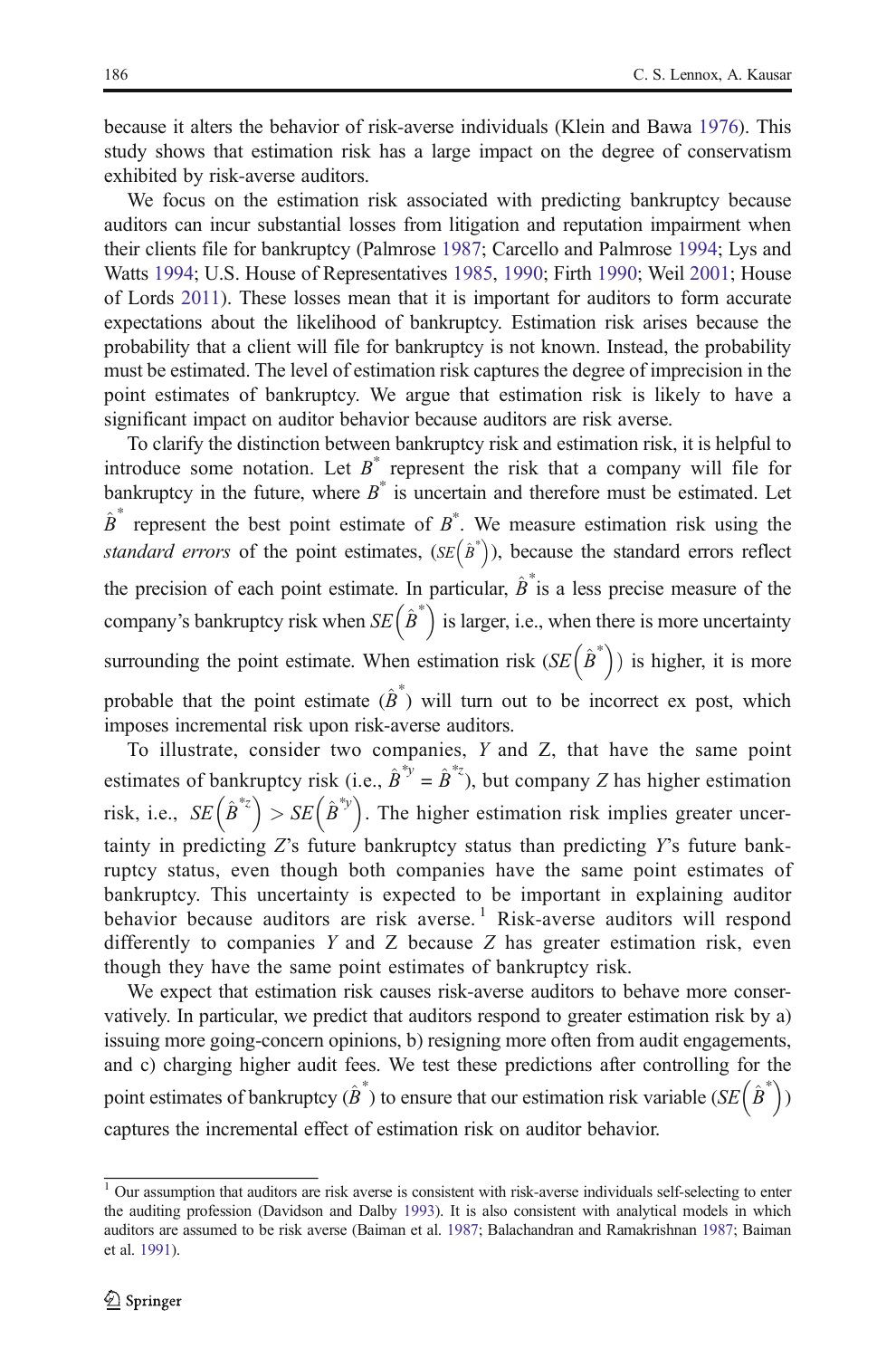A key premise of our study is that auditors are risk averse. However, this premise may not be true for several reasons. First, audit firms can insure against the losses that arise from litigation after clients file for bankruptcy. Second, they can mitigate idiosyncratic client-specific risks by spreading the risks across diversified portfolios of clients.<sup>2</sup> Even if auditors are risk averse, it is far from obvious that estimation risk will have an economically significant impact on their behavior. The  $(SE(\hat{B}^*)$  variable is a second-moment risk because it measures the estimation uncertainty surrounding the point estimates of bankruptcy. In contrast,  $\hat{B}^*$  is a first-moment risk because it measures the point estimates of bankruptcy. While prior research has shown that the first moment  $(\hat{\beta}^*)$  has an economically significant impact on auditor behavior, it is unclear whether the second moment  $(SE(\hat{B}^*))$  also has an economically significant impact.

Our empirical analysis begins by estimating bankruptcy prediction models, which yield the point estimates of bankruptcy  $(\hat{B}^*)$  and the standard errors surrounding the point estimates  $(SE(\hat{B}^*))$  for each observation in the sample. The covariates in the bankruptcy models include measures of financial distress, such as profitability, leverage, liquidity, stock returns, return volatility, age, institutional ownership, and distance to default that are commonly used in bankruptcy prediction studies (e.g., Bharat and Shumway [2008](#page-30-0); Beaver et al. [2012](#page-30-0)). Next, we confirm the evidence from prior research that the point estimates of bankruptcy risk,  $\hat{B}^*$ , affect auditors' going-concern decisions, resignation decisions, and audit fees. In particular, auditors are more likely to issue going-concern opinions, are more likely to resign, and charge higher audit fees when companies are more likely to go bankrupt.<sup>3</sup>

We then test our three hypotheses relating to the incremental effect of estimation risk. First, we test whether estimation risk  $(SE(\hat{B}^*))$  explains auditors' going-concern reporting decisions. Consistent with our first hypothesis, we find highly significant positive coefficients on  $SE(\hat{B}^*)$  in the going-concern reporting models. This is consistent with risk-averse auditors issuing more conservative audit reports when there is higher estimation risk. Second, we test whether estimation risk  $(SE(\hat{B}^*))$  incrementally explains auditors' resignation decisions. We find that  $SE(\hat{B}^*)$  is positively and significantly related to resignations. That is, auditors are more likely to resign when there is more uncertainty surrounding the point estimates of bankruptcy. Finally, consistent with our third hypothesis, we show that auditors charge significantly higher audit fees when estimation risk is higher.

<sup>&</sup>lt;sup>2</sup> In Section [2,](#page-4-0) we explain that insurance and diversification are unlikely to render auditors completely risk neutral.

<sup>&</sup>lt;sup>3</sup> There is evidence that audit firms use bankruptcy prediction models to assess companies' financial health (Eidleman [1995](#page-30-0); Johnstone et al. [2016,](#page-31-0) p. 677). Even if an audit firm does not formally use a bankruptcy prediction model, we expect that the point estimates and standard errors are likely to correlate with auditors' rational beliefs about the expected likelihood of bankruptcy and the uncertainty that surrounds this likelihood.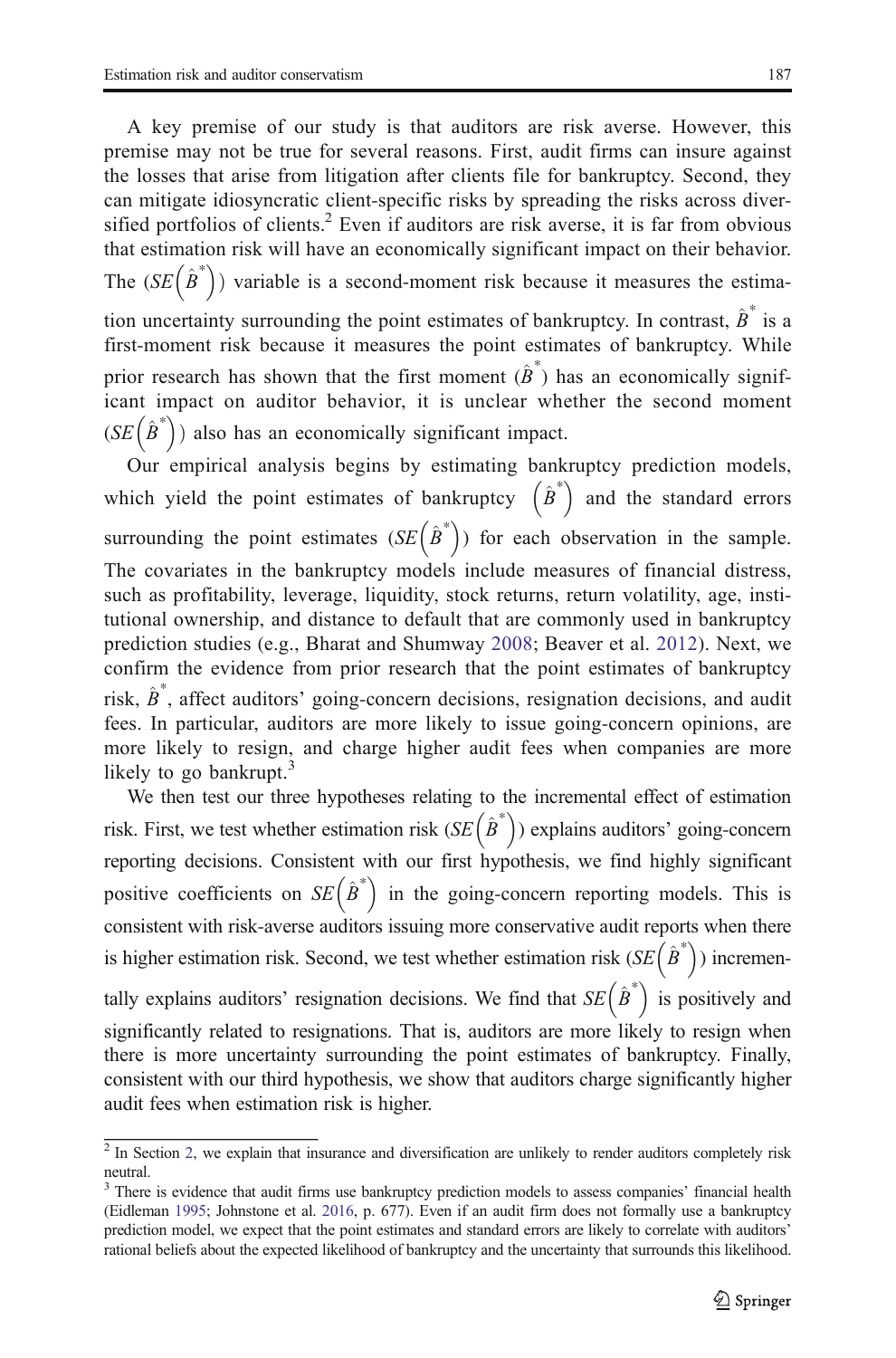Although the  $(SE(\hat{B}^*))$  variable is a second-moment risk, we show that it has an economically significant impact on auditor behavior. For instance, we calculate the likelihood of an auditor issuing a going-concern opinion as  $SE(\hat{B}^*)$  increases from the tenth percentile to the ninetieth percentile, holding all other variables (including the point estimates) constant. As  $SE(\hat{B}^*)$  increases over this range, the likelihood of a going-concern opinion increases approximately threefold, from 2.6% to 7.5%. Similarly, the likelihood of an auditor resignation approximately *doubles* as  $SE(\hat{B}^*)$ increases from the tenth percentile to the ninetieth percentile. Audit fees increase by 7.4% as  $SE(\hat{B}^*)$  increases from its tenth percentile value to the ninetieth percentile. Thus estimation risk is of fundamental importance in understanding the behavior of auditors under conditions of uncertainty.

In a supplementary analysis, we argue that estimation risk matters more when companies are moderately distressed, rather than when they are financially healthy or severely distressed. This is becasuse an auditor is more likely to worry about the imprecision in the point estimates of bankruptcy when a company has a moderate level of distress. Consistent with this, we find that  $SE(\hat{B}^*)$  significantly explains auditors' going-concern reporting decisions, their resignation decisions, and audit fees when companies are moderately distressed. In contrast,  $SE(\hat{B}^*)$  is a weak or insignificant predictor of auditor behavior when companies are financially healthy or severely distressed. These findings reinforce our main result that auditors act conservatively in situations where estimation risk is likely to matter most.

This study makes two contributions to the literature. First, we contribute to the auditing literature by showing that auditors are more conservative when they are faced with higher estimation risk. Prior studies examine how auditor behavior is affected by the point estimates of bankruptcy.<sup>4</sup> We show that auditors also respond to the estimation risk that surrounds the point estimates. Thus it is not only the point estimates of bankruptcy  $(\hat{B}^*)$  that matter but also the uncertainty that surrounds the point estimates  $(SE(\hat{B}^*))$ . This is consistent with our theory that risk-averse auditors respond to elevated levels of estimation risk.

Second, our study is the first to quantify estimation risk using the variancecovariance matrix of coefficient estimates taken from a statistical prediction model. In prior research, estimation risk has been measured using the volatility in past realizations of the variable whose future value is to be predicted. For example, the volatility of *past* earnings has been used to measure the uncertainty that managers face when they forecast *future* earnings (e.g., Waymire [1985\)](#page-31-0). In many settings, however, estimation risk cannot be inferred from past volatility. For

<sup>4</sup> Research shows that the point estimates of bankruptcy risk are highly significant in explaining the auditor's decision to issue a going-concern opinion (Mutchler [1985](#page-31-0); Dopuch et al. [1987;](#page-30-0) Carcello and Neal [2000](#page-30-0); DeFond et al. [2002](#page-30-0); Carcello et al. [2009](#page-30-0)) or to resign from the engagement (Krishnan and Krishnan [1997](#page-31-0); Ghosh and Tang [2015](#page-30-0)).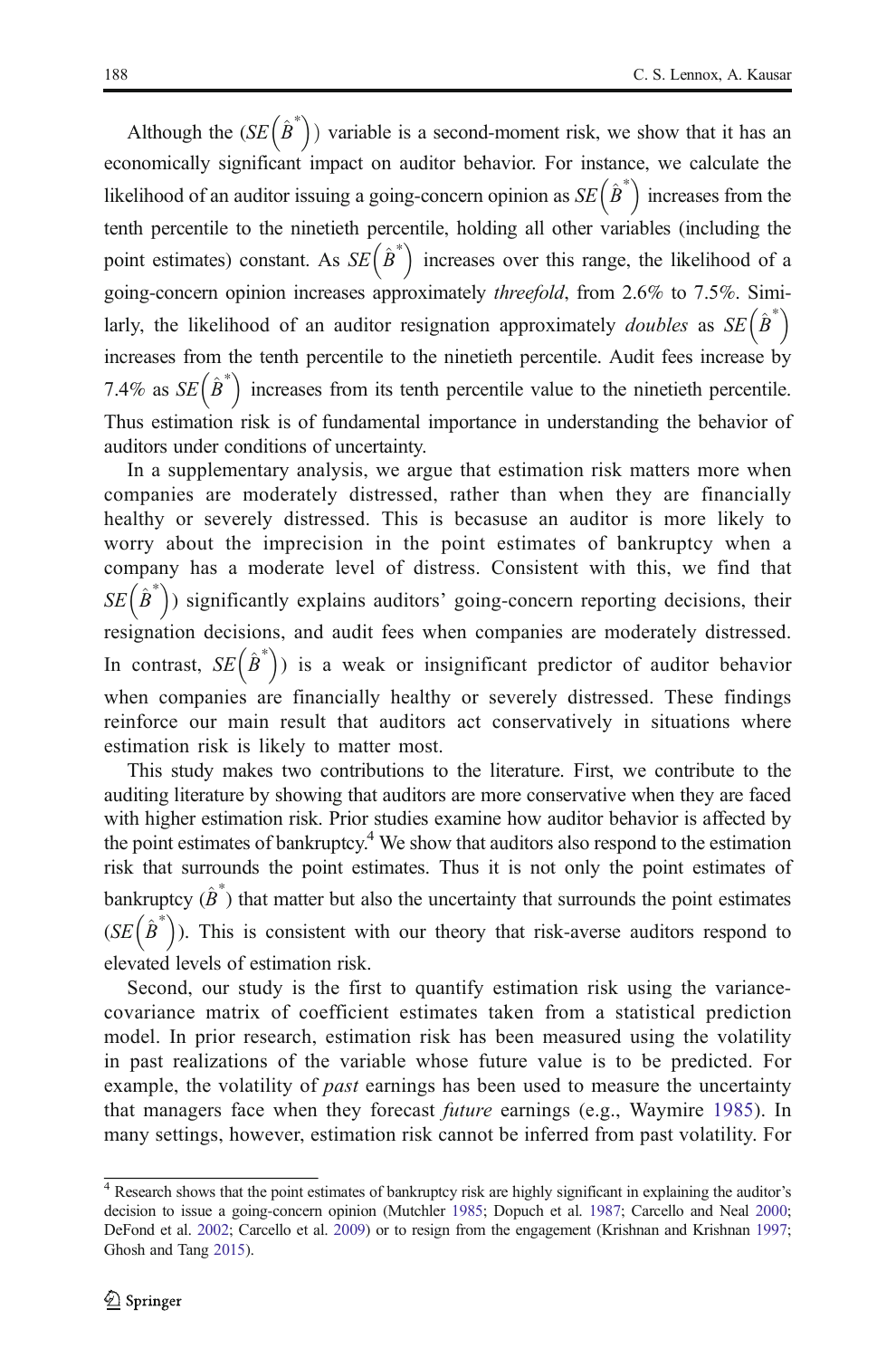<span id="page-4-0"></span>example, there is zero volatility in past bankruptcy outcomes for a company that has never previously gone bankrupt, but this does not mean there is zero estimation risk when estimating the company's future risk of bankruptcy. Even if a company has never gone bankrupt, there is significant uncertainty when predicting whether the company will go bankrupt. Therefore past realizations of the dependent variable are not always reliable for inferring estimation risk. We show that estimation risk can easily be calculated using the variance-covariance matrix of coefficient estimates together with company characteristics. We expect that our approach can be used in many other accounting settings where estimation risk is expected to affect the behavior of risk-averse agents.

The remainder of the paper is organized as follows. The next section develops the three hypotheses. The third section describes the research design, and the fourth section presents the sample and reports our main results. Section five reports the results from several supplementary analyses. Section six concludes.

#### 2 Hypotheses

Prior research demonstrates that auditor behavior is affected by the *point estimates* of bankruptcy risk. For example, the audit reporting literature points out that auditors issue going-concern opinions when the point estimates of bankruptcy risk are higher (Mutchler [1985;](#page-31-0) Dopuch et al. [1987;](#page-30-0) Carcello and Neal [2000](#page-30-0); DeFond et al. [2002;](#page-30-0) Carcello et al. [2009\)](#page-30-0). Similarly, research on auditor resignations shows that bankruptcy risk is a key determinant of an auditor's decision to resign from an engagement (Krishnan and Krishnan [1997;](#page-31-0) Ghosh and Tang [2015\)](#page-30-0).

An auditor faces the prospect of incurring losses  $(L)$  if its client enters bankruptcy. These losses occur because client bankruptcy increases the likelihood of an auditor being sued or incurring reputation losses (Palmrose [1987](#page-31-0); Carcello and Palmrose [1994](#page-30-0); Lys and Watts [1994](#page-31-0); U.S. House of Representatives [1985,](#page-31-0) [1990;](#page-31-0) Firth [1990](#page-30-0); Weil [2001](#page-31-0); House of Lords [2011\)](#page-30-0). Even if an auditor is certain about the amount of loss, L, there is some estimation risk because the auditor does not know for sure the client's probability of bankruptcy. Instead, the auditor must estimate the probability, which is the source of estimation risk.

For example, suppose the probability of bankruptcy is unknown but is believed to be either  $p_1$  or  $p_2$ . If the true bankruptcy probability is  $p_1$ , the auditor's expected loss from bankruptcy is  $p_1$  L; on the other hand, if the true bankruptcy probability is  $p_2$ , the auditor's expected loss from bankruptcy is  $p_2$  L. Estimation risk occurs because the auditor does not know for sure whether the likelihood of bankruptcy is  $p_1$  or  $p_2$ . Thus the auditor is unsure whether the expected loss from bankruptcy is  $p_1 L$  or  $p_2 L$ . In this simple example, a larger difference between  $p_1$  and  $p_2$  represents greater estimation risk. There is zero estimation risk when  $p_1 = p_2$  because, in this situation, the auditor knows that the true probability of bankruptcy is  $p_1 = p_2$ .<sup>5</sup>

Without loss of generality, assume a 50:50 chance that  $p<sub>I</sub>$  is the true probability of bankruptcy and a 50:50 chance that  $p_2$  is the true probability of bankruptcy. As  $p_1$  and

 $\frac{5}{10}$  The case of zero estimation risk does not mean that the auditor knows whether the company will go bankrupt. It only means that the auditor knows the ex ante probability of bankruptcy. Therefore bankruptcy risk exists even in the absence of any estimation risk.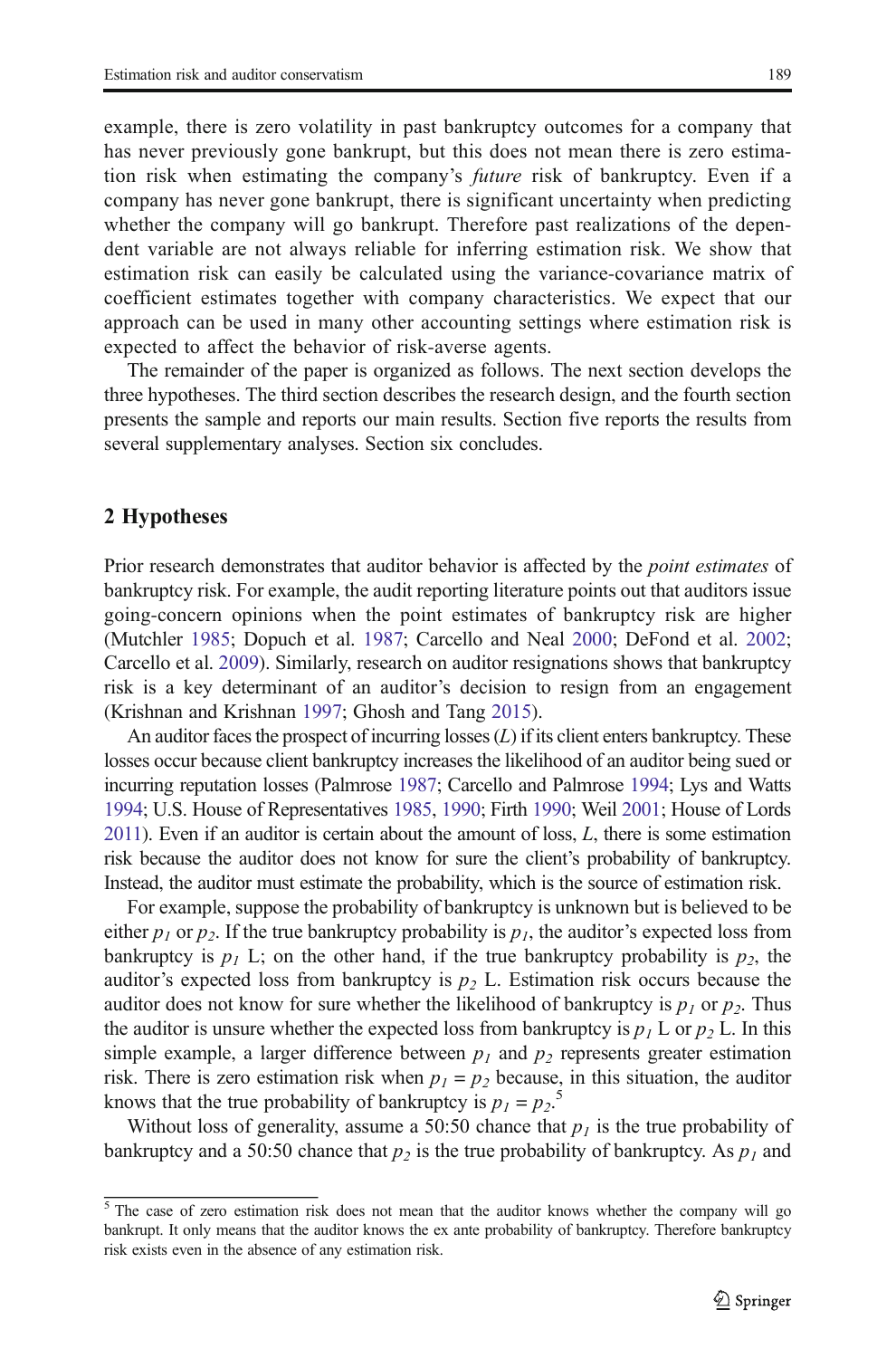<span id="page-5-0"></span> $p<sub>2</sub>$  are equally likely, the best point estimate of the probability of bankruptcy is simply  $(p_1 + p_2)/2$ . Borrowing from the economics literature, we refer to  $(p_1 + p_2)/2$  as the "certainty equivalent" bankruptcy probability. In turn, the auditor's certainty equivalent expected loss from bankruptcy is  $(p_1 + p_2)$  L /2.

The utility function of a risk-averse auditor is illustrated in Fig. 1. The auditor's utility is a declining function of the expected loss from bankruptcy (i.e., the utility function has a negative slope,  $U'(.) < 0$ ). Furthermore, the auditor's utility is declining at an increasing rate because the auditor is assumed to be risk averse (i.e.,  $U''(.) < 0$ ). As shown in Fig. 1, the assumption of risk aversion is equivalent to assuming that  $U((p_1 + p_2)L/2) > 0.5 U(p_1L) +$ 0.5 U( $p<sub>2</sub>$ L). In other words, the auditor obtains higher utility when there is no estimation risk (i.e., when the auditor knows for sure that the expected loss is  $(p_1 + p_2)L/2$ ), compared with when the auditor is unsure whether the expected loss is  $p<sub>1</sub>$ L or  $p<sub>2</sub>$ L).

The theoretical literature in economics shows that risk-averse individuals are willing to buy insurance to reduce the magnitude of the loss, L. Similarly, we expect that risk-averse auditors take steps to mitigate the losses associated with client bankruptcy  $(L)$ . In particular, auditors can mitigate the losses (i.e., reduce the magnitude of  $L$ ) in three ways: a) issuing going-concern opinions, b) resigning, and c) exerting greater effort.

We note that these conservative auditor responses are costly (just as purchasing insurance is costly). Issuing a going-concern opinion is costly because it increases the likelihood of client dismissal. Resigning is costly because the auditor ceases to earn fees from the client. Exerting more effort is also costly. While these strategies are costly, they are beneficial in terms of reducing the losses associated with client bankruptcy  $(i.e., they reduce the magnitude of  $L$ ). Our main insight is that risk-averse auditors are$ more likely to adopt these risk-management strategies when estimation risk is higher.

Estimation risk makes it harder to predict whether a company will survive or go bankrupt. Therefore, when faced with greater estimation risk, a risk-averse auditor will



Fig. 1 The utility function of a risk-averse auditor.  $L =$  the losses incurred by an auditor when a client files for bankruptcy. The probability of bankruptcy is either  $p_1$  or  $p_2$ . The above figure assumes a 50:50 chance that  $p_1$ is the true probability of bankruptcy and a 50:50 chance that  $p_2$  is the true probability of bankruptcy. The auditor does not know whether the true probability is  $p_1$  or  $p_2$  and so the auditor faces estimation risk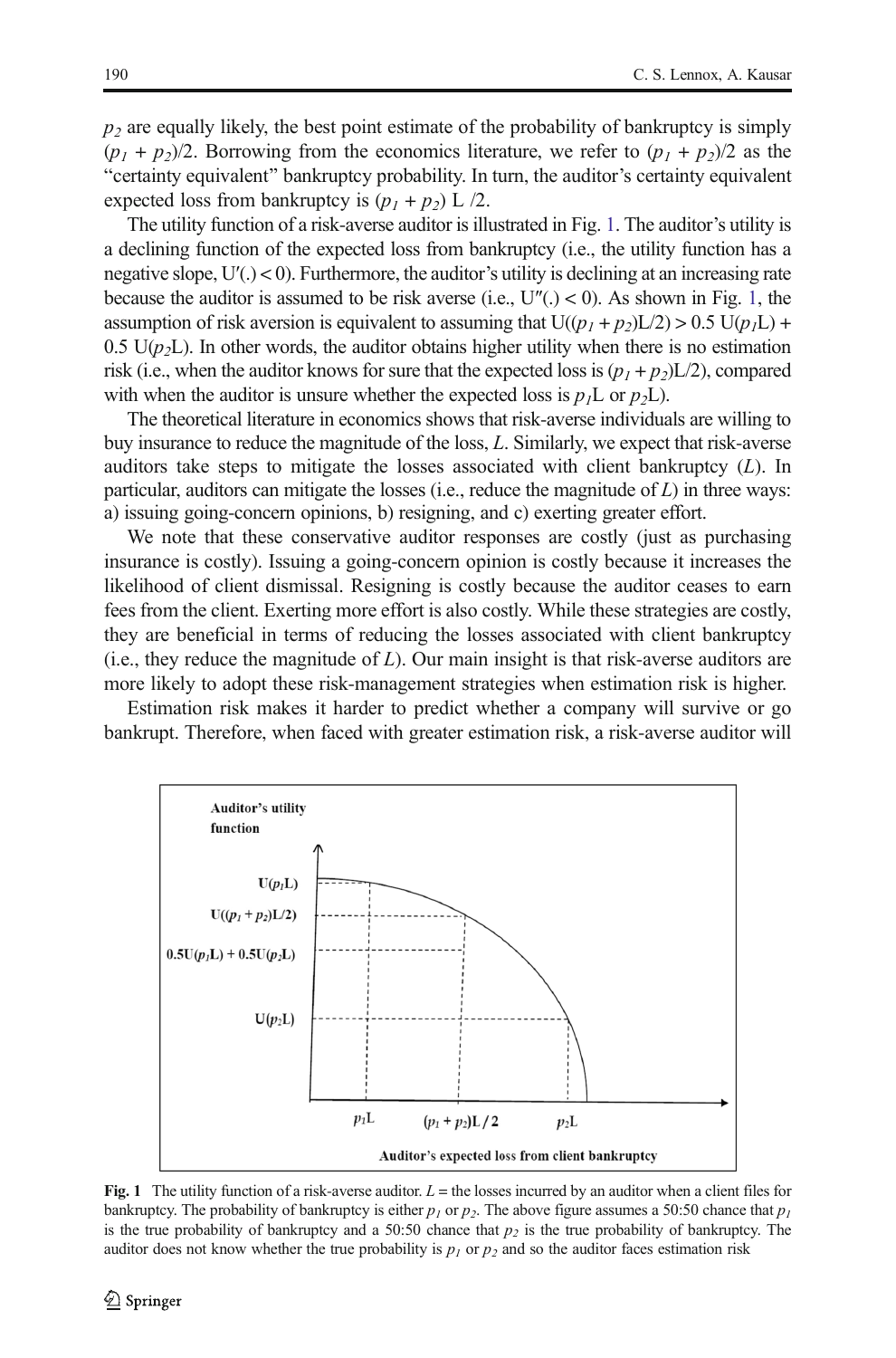err on the side of caution by being more likely to issue a going-concern opinion. This leads to our first hypothesis.

HYPOTHESIS 1: After controlling for the point estimate of bankruptcy, an auditor is more likely to issue a going-concern opinion when the standard error of the point estimate is higher.

A similar logic applies to auditor resignations, which are another tool that auditors can use to manage risk. When faced with greater estimation risk, a risk-averse auditor will err on the side of caution by being more likely to resign.

HYPOTHESIS 2: After controlling for the point estimate of bankruptcy, an auditor is more likely to resign when the standard error of the point estimate is higher.

Finally, we expect that a risk-averse auditor will exert more effort and charge a higher risk premium when there is greater estimation risk. Therefore we predict a positive association between estimation risk and audit fees.

HYPOTHESIS 3: After controlling for the point estimate of bankruptcy, audit fees are higher when the standard error of the point estimate is higher.

All three hypotheses are predicated on a maintained assumption that auditors are risk averse. However, this assumption may not necessarily be true because audit firms can obtain professional indemnity insurance for litigation losses. Moreover, audit firms can mitigate idiosyncratic client risks by spreading them across diversified portfolios of clients. To the extent that auditors are not risk averse, we would not expect to find significant results for H1, H2, and H3.

We expect that audit firms are risk averse despite the availability of insurance and diversification. One reason is that audit firms are not *fully* insured against the risks of client bankruptcy. If audit firms were fully insured, they would have little incentive to supply high quality audits. Insurers avoid this moral hazard problem by providing audit firms with partial, rather than full, coverage. Moreover, while audit firms can insure against the losses from litigation, they cannot insure against the losses from damage to their *reputa*tions. Therefore reputational concerns will tend to make them more risk averse.

In addition, there are limitations to using portfolio diversification for risk management. First, audit firms' portfolios may not be fully diversified, as these firms specialize in certain types of clients to develop reputations for expertise. Second, the client portfolio of an individual partner is much less diversified than the client portfolio of the partner's audit firm. Therefore an individual partner is likely to be risk averse due to undiversified client-specific risks.<sup>6</sup>

<sup>&</sup>lt;sup>6</sup> While an audit firm would want its partners to act in the best interests of the firm, in practice, many decisions are delegated to individual partners because audit firms cannot perfectly monitor the actions of individual partners. Consistent with firms delegating key decisions to partners, empirical research finds that audit outcomes are significantly affected by the characteristics of individual partners (Gul et al. [2013](#page-30-0); Knechel et al. [2015\)](#page-31-0). Moreover, partners are compensated based on the outcomes of their own audits as well as the audits of the entire firm (Knechel et al. [2013](#page-31-0)). Therefore audit outcomes are likely to be shaped by partners' own risk preferences as well as the risk preferences of their firms.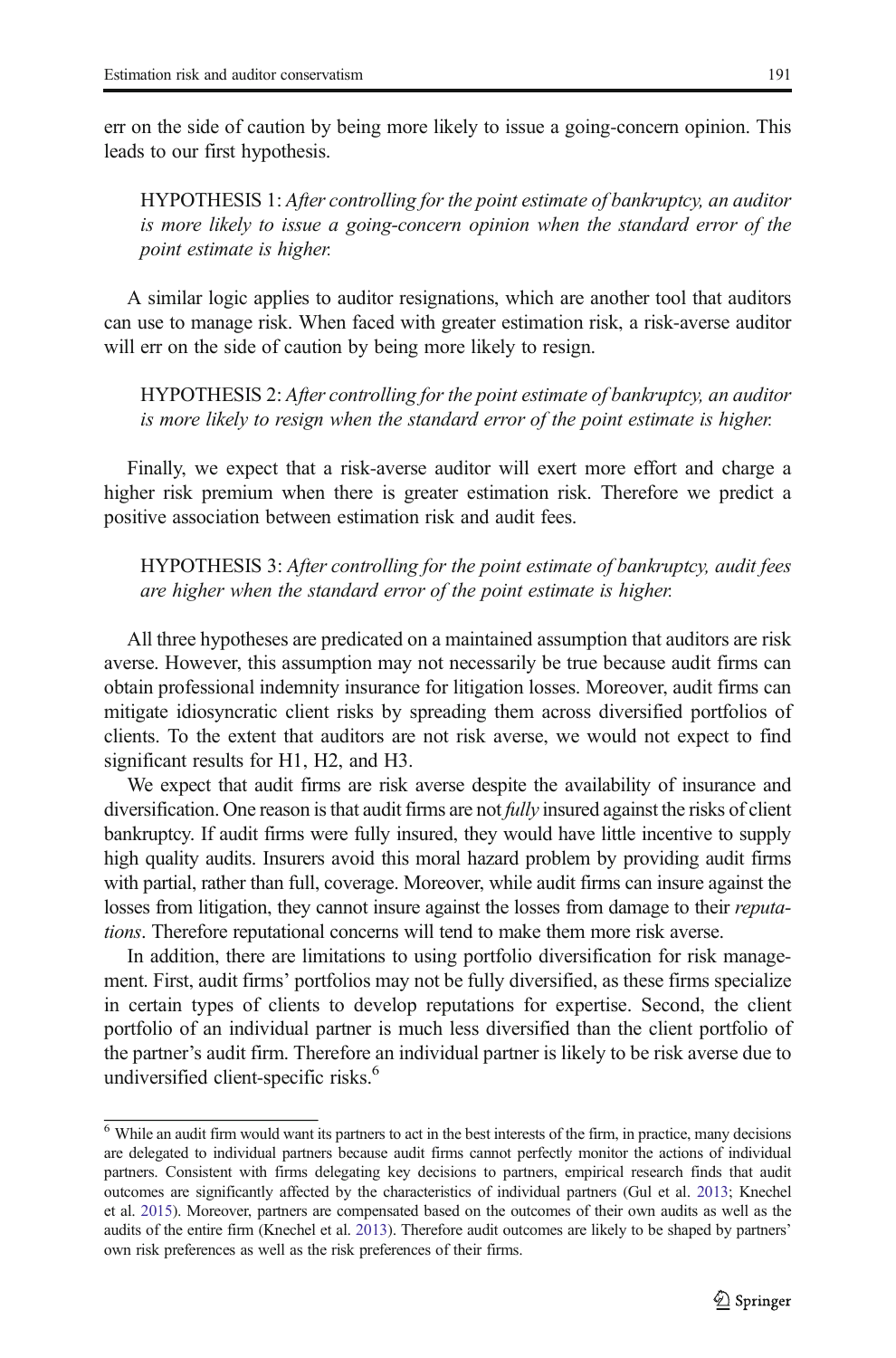#### <span id="page-7-0"></span>3 Research design

# 3.1 Measuring estimation risk  $(SE(\hat{B}^*))$

Let  $B^*$  represent the propensity that a company will file for bankruptcy in the future. A bankruptcy prediction model can be written as follows:

$$
B^* = \alpha X + u \tag{1}
$$

Eq. (1) has a vector of parameters ( $\alpha$ ), an error term (*u*), and a set of independent variables, X (including an intercept). The  $B^*$  variable is not observed but a bankruptcy dummy variable, B, is observed ex post. The mapping between  $B^*$  and B is defined as follows:  $B^* \ge 0$  if  $B =$  one and  $B^* < 0$  if  $B =$  zero.

Because  $B^*$  is unobservable, the variance of  $B^*$  is also unobservable. The binary variable,  $B$ , is observable, but past values of  $B$  cannot be used to measure estimation risk. This is because a company that has never gone bankrupt has only zero values for B, but this does not mean there is zero estimation risk when predicting the company's future bankruptcy status.

Although  $B^*$  is unobservable, estimating Eq. (1) yields point estimates of  $B^*$ ; namely  $\hat{B}^* = \hat{\alpha} X$ . Each point estimate has some degree of estimation risk because the parameters of eq. (1) are unknown and therefore must be estimated. Each coefficient estimate ( $\hat{\alpha}$ ) has a standard error that reflects the precision with which the coefficient is estimated. A higher standard error means the coefficient is estimated with less precision, implying greater estimation risk. The coefficient standard errors are simply the square roots of the leading diagonal entries of the estimated variance-covariance matrix of the coefficient estimates ( $\hat{V}_\phi$ ). We use the variance-covariance matrix to compute the standard errors of the point estimates, i.e.,  $SE(\hat{B}^*)$ . The value of  $SE(\hat{B}^*)$  for the n'th observation in the sample is the square root of  $X_n \hat{V}_{\hat{\alpha}} X_n'$ , where  $X_n$  is a vector containing the values of the X variables for the *n*'th observation in the sample (Baum [2006\)](#page-30-0).<sup>7</sup> Thus  $SE(\hat{B}^*)$ captures the squared normalized distance of a data point from the centroid of the X variables (i.e., the first and third terms in  $X_n \hat{V}_\alpha X_n'$ ), where these distances are weighted by the variances of the coefficients on the  $X$  variables (i.e., the second term in  $X_n \hat{V}_{\hat{\alpha}} X_n'$ ). In contrast, the point estimates  $(\hat{\beta}^*)$  capture the distance of a data point from the centroid of the  $X$  variables (the second term in  $\hat{\alpha}$  X), where these distances are weighted by the coefficients on the X variables (the first term in  $\hat{\alpha} X$ ). Therefore bankruptcy risk  $(\hat{\beta}^*)$  and estimation risk  $(SE(\hat{\beta}^*))$ are conceptually distinct (and in our sample they are negatively correlated with each other). For example, even if companies Y and Z have the same point estimates of bankruptcy, company Z would tend to have higher estimation risk

 $\sqrt{T} X_n$  is a  $1 \times k$  vector while  $\hat{V}_{\hat{\alpha}}$  is a  $k \times k$  matrix, where k corresponds to the number of X variables in the bankruptcy prediction model. In Stata, the values of  $SE(\hat{B}^*)$  are obtained using the command: "predict [varname], stdp" after estimating the bankruptcy prediction model. For further details, see [www.stata.](http://www.stata.com/statalist/archive/2004-04/msg00752.html) [com/statalist/archive/2004-04/msg00752.html.](http://www.stata.com/statalist/archive/2004-04/msg00752.html)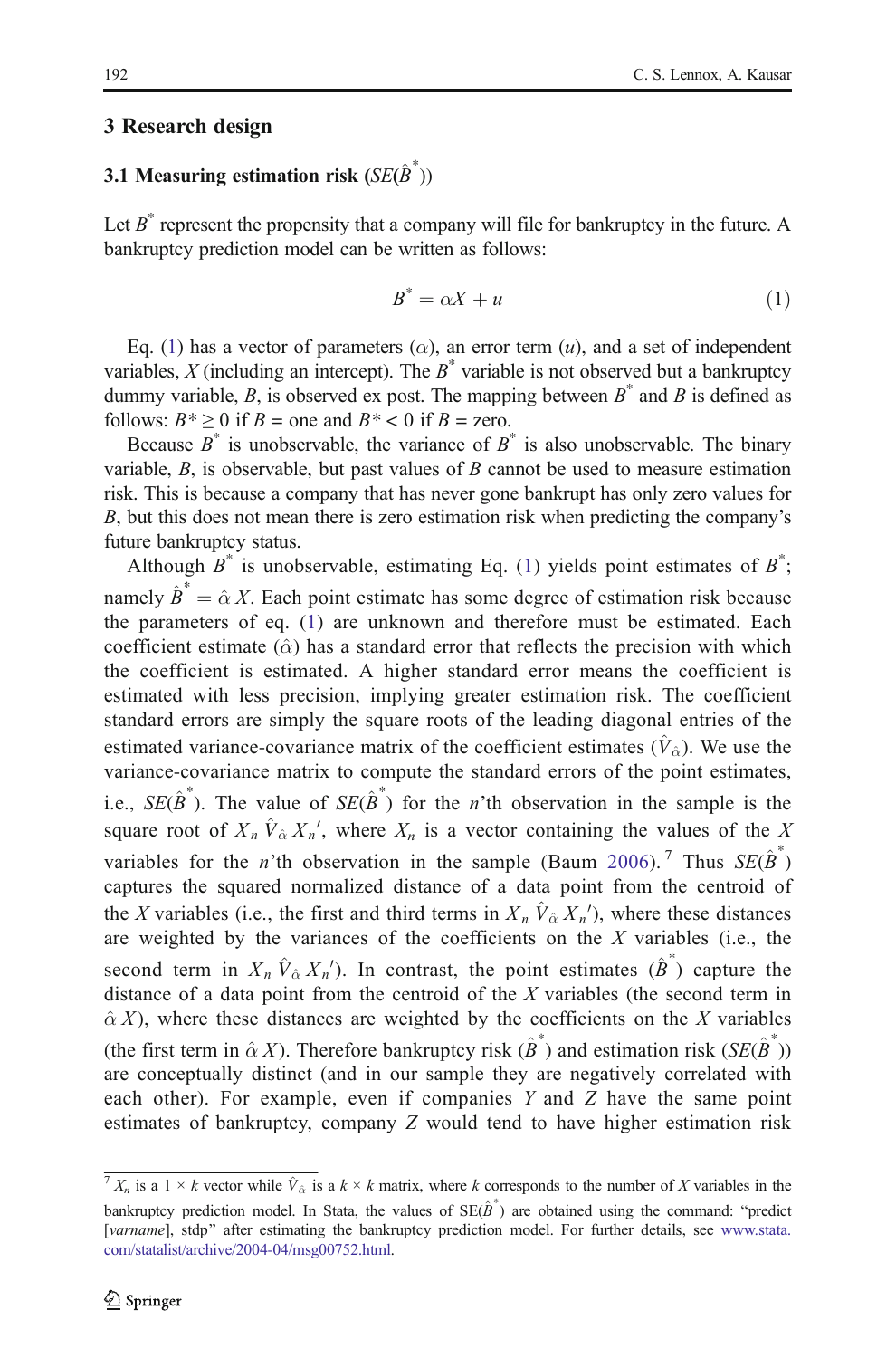than company Y if Y's bankruptcy risk is driven by average values of the  $X$ variables, while  $Z$ 's bankruptcy risk is driven by abnormal values of the  $X$ variables that have offsetting effects (e.g., Z has large losses but also has low leverage). In this example, there is more uncertainty surrounding  $Z$ 's point estimate of bankruptcy because Z's large losses suggest high bankruptcy risk, whereas Z's low leverage suggests low bankruptcy risk.

Next, Fig. [2](#page-9-0) shows how estimation risk  $(SE(\hat{B}^*))$  affects the utilty function of a risk-averse auditor. Note that Fig. [2](#page-9-0) shows the point estimates of bankruptcy  $(\hat{B}^*)$  and the standard errors of the point estimates  $(SE(\hat{B}^*))$ , rather than the predicted bankruptcy probabilities ( $\hat{p}$ ) and the standard errors of the predicted probabilities (SE( $\hat{p}$ )).<sup>8</sup> This is because it is possible to calculate the standard errors of  $\hat{B}^*$  using the variance-covariance matrix of the coefficient estimates as described above, whereas it is not possible to compute the standard errors of the predicted probabilities of bankruptcy  $(SE(\hat{p}))$ .

To illustrate the difference between a point estimate and the standard error surrounding the point estimate, the top part of Fig. [2](#page-9-0) shows two companies, Z and Y, that have the same point estimates of bankruptcy (i.e., they share the same value for  $\hat{B}^*$ ) but their standard errors are different. In Fig. [2](#page-9-0), company  $Z$ 's point estimate has a standard error of 1.50, whereas Y's point estimate has a standard error of 1.00. This means the distribution has fatter tails for company  $Z$  than  $Y$ , so there is greater uncertainty surrounding the point estimate for Z (i.e., Z has higher estimation risk than Y). Theoretically, a risk-averse auditor would care about the distribution of estimated bankruptcy risks as well as the best point

estimate,  $\hat{B}^*$ . In other words, a risk-averse auditor would care about  $SE(\hat{B}^*)$  as well as  $\hat{B}^*$ . For example, consider the upper and lower confidence limits for companies Z and Y. At the 95% confidence level (two-tailed), the upper confidence limit (UCL) equals the point estimate plus 1.96 multiplied by the standard error of the point estimate (i.e.,  $UCL = \hat{B}^*$  +  $1.96 \times SE(\hat{B}^*)$ . Likewise, the lower confidence limit (LCL) equals the point estimate minus 1.96 multiplied by the standard error of the point estimate (i.e.,  $LCL = \hat{B}^* - 1.96 \times SE(\hat{B}^*)$ ). As shown in Fig. [2](#page-9-0), company Z has a higher UCL and a lower LCL compared with company Y because Z has a higher value of  $SE(\hat{B}^*)$ ; i.e., Z has higher estimation risk.

Importantly, the bottom part of Fig. [2](#page-9-0) links estimation risk back to the utlity function of a risk-averse auditor. In particular, the utility function of a risk-averse auditor has the property that decreases in utility  $(\Delta U)$  for a given increase in the expected loss  $(\Delta E(Loss))$  are increasing in the size of the expected loss (E(Loss)). Therefore the change in utility for an equal change in the expected loss ( $\Delta E$ (Loss1) =  $\Delta E$ (Loss2)) is greater for the upper confidence limit, compared with the lower confidence limit (i.e.,  $\Delta U2 > \Delta U1$  $\Delta U2 > \Delta U1$  $\Delta U2 > \Delta U1$  in Fig. 2). For a formal proof in the context of risk-averse investors, please see Hanoch and Levy ([1969](#page-30-0)).

The key takeaway is that estimation risk provides risk-averse auditors with stronger incentives to mitigate the losses associated with client bankruptcy  $(i.e., L)$ . We argue that auditors can mitigate these losses by being more likely to issue going-concern opinions (H1), more likely to resign (H2), and by charging higher audit fees (H3). In

<sup>&</sup>lt;sup>8</sup> Traditionally, the point estimates of bankruptcy  $(\hat{B}^*)$  are called "z-scores" and are used to measure a company's financial distress (e.g., Altman [1968](#page-30-0); Ohlson [1980;](#page-31-0) Zmijewski [1984](#page-31-0)).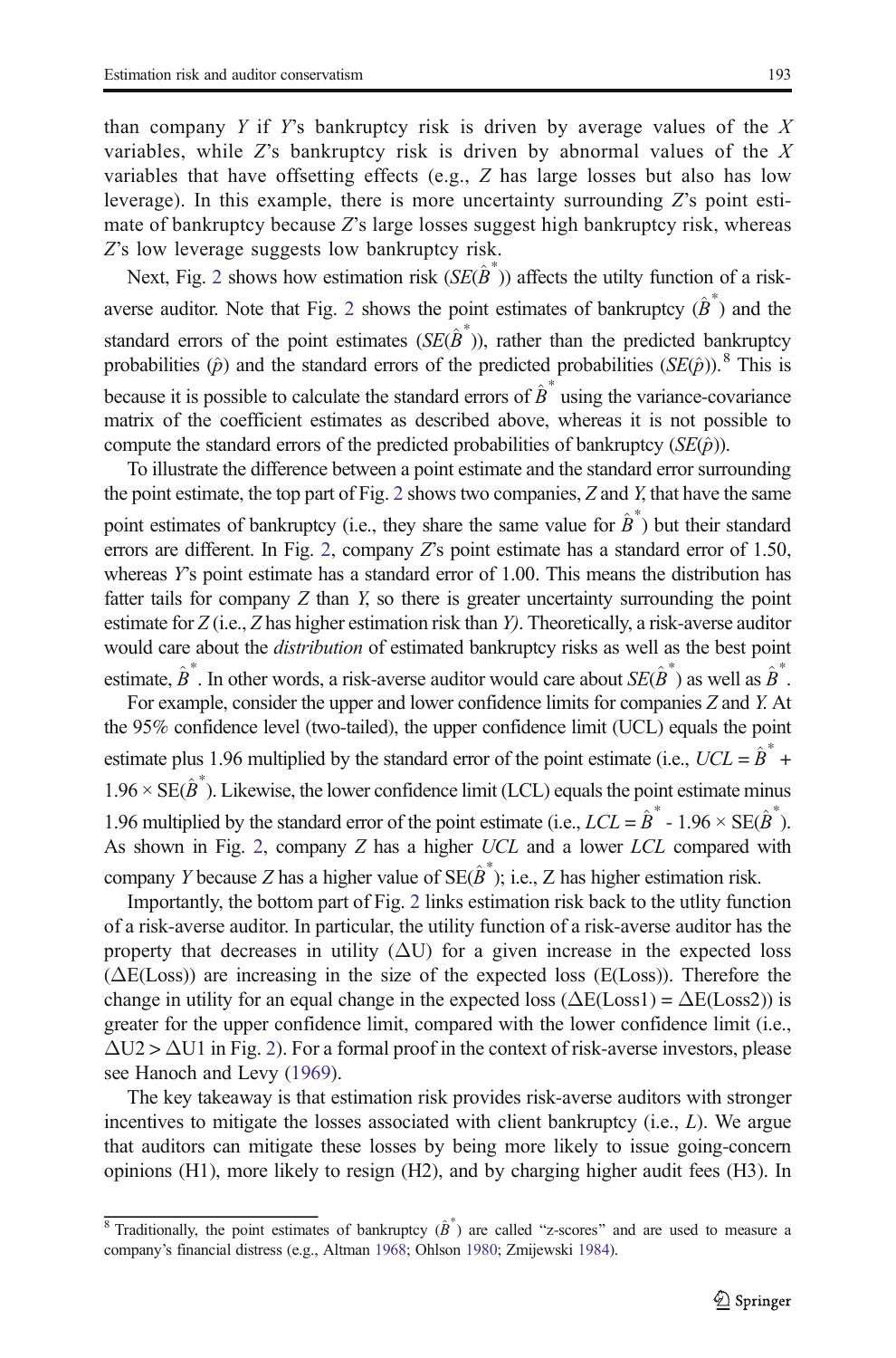<span id="page-9-0"></span>

Fig. 2 The distribution of estimated bankruptcy risks for company Z and company Y and their impact on the utility of a risk-averse auditor. Company Y and company Z are assumed to have the same point estimates of bankruptcy risk  $(\hat{B}^*)$ , but company Z has a higher standard error for its point estimate than company Y.  $\hat{B}^*$  = the point estimates of bankruptcy risk for company Y and company Z.

 $u =$  the density function of company  $Z$  (where  $Z$ 's point estimate is assumed to have a standard error of 1.50, i.e.,  $SE(\hat{B}^*)_Z = 1.50$ .

 $-$  = the density function of company Y (where Y's point estimate is assumed to have a standard error of 1.00, i.e.,  $SE(\hat{B}^*)_Y = 1.00$ ).

 $LCL_Z$  = the lower confidence limit of bankruptcy risk for company Z, at the two-tailed 95% confidence level  $(LCL<sub>Z</sub> = \hat{B}^* - 1.96 \times 1.50)$ .  $UCL<sub>Z</sub> =$  the upper confidence limit of bankruptcy risk for company Z, at the twotailed 95% confidence level (UCL<sub>Z</sub> =  $\hat{B}^* + 1.96 \times 1.50$ ). LCL<sub>Y</sub> = the lower confidence limit of bankruptcy risk for company Y, at the two-tailed 95% confidence level ( $LCL_Y = \hat{B}^* - 1.96 \times 1.00$ ).  $UCL_Y =$  the upper confidence limit of bankruptcy risk for company Y, at the two-tailed 95% confidence level (UCL<sub>Y</sub> =  $\hat{B}^*$  + 1.96 × 1.00). ΔU1 is the change in auditor utility associated with a change in the expected loss, ΔE(Loss1).  $\Delta$ U2 is the change in auditor utility associated with a change in the expected loss,  $\Delta E$ (Loss2)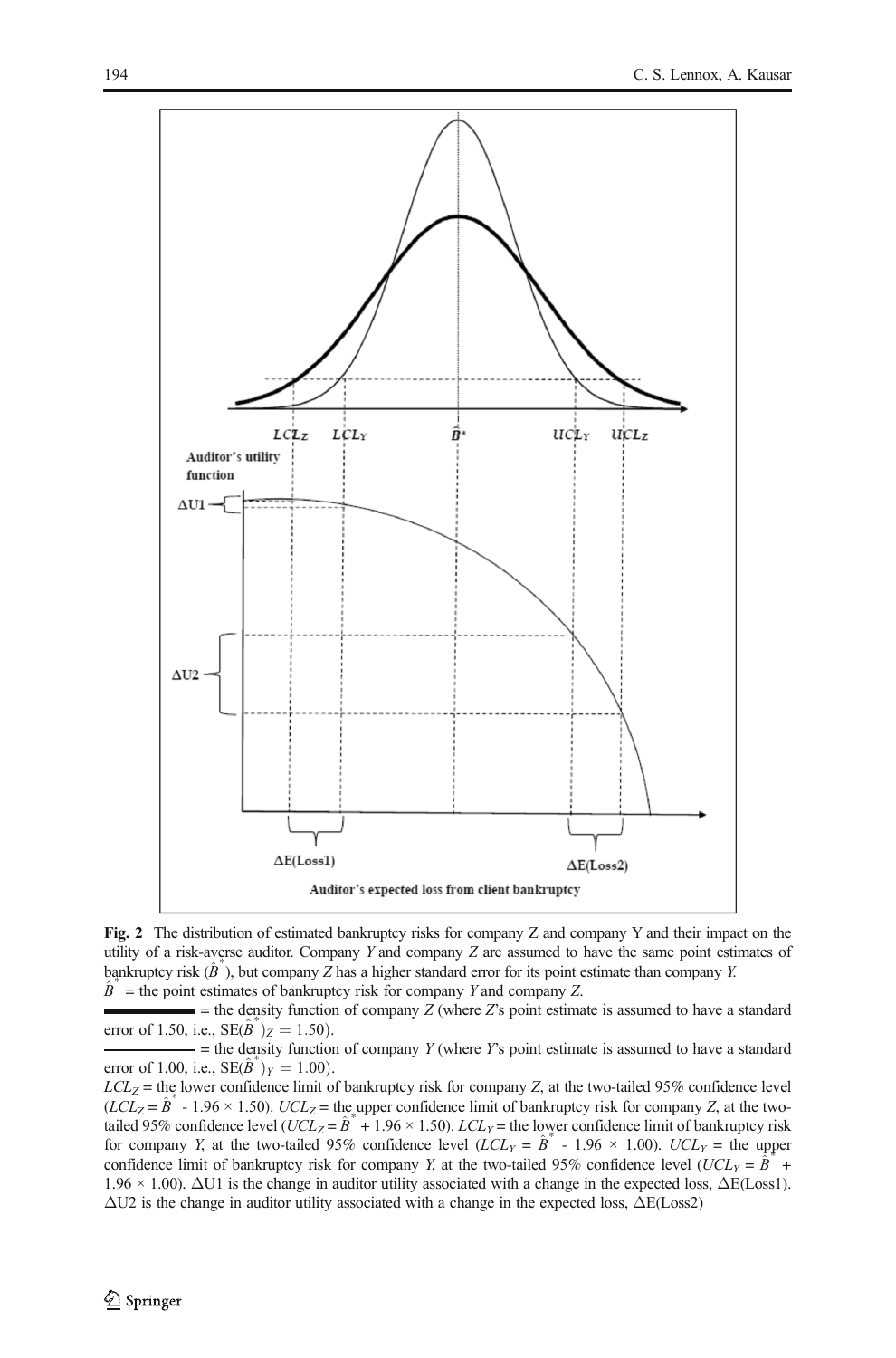<span id="page-10-0"></span>Fig. [2](#page-9-0), this means that the auditor is more likely to issue a going-concern opinion (or resign or charge higher audit fees) to company Z rather than company Y because company Z has greater estimation risk than company Y.

#### 3.2 Estimation risk and going-concern opinions

In studies of going-concern reporting, the following type of model is estimated:

$$
GC^* = \beta_0 + \beta_1 \hat{B}^* + \theta Z_{GC} + \partial A_{GC} + v \tag{2}
$$

where  $GC^* \ge 0$  if  $GC$  = one and  $GC^* < 0$  if  $GC$  = zero. The GC variable equals one if the company receives a going-concern modification in the auditor's report and zero otherwise. In Eq. (2), the  $\hat{B}^*$  variable captures the point estimates of bankruptcy risk. The literature finds that the point estimates are highly significant in explaining auditors' decisions to issue going-concern opinions (Mutchler [1985;](#page-31-0) Dopuch et al. [1987;](#page-30-0) Carcello and Neal [2000;](#page-30-0) DeFond et al. [2002](#page-30-0); Carcello et al. [2009\)](#page-30-0). Therefore we expect a significant positive coefficient on  $\hat{B}^*$  in eq. (2) (i.e.,  $\beta_1 > 0$ ). The  $Z_{GC}$  and  $A_{GC}$ variables capture company and auditor characteristics that explain going-concern reporting. (The  $Z_{GC}$  and  $A_{GC}$  variables are discussed in more detail below.) Eq. (2) is estimated with year and industry fixed effects.

To test H1, we augment Eq. (2) as follows:

$$
GC^* = \beta_0 + \beta_1 \hat{B}^* + \beta_2 SE\left(\hat{B}^*\right) + \theta Z_{GC} + \partial A_{GC} + v \tag{3}
$$

Under H1, an auditor is more likely to issue a going-concern opinion when there is greater estimation risk. We therefore predict a positive coefficient on  $SE(\hat{B}^*)$  in Eq. (3); i.e.,  $\beta_2 > 0$ .

#### 3.3 Estimation risk and auditor resignations

The research design for testing H2 is similar to that of H1. The main difference is that we replace  $GC^*$  with RESIGN\*, where RESIGN\*  $\geq 0$  if RESIGN equals one and  $RESIGN^* < 0$  if RESIGN equals zero. The RESIGN variable equals one if the auditor resigns and zero otherwise. The  $Z_R$  and  $A_R$  variables capture company and auditor characteristics that explain auditor resignations. (The  $Z_R$  and  $A_R$  variables are discussed in more detail below.) To test H2, we estimate the following model:

$$
RESIGN^* = \gamma_0 + \gamma_1 \hat{B}^* + \gamma_2 SE\left(\hat{B}^*\right) + \theta Z_R + \partial A_R + \nu \tag{4}
$$

Under H2, an auditor is more likely to resign when there is greater estimation risk. We therefore predict a positive coefficient on  $SE(\hat{B}^*)$  in Eq. (4); i.e.,  $\gamma_2 > 0$ . We also expect the coefficient on  $\hat{B}^*$  to be positive (i.e.,  $\gamma_1> 0$ ), as auditors are more likely to resign when the point estimates of bankruptcy are larger (Krishnan and Krishnan [1997;](#page-31-0) Ghosh and Tang [2015](#page-30-0)).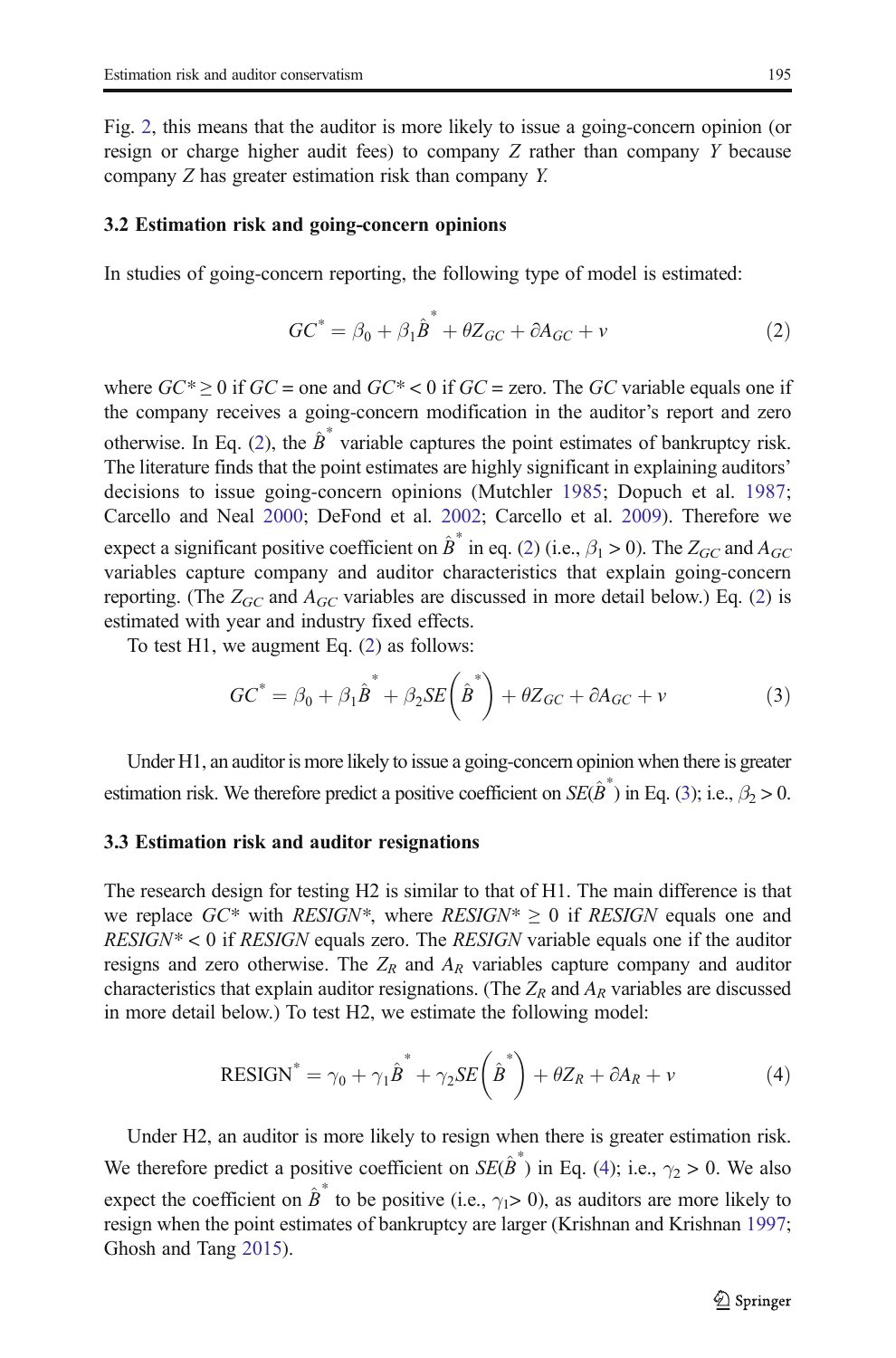#### 3.4 Estimation risk and audit fees

We test H3 by estimating an audit fee model, where the dependent variable is the natural log of audit fees  $(Ln(AF))$ . The  $Z_F$  and  $A_F$  variables capture company and auditor charactertisitcs that explain audit fees. The audit fee model is:

$$
Ln(AF) = \delta_0 + \delta_1 \hat{B}^* + \delta_2 SE\left(\hat{B}^*\right) + \theta Z_F + \partial A_F + v \tag{5}
$$

Under H3, an auditor charges higher audit fees when there is greater estimation risk. We therefore predict a positive coefficient on  $SE(\hat{B}^*)$  in Eq. (5).

#### 3.5 The independent variables in the bankruptcy model  $(X)$

We generate  $\hat{B}^*$  and  $SE \left( \hat{B}^* \right)$  by estimating the bankruptcy prediction model in Eq. ([1\)](#page-7-0). Our choice of  $X$  variables closely follows prior research on bankruptcy prediction. That said, there are many bankruptcy prediction studies, and the set of independent variables varies from study to study. We select the variables that are commonly found in the literature, while keeping the bankruptcy model reasonably parsimonious to avoid excessive sample attrition.

Prior studies find that accounting variables predict bankruptcy (Ohlson [1980;](#page-31-0) Zmijewski [1984](#page-31-0); Beaver et al. [2012\)](#page-30-0). Our accounting variables comprise a LOSS indicator (equal to one if a company reports losses and zero otherwise), a LEVERAGE ratio (total debt divided by total assets), a profitability measure (ROA, computed as net income divided by total assets), and a LIQUIDITY ratio (current assets divided by current liabilities) In addition, we control for company size using the natural log of market value  $(LMV)$ .

Failing companies tend to have poor stock market returns and high return volatility before they file for bankruptcy (Aharony et al. [1980](#page-30-0); Shumway [2001;](#page-31-0) Beaver et al. [2005;](#page-30-0) Campbell et al. [2008](#page-30-0); Beaver et al. [2012\)](#page-30-0). We therefore include a company's buy-and-hold return over the fiscal year (RET) and the standard deviation of returns over the fiscal year (*STDEV*). We also control for company age (*AGE*) and institutional ownership (INSTOWN). In addition, we include the distance to default (DD) measure of Bharat and Shumway  $(2008)$  $(2008)$  $(2008)$ .<sup>9</sup> Finally, we include indicator variables for each year of the sample period (1995–2013) to control for temporal variation in bankruptcy.

$$
DD = \frac{\ln\left[\frac{E+D}{D}\right] + (r_{it-1} + 0.5\sigma_V^2)T}{\sigma_V\sqrt{T}},
$$

 $9$  To compute DD, we follow the approach outlined in Bharat and Shumway [\(2008\)](#page-30-0) (which is also consistent with Correia et al. [2012](#page-30-0)). In particular, we generate the *DD* measure by solving the following equation:

where  $E =$  the market value of equity;  $D =$  the face value of debt (computed as the sum of short-term debt and half of the reported value of long-term debt);  $r_{it-1}$  is past year equity returns;  $\sigma_V$  = total volatility of the firm computed as  $\frac{E}{E+D}\sigma_E + \frac{D}{E+D}\sigma_D$  where  $\sigma_E$  is the volatility of firm equity and  $\sigma_D$  is the volatility of firm's debt;  $\sigma_E$  is calculated using the standard deviation of stock returns in the past one year; and  $\sigma_D$  is calculated as  $0.05 + 0.25 * \sigma_F$ .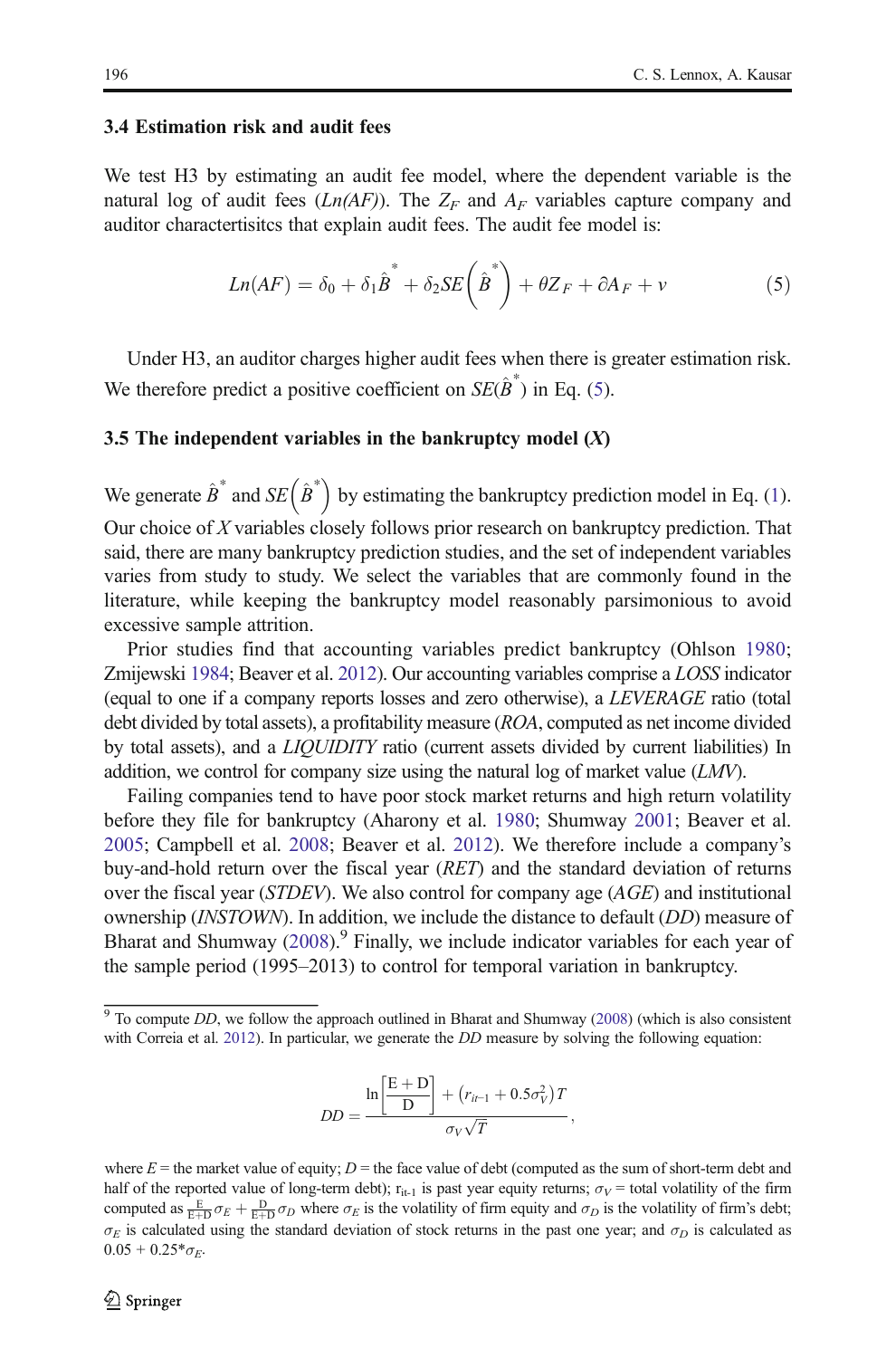#### 3.6 Control variables in the going-concern reporting models ( $Z_{GC}$  and  $A_{GC}$  )

We include company-specific variables in Eqs. [\(2\)](#page-10-0) and ([3\)](#page-10-0) to control for known determinants of going-concern reporting (e.g., DeFond et al. [2002](#page-30-0); Francis and Yu [2009\)](#page-30-0). The LTA variable is the natural log of total assets. *Book-to-market* is the book value of equity divided by the market value of equity. *Leverage* equals total debt divided by total assets. LLoss is one if the company reports a loss in the previous year (zero otherwise). ROA is net income divided by total assets. *Cash flows* is operating cash flows divided by total assets. *Liquidity* is current assets divided by current liabilities. Ret is the buy-and-hold raw return over the fiscal year, while *Stdev* is the standard deviation of returns over the fiscal year. New finance is an indicator variable equal to one when there is an increase of 20% or more in long-term debt or common equity in the subsequent year (zero otherwise). Investment is short-term investment securities (including cash and cash equivalents) deflated by total assets, and Reporting lag is the number of days between the fiscal year-end and the earnings announcement date.

We also include auditor-specific controls commonly used in going-concern reporting research to capture the effects of auditor quality, expertise, and independence (e.g., Francis and Yu [2009](#page-30-0); Huang and Scholz [2012](#page-31-0)). We control for auditor size  $(Big)$ , where  $Big$  equals one if the company is audited by a Big Four firm (zero otherwise). We also control for the length of tenure between the company and audit firm (*Tenure*), whether a company is audited by an industry specialist *(Ind spec)*, the ratio of audit fees to total assets ( $AF$  ratio), the ratio of non-audit fees to total fees (NAF\_ratio), and whether a company received a going-concern opinion in the prior year  $(LagGC)$ .

Finally, auditors may have proprietary information that is relevant to assessing the client's risk of bankruptcy, and this information could affect the auditor's decision to issue a going-concern opinion. However, Gerakos et al. [\(2016\)](#page-30-0) find that auditors' going-concern opinions do not predict more bankruptices compared to a statsitical model based on public data. Nonetheless, we control for an auditor's private information about the risk of bankruptcy by including the ex post bankruptcy dummy (B) as an additional control variable.

#### 3.7 Control variables in the auditor resignation models ( $Z_R$  and  $A_R$ )

The company-specific control variables in Eq. [\(4](#page-10-0)) are based on research on auditor resignations (Krishnan and Krishnan [1997](#page-31-0); Huang and Scholz [2012](#page-31-0)). They include LTA, Book-to-market, ROA, Cash flows, and Reporting lag. In addition, we control for restatements announced during the most recent fiscal year. The Restatement variable equals one if the company announces a restatement during the year and zero otherwise. We control for Special items, calculated as the ratio of special items to total assets, and Litigation risk, which equals one if the company is in the biotech (SIC codes 2833–2836 and 8731–8734), computer (3570–3577 and 7370– 7374), electronics (3600–3674), or retail (5200–5961) industries (zero otherwise). We also control for the auditor-specific variables that are included in the models of going-concern reporting (Big, Tenure, Ind\_spec, AF\_ratio, NAF\_ratio, and LagGC). Finally, we include the ex post bankruptcy dummy  $(B)$  as a control for the auditor's proprietary information.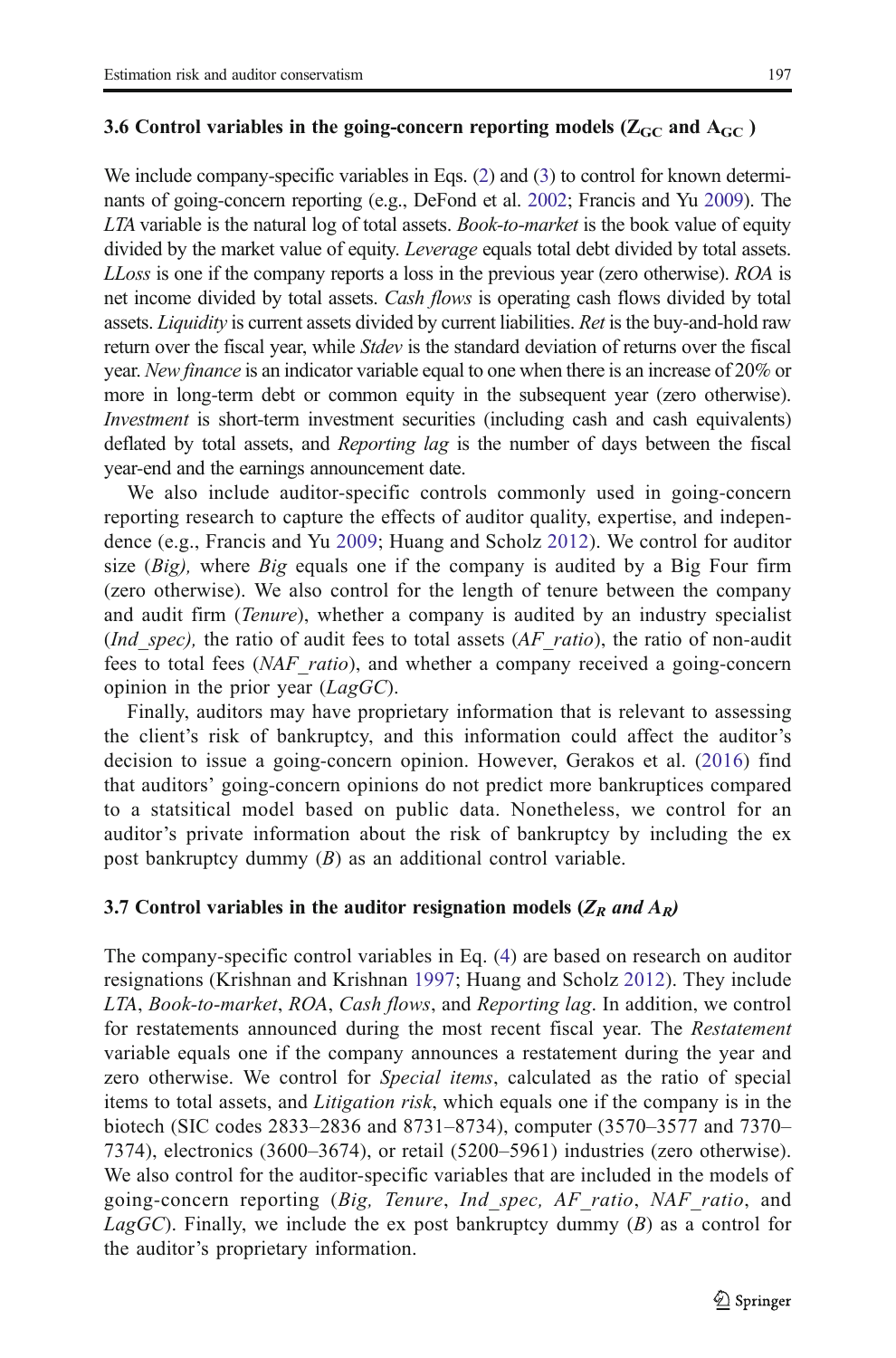#### 3.8 Control variables in the audit fee models ( $Z_F$  and  $A_F$ )

We control for company and auditor variables that have been shown to explain audit fees (Larcker and Richardson [2004](#page-31-0); Venkataraman et al. [2008;](#page-31-0) Hribar et al. [2014](#page-31-0)). Our control variables capture size and complexity of the audit, audit risk, corporate events, and litigation risk. These control variables are LTA, Book-tomarket, Leverage, ROA, LLoss, Liquidity, and Litigation risk. We further control for Rec (Receivables divided by total assets), Inv (Inventory divided by total assets), Merger (equals one if the company is engaged in a merger or acquisition and zero otherwise), IPO (equals one if the company is in the year of an initial public offering and zero otherwise), SEO (equals one if a company issues seasoned equity offering during the year and zero otherwise), and *Issue* (equals one if the company issues public debt during the year and zero otherwise). Busseg is the square root of the number of business segments of the company. Foreign is the percentage of foreign sales to total sales. Employee is the square root of employees (measured in thousands). Yearend equals one if a company's fiscal year-end is not in December. Our auditor-specific variables are *Big*, *Tenure*, and  $GC$  ( $GC = 1$  if the auditor issues a going-concern opinion and zero otherwise). Finally, we include the ex post bankruptcy dummy  $(B)$  as a control for the auditor's proprietary information about the likelihood of bankruptcy.

#### 4 Main results

#### 4.1 Sample

The sample for the models of going-concern reporting, auditor resignations, and audit fees comprises SEC registrants over the period 2000 to 2013. Our starting point is 2000 because this is the first year data are available in the Audit Analytics database. The sample ends in 2013 to allow a subsequent two-year period in which to identify later bankruptcy events.

To generate the point estimates of bankruptcy  $(\hat{B}^*)$  and the standard errors of the point estimates ( $SE(\hat{B}^*)$ ), we estimate bankruptcy prediction models over rolling windows of the past five years. We use rolling windows because we use the point estimates and standard errors to explain auditors' *out-of-sample* behavior in the following year. For example, we estimate bankruptcy models for the five year period 1995–1999, and we use the resulting coefficients and standards errors to estimate  $\ddot{B}$ and  $SE(\hat{B}^*)$  in the following year (2000). We then use these values of  $\hat{B}^*$  and  $SE(\hat{B}^*)$  to explain auditors' going-concern reports, resignations, and audit fees in year 2000. Similarly, we estimate bankruptcy models for the five year period 1996–2000 to generate the values of  $\hat{B}^*$  and  $SE(\hat{B}^*)$  that are used to explain auditors' goingconcern reports, resignations, and audit fees in 2001. Thus the sample for the bankruptcy prediction models is from 1995 to 2012.

The bankruptcy indicator  $(B)$  is taken from Chava ([2014](#page-30-0))). (Also see Chava and Jarrow [2004](#page-30-0) and Campbell et al. [2008.](#page-30-0)) It includes all bankruptcy filings (Chapters 7 or 11) recorded in The Wall Street Journal Index, the SDC database, SEC filings, and the CCH Capital Changes Reporter. We drop any audit reports or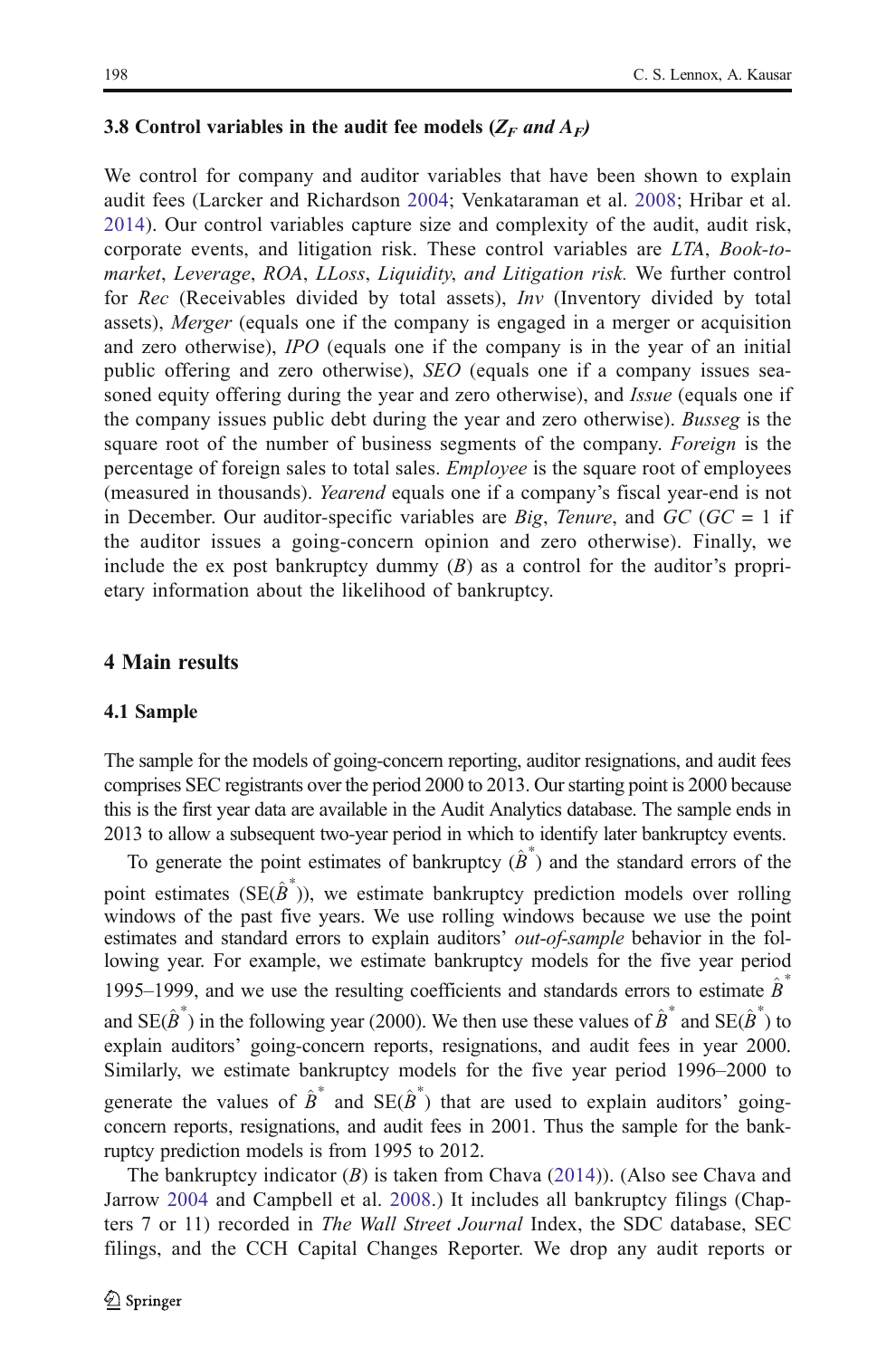<span id="page-14-0"></span>resignations that occur after the company files for bankruptcy. Returns data are from CRSP; institutional ownership data are from the Thomson Reuters 13-f filings database; corporate event data such as mergers and acquisitions, intitial public offerings, seasoned equity offerings, issuance of public debt are from SDC Platinum; data for other variables are from Compustat.

#### 4.2 Descriptive statistics

Table 1 presents the annual incidence of bankruptcies, going-concern opinions, and auditor resignations. The mean value of B is 0.006, implying that the bankruptcy rate is 0.6% in our sample. The mean value of  $GC$  is 0.036, which means that 3.6% of audit opinions provide a warning about going-concern problems. The mean value of RE-SIGN indicates that auditors resign from 1.6% of their engagements. The mean value of audit fees is around \$1.8 million.

Panel A, Table [2](#page-15-0), reports descriptive statistics for the X variables that are used to predict bankruptcy. The mean log of market value  $(LMV)$  is 5.769, the mean leverage ratio is 0.212, and 35.4% of observations report losses (LOSS). The mean annual buyand-hold return is 0.157 with an average standard deviation of 0.542.

Panel B, Table [2,](#page-15-0) presents descriptive statistics for the control variables in the models of going-concern reports, resignations, and audit fees. The mean log of total assets  $(LTA)$ 

|       | Corporate | bankruptcies | Going-concern<br>audit opinions |          | Auditors'<br>resignations |                | Audit fees | Total obs. |
|-------|-----------|--------------|---------------------------------|----------|---------------------------|----------------|------------|------------|
|       | $(B = 1)$ |              | $(GC = 1)$                      |          |                           | $(RESIGN = 1)$ | $(\$'000)$ |            |
| Year  | N         | $\%$         | N                               | $\%$     | N                         | $\%$           |            |            |
| 2000  | 54        | 2.04%        | 123                             | 4.64%    | 22                        | 0.83%          | 496        | 2653       |
| 2001  | 39        | 1.05%        | 165                             | 4.46%    | 40                        | 1.08%          | 526        | 3700       |
| 2002  | 29        | 0.73%        | 182                             | 4.58%    | 57                        | 1.43%          | 814        | 3973       |
| 2003  | 16        | 0.41%        | 121                             | 3.08%    | 108                       | 2.75%          | 1024       | 3923       |
| 2004  | 19        | 0.48%        | 111                             | 2.79%    | 111                       | 2.79%          | 1624       | 3979       |
| 2005  | 9         | 0.22%        | 115                             | 2.82%    | 90                        | 2.21%          | 1949       | 4073       |
| 2006  | 22        | 0.55%        | 120                             | $3.00\%$ | 66                        | 1.65%          | 2227       | 4005       |
| 2007  | 22        | 0.56%        | 143                             | 3.64%    | 39                        | $0.99\%$       | 2225       | 3924       |
| 2008  | 19        | 0.51%        | 217                             | 5.80%    | 47                        | 1.26%          | 2266       | 3739       |
| 2009  | 9         | 0.25%        | 148                             | 4.08%    | 81                        | 2.23%          | 2143       | 3626       |
| 2010  | 19        | 0.53%        | 112                             | 3.09%    | 34                        | 0.94%          | 2155       | 3619       |
| 2011  | 16        | 0.44%        | 103                             | 2.85%    | 25                        | 0.69%          | 2223       | 3617       |
| 2012  | 16        | 0.45%        | 116                             | 3.29%    | 35                        | $0.99\%$       | 2352       | 3530       |
| 2013  | 15        | 0.43%        | 102                             | 2.90%    | 51                        | 1.45%          | 2499       | 3521       |
| Total | 304       | 0.59%        | 1878                            | $3.62\%$ | 806                       | 1.55%          |            | 51,882     |

Table 1 Bankruptcies, going-concern opinions, auditor resignations, and audit fees

 $B =$  one if the company files for bankruptcy within 15 months of the company's fiscal year-end, zero otherwise.  $GC =$  one if the company receives a going-concern modification in the auditor's report, zero otherwise. RESIGN = one if the auditor resigns from the company, zero otherwise. The sample period is 2000– 2013;  $n = 51,882$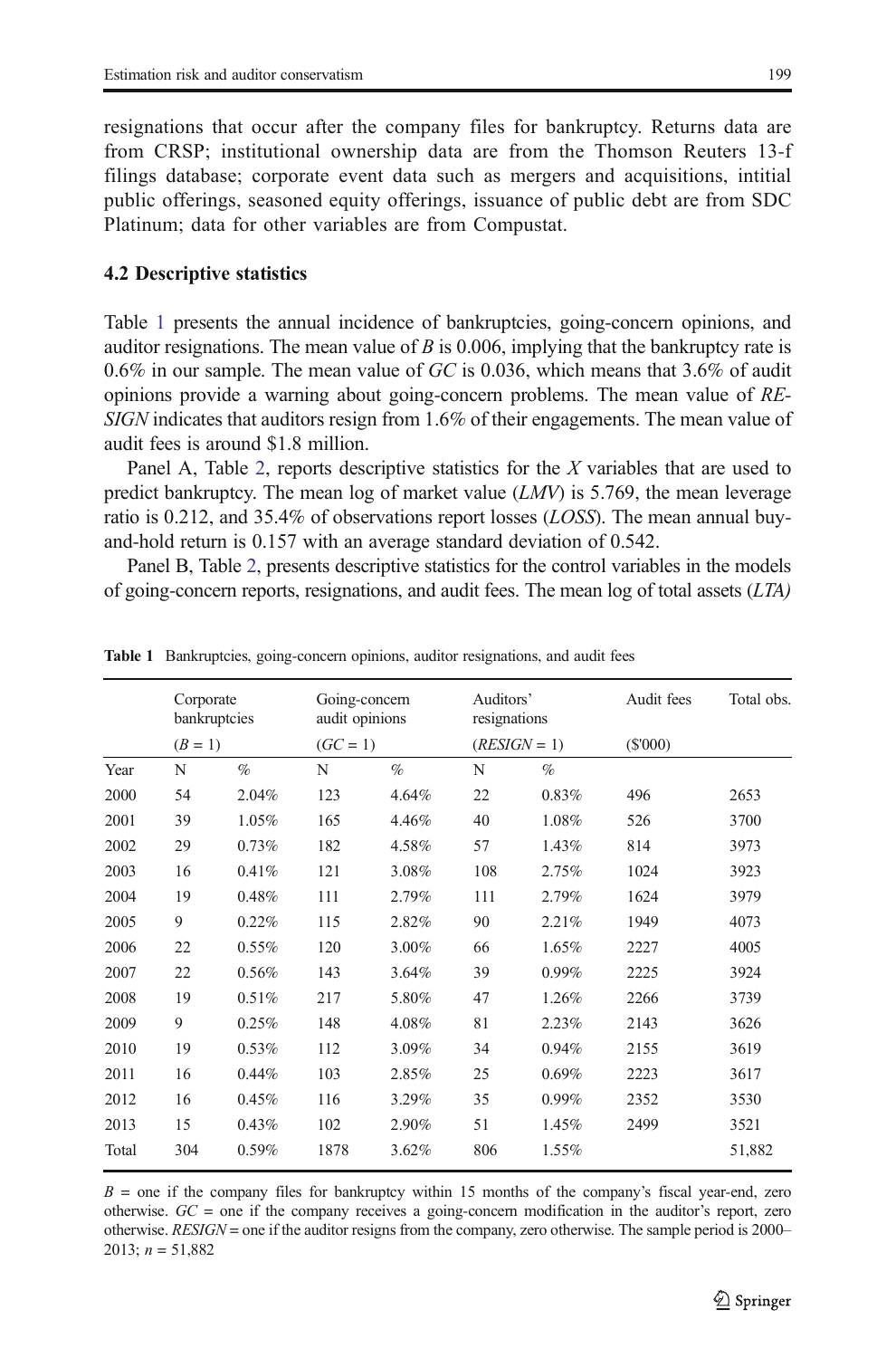| Panel A: determinants of bankruptcy (X)<br>5.769<br>1.196<br>7.233<br>LMV<br>4.182<br>5.714<br>0.340<br>LEVERAGE<br>0.212<br>0.000<br>0.012<br>0.168<br>0.354<br>0.000<br>0.000<br>0.000<br>1.000<br>LOSS<br><b>ROA</b><br>$-0.060$<br>$-0.057$<br>0.029<br>0.073<br>$-1.605$<br>2.991<br>0.299<br>1.279<br>2.010<br><b>LIQUIDITY</b><br>3.351 | 0.932<br>1.000<br>0.292<br>3.268<br>1.899<br>4.344 |
|------------------------------------------------------------------------------------------------------------------------------------------------------------------------------------------------------------------------------------------------------------------------------------------------------------------------------------------------|----------------------------------------------------|
|                                                                                                                                                                                                                                                                                                                                                | 11.170<br>20.875                                   |
|                                                                                                                                                                                                                                                                                                                                                |                                                    |
|                                                                                                                                                                                                                                                                                                                                                |                                                    |
|                                                                                                                                                                                                                                                                                                                                                |                                                    |
|                                                                                                                                                                                                                                                                                                                                                |                                                    |
|                                                                                                                                                                                                                                                                                                                                                |                                                    |
| <b>RET</b><br>0.046<br>0.397<br>0.157<br>$-0.877$<br>$-0.282$                                                                                                                                                                                                                                                                                  |                                                    |
| 0.112<br>0.303<br>0.677<br><b>STDEV</b><br>0.542<br>0.454                                                                                                                                                                                                                                                                                      |                                                    |
| AGE<br>2.267<br>0.000<br>1.609<br>2.996<br>2.303                                                                                                                                                                                                                                                                                               |                                                    |
| <b>INSTOWN</b><br>0.000<br>0.000<br>0.034<br>0.521<br>0.257                                                                                                                                                                                                                                                                                    | 0.964                                              |
| DD<br>0.011<br>0.110<br>0.000<br>0.000<br>0.000                                                                                                                                                                                                                                                                                                | 0.998                                              |
| Panel B: control variables                                                                                                                                                                                                                                                                                                                     |                                                    |
| <b>LTA</b><br>6.038<br>7.466<br>1.759<br>4.498<br>5.928                                                                                                                                                                                                                                                                                        | 11.218                                             |
| Book-to-market<br>0.612<br>0.258<br>0.470<br>0.779<br>$-0.725$                                                                                                                                                                                                                                                                                 | 3.632                                              |
| 0.204<br>0.000<br>0.006<br>Leverage<br>0.158<br>0.327                                                                                                                                                                                                                                                                                          | 0.932                                              |
| $\overline{0}$<br>$\mathbf{0}$<br>$\mathbf{0}$<br>LLoss<br>0.348<br>1                                                                                                                                                                                                                                                                          | 1                                                  |
| <b>ROA</b><br>$-1.599$<br>$-0.055$<br>0.029<br>0.073<br>$-0.058$                                                                                                                                                                                                                                                                               | 0.300                                              |
| Cash flows<br>0.032<br>0.008<br>0.130<br>$-0.946$<br>0.075                                                                                                                                                                                                                                                                                     | 0.347                                              |
| Liquidity<br>3.029<br>1.297<br>3.406<br>0.322<br>2.032                                                                                                                                                                                                                                                                                         | 20.875                                             |
| 0.000<br>0.051<br>0.115<br>Rec<br>0.138<br>0.193                                                                                                                                                                                                                                                                                               | 0.535                                              |
| 0.099<br>0.001<br>0.051<br>0.154<br>Inv<br>0.000                                                                                                                                                                                                                                                                                               | 0.560                                              |
| Ret<br>0.166<br>$-0.877$<br>$-0.253$<br>0.067<br>0.408                                                                                                                                                                                                                                                                                         | 3.268                                              |
| Stdev<br>0.288<br>0.430<br>0.644<br>0.520<br>0.108                                                                                                                                                                                                                                                                                             | 1.899                                              |
| $\mathbf{0}$<br>New finance<br>$\mathbf{0}$<br>$\boldsymbol{0}$<br>$\mathbf{1}$<br>0.325                                                                                                                                                                                                                                                       | $\mathbf{1}$                                       |
| 0.000<br>0.131<br>Investment<br>0.224<br>0.038<br>0.337                                                                                                                                                                                                                                                                                        | 0.914                                              |
| Reporting lag<br>48<br>15<br>32<br>44<br>60                                                                                                                                                                                                                                                                                                    | 120                                                |
| Restatement<br>0.030<br>$\overline{0}$<br>$\mathbf{0}$<br>$\boldsymbol{0}$<br>$\boldsymbol{0}$                                                                                                                                                                                                                                                 | $\mathbf{1}$                                       |
| Special items<br>$-0.418$<br>$-0.013$<br>0.000<br>0.000<br>$-0.020$                                                                                                                                                                                                                                                                            | 0.084                                              |
| Litigation risk<br>$\boldsymbol{0}$<br>$\boldsymbol{0}$<br>$\boldsymbol{0}$<br>$\mathbf{1}$<br>0.360                                                                                                                                                                                                                                           | $\mathbf{1}$                                       |
| $\overline{0}$<br>$\boldsymbol{0}$<br>$\overline{0}$<br>$\boldsymbol{0}$<br>Merger<br>0.240                                                                                                                                                                                                                                                    | $\mathbf{1}$                                       |
| <b>IPO</b><br>$\mathbf{0}$<br>$\boldsymbol{0}$<br>$\overline{0}$<br>$\mathbf{0}$<br>0.016                                                                                                                                                                                                                                                      | $\mathbf{1}$                                       |
| <b>SEO</b><br>0.066<br>$\boldsymbol{0}$<br>$\boldsymbol{0}$<br>$\boldsymbol{0}$<br>$\boldsymbol{0}$                                                                                                                                                                                                                                            | $\mathbf{1}$                                       |
| 0.060<br>$\mathbf{0}$<br>$\mathbf{0}$<br>$\overline{0}$<br>$\mathbf{0}$<br>Issue                                                                                                                                                                                                                                                               | $\mathbf{1}$                                       |
| 1.368<br>1.000<br>1.000<br>1.000<br>1.732<br><b>Busseg</b>                                                                                                                                                                                                                                                                                     | 2.646                                              |
| 0.315<br>0.000<br>0.057<br>0.550<br>0.000<br>Foreign                                                                                                                                                                                                                                                                                           | 1.080                                              |
| Employee<br>1.965<br>0.000<br>0.479<br>1.095<br>2.387                                                                                                                                                                                                                                                                                          | 12.649                                             |
| Yearend<br>$\boldsymbol{0}$<br>$\boldsymbol{0}$<br>$\boldsymbol{0}$<br>0.292<br>1                                                                                                                                                                                                                                                              | $\mathbf{1}$                                       |
| Big<br>0.788<br>$\boldsymbol{0}$<br>1<br>$\mathbf{1}$<br>1                                                                                                                                                                                                                                                                                     | $\mathbf{1}$                                       |
| 9<br>Tenure<br>6.613<br>$\mathfrak{Z}$<br>5<br>1                                                                                                                                                                                                                                                                                               | 20                                                 |
| Ind Spec<br>0.378<br>$\boldsymbol{0}$<br>$\boldsymbol{0}$<br>$\boldsymbol{0}$<br>$\mathbf{1}$                                                                                                                                                                                                                                                  | $\mathbf{1}$                                       |
| AF ratio<br>0.003<br>$\boldsymbol{0}$<br>0.001<br>0.002<br>0.004                                                                                                                                                                                                                                                                               | 0.024                                              |
| NAF_ratio<br>0.225<br>$0.06\,$<br>0.174<br>0.338<br>$\boldsymbol{0}$                                                                                                                                                                                                                                                                           | 0.811                                              |

<span id="page-15-0"></span>

|  | Table 2 Descriptive statistics |  |
|--|--------------------------------|--|
|--|--------------------------------|--|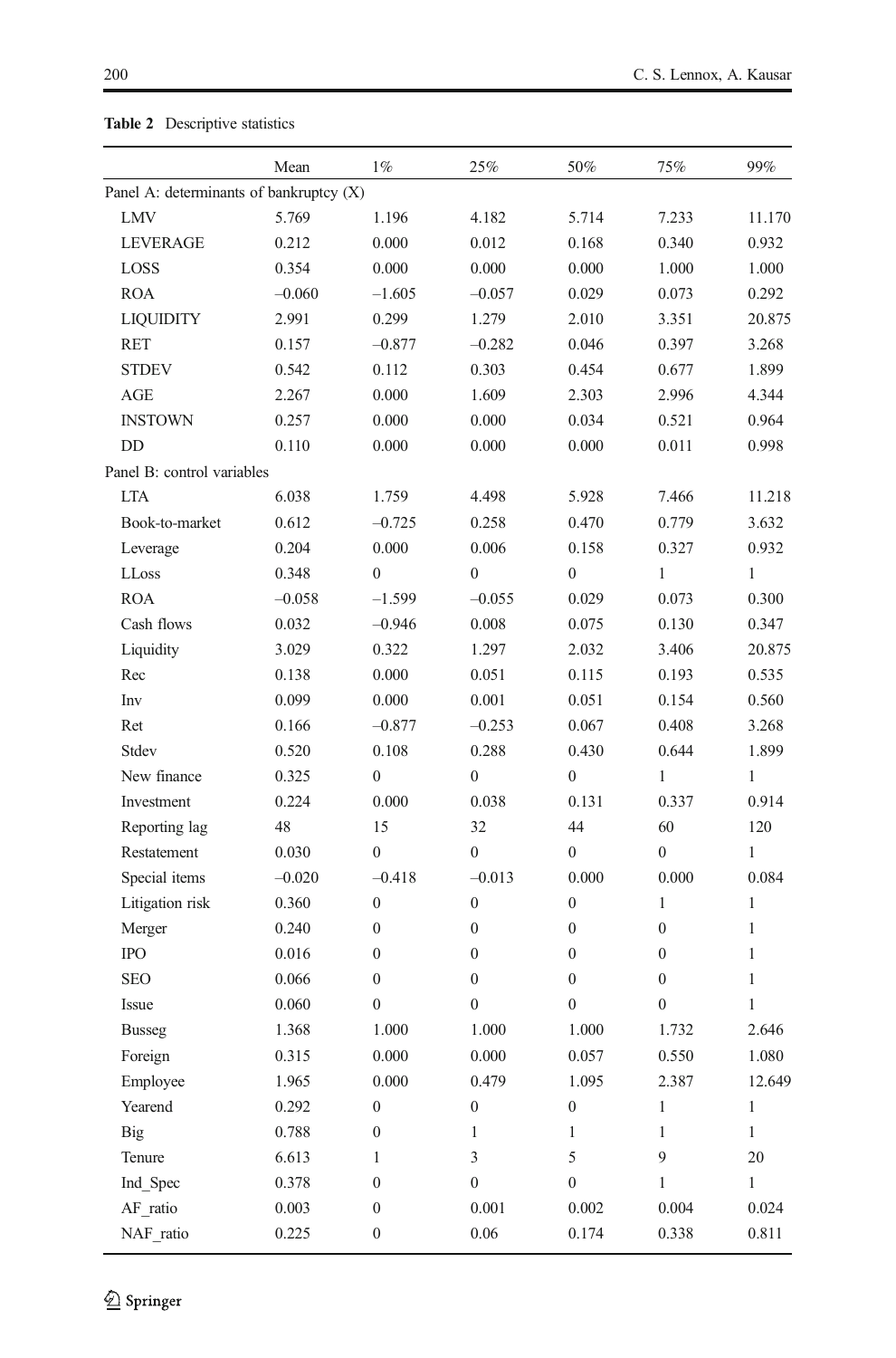$LMV = Log$  of market value. LEVERAGE = Total debt divided by total assets. LOSS = one if the company reports a loss in the current year, zero otherwise.  $ROA = Net$  income divided by total assets.  $LIOUIDITY = Current$  assets divided by current liabilities.  $RET = Buv- and-hold$  raw return over the fiscal year.  $STDEV =$  Standard deviation of returns over the fiscal year.  $AGE =$  Natural log of company age.  $INSTOWN =$  Institutional ownership.  $DD =$  Distance to default calculated using the approach outlined by Bharat and Shumway [\(2008\)](#page-30-0). The financial ratio and returns variables are winsorized at the top and bottom 1% percentiles to address outlier issues. The sample period is 1995–2013;  $n = 79,393$ .  $LTA =$  Log of total assets. Book-to-market = Book value of equity divided by market value of equity. Leverage = Total debt divided by total assets.  $LLoss =$  One if the company reports a loss in the previous year, zero otherwise.  $ROA = Net$ income divided by total assets. Cash flows = operating cash flows divided by total assets. Liquidity = Current assets divided by current liabilities.  $Rec = Rece$  ivided by total assets.  $Inv =$  Inventory divided by total assets. Ret = Buy-and-hold raw return over the fiscal year. Stdev = Standard deviation of returns over the fiscal year. New finance  $=$  An indicator variable equal to 1 when there is an increase of 20% or more in company long-term debt or common equity in the subsequent year. *Investment* = Short-term investment securities (including cash and cash equivalents), deflated by total assets. Reporting  $lag =$  Number of days between fiscal year-end and earnings announcement date. Restatement  $= 1$  if the company announces a restatement during the year, 0 otherwise. Special items = Special items divided by total assets. Litigation risk = 1 if the company is in the biotech (SIC codes 2833–2836 and 8731–8734), computer (3570–3577 and 7370–7374), electronics (3600–3674), or retail (5200–5961) industry, 0 otherwise. Merger = 1 if the company is engaged in a merger or acquisition, 0 otherwise.  $IPO = 1$  if the company is in the year of initial public offering, 0 otherwise.  $SEO = 1$  if the company issues seasoned equity offering during the year, 0 otherwise. *Issue* = 1 if the company issues public debt during the year, 0 otherwise. Busseg is the square root of the number of business segments of the company. Foreign is the percentage of foreign sales to total sales. Employee is the square root of employees (measured in thousands). *Yearend* = 1 if the company's fiscal year-end is not December.  $Big = 1$  if the company is audited by a Big Four firm, 0 otherwise. *Tenure* = Length of tenure between the company and audit firm (measured in years). *Ind*  $spec = 1$  if the audit firm is a specialist in the company's industry, where the industry specialist is coded as being the audit firm with the largest industry market share, 0 otherwise.  $AF\_ratio =$  Audit fee to total assets.  $NAF\_ratio =$  Ratio of non-audit fees to the sum of audit plus non-audit fees. The variables are winsorized at the top and bottom 1% percentiles to address outlier issues. The sample period is 2000–2013;  $n = 51,882$ 

is 6.038, and the mean book-to-market ratio is 0.612. Nearly 33% of company-years experience a 20% or more increase in debt or equity in the subsequent year (*New finance*). The mean number of days between the year-end and earnings announcement (Reporting lag) is 48. Only 3% of company-years contain a restatement announcement (Restatement). Thirty-six percent of company years belong to high litigation risk industries (Litigation risk), while 79% are audited by a Big Four firm. Mean auditor-client tenure is around seven years, and 38% of companies are audited by an industry specialist.

#### 4.3 Results from the bankruptcy prediction models

To generate the point estimates  $(\hat{B}^*)$  and standard errors (SE $(\hat{B}^*)$ ), we estimate bankruptcy prediction models over rolling windows of the past five years. Results are reported in Table [3](#page-18-0).<sup>10</sup> In almost every window, we find that a company is more likely to go bankrupt if it has higher leverage (z-stats. range from 1.57 to 10.31),

<sup>&</sup>lt;sup>10</sup> In some studies, bankruptcies are predicted using a hazard model (Shumway [2001;](#page-31-0) Beaver et al. [2005](#page-30-0)). The hazard model can be written as follows:  $h(t|X) = h_0(t) \times \exp(\alpha X)$ , where  $h(t|X)$  is the hazard rate in year t, conditional on the values of X,  $h_0(t)$  is the baseline hazard, while  $\alpha$  are the model parameters. The hazard model is semi-parametric because the baseline hazard,  $h_0(t)$ , is left unestimated (Cleves et al. [2004\)](#page-30-0). As  $h_0(t)$  is not estimated, it is not possible to obtain point estimates or standard errors for the dependent variable,  $h(t|X)$ . Accordingly, the hazard model is not suitable for examining estimation risk. In contrast, the logit model is fully parametric, and it is straightforward to obtain point estimates and standard errors. Accordingly, we follow bankruptcy prediction studies that use logit (e.g., Campbell et al. [2008](#page-30-0)).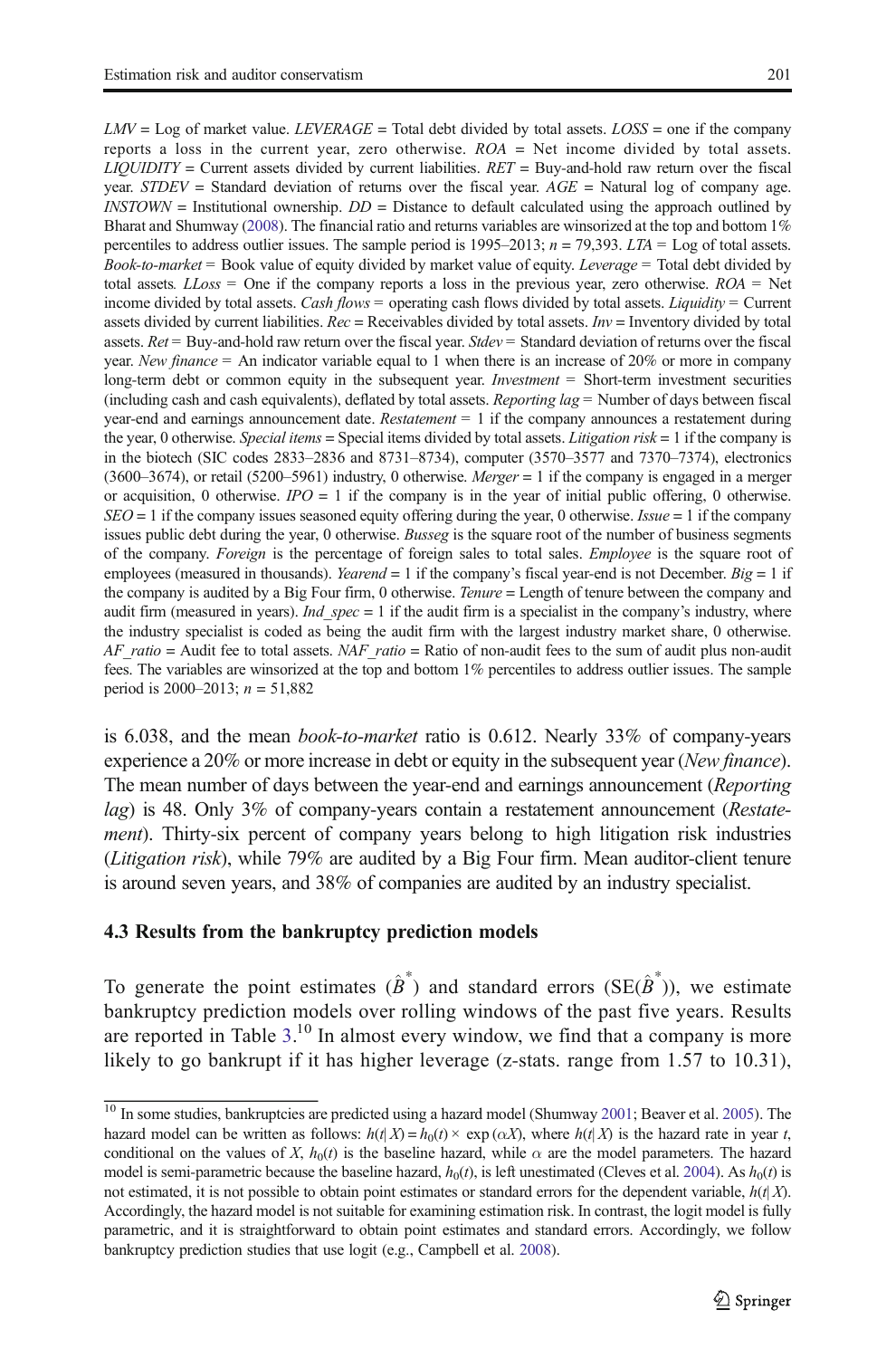reports losses (z-stats. range from 1.62 to 7.75), or has lower liquidity (z-stats. range from  $-2.48$  to  $-4.87$ ). The coefficients on RET are significantly negative (zstats. range from −1.88 to −4.53), indicating that a company is more likely to go bankrupt if it has low stock returns. The coefficients on *STDEV* are positive (zstats. range from 1.29 to 4.13), which means that a company is more likely to go bankrupt if it has higher return volatility. These findings are generally consistent with research on bankruptcy prediction (Aharony et al. [1980;](#page-30-0) Shumway [2001;](#page-31-0) Beaver et al. [2005](#page-30-0); Campbell et al. [2008](#page-30-0); Beaver et al. [2012\)](#page-30-0). We also find significant negative coefficients on *INSTOWN* (z-stats. Range from -2.67 to −6.71), indicating that companies with greater institutional ownership are less likely to go bankrupt. Finally, consistent with Bharat and Shumway ([2008](#page-30-0)), the coefficents on the DD measure are positive, although their significance varies over time (z-stats. range from 0.60 to 4.73). The pseudo  $R^2$ s range from 22.50% to 35.18%, indicating reasonably high explanatory power.<sup>11</sup>

Next, we use the coefficient estimates from the bankruptcy prediction models to construct the point estimates of bankruptcy (i.e.,  $\hat{B}^* = \hat{\alpha} X$ ). Likewise, we use the variance-covariance matrix  $(\hat{V}_\alpha)$  to compute the standard errors surrounding each point estimate. Descriptive statistics for the point estimates  $(\hat{B}^*)$  and their standard errors  $(SE(\hat{B}^*))$  are reported in Table [4](#page-20-0).

Panel A shows that the point estimates range from −11.89 at the bottom percentile (least likely to go bankrupt) to −1.88 at the top percentile (most likely to go bankrupt). (The  $\hat{B}^*$  values are all negative because the predicted bankruptcy probabilities are less than 50% for every observation in the sample.)

Panel B reports descriptive statistics for the standard errors of the point estimates, i.e., the values of  $SE(\hat{B}^*)$ . The standard errors range from 0.18 at the bottom percentile (lowest estimation risk) to 1.56 at the top percentile (highest estimation risk). Therefore there is considerable variation in estimation risk (SE(  $\hat{B}^*$ )) within our sample.

Using the descriptive statistics in Panels A and B, we verify that estimation risk can have a large impact on the upper confidence limits of bankruptcy risk. For example, consider two companies,  $Y$  and  $Z$ , and assume for the sake of simplicity that their point estimates  $(\hat{B}^*)$  are both equal to −6.89 (i.e., the sample median). Now consider how differences in estimation risk,  $SE(\hat{B}^*)$ , affect their upper confidence limits of bankruptcy. Suppose that company Y has estimation risk of 0.18 (the lowest percentile according to Panel B). This would mean that, at the 95% confidence level (two-tailed), the upper confidence limit for Y is −6.54  $(= -6.89 + 1.96 \times 0.18)$ . In contrast, suppose that company Z has estimation risk

<sup>&</sup>lt;sup>11</sup> The Altman ([1968](#page-30-0)) and Ohlson [\(1980](#page-31-0)) bankruptcy models report pseudo  $R^2$ s of 7% and 10% respectively. Likewise Campbell et al. ([2008](#page-30-0)) obtain a pseudo  $R^2$  of 11.4% in a model that predicts bankruptcy 12 months into the future (see their Table [4](#page-20-0)). Campbell et al. [\(2008\)](#page-30-0) obtain higher pseudo  $\mathbb{R}^2$ s, ranging from 26% to 31%, when the bankruptcy horizon is just one month (see their Table [3](#page-18-0)). In our study, the bankruptcy horizon is 15 months rather than one month because an auditor is required to consider the likelihood of failure for a period of up to one year and the audit report can be issued up to three months after the fiscal year-end.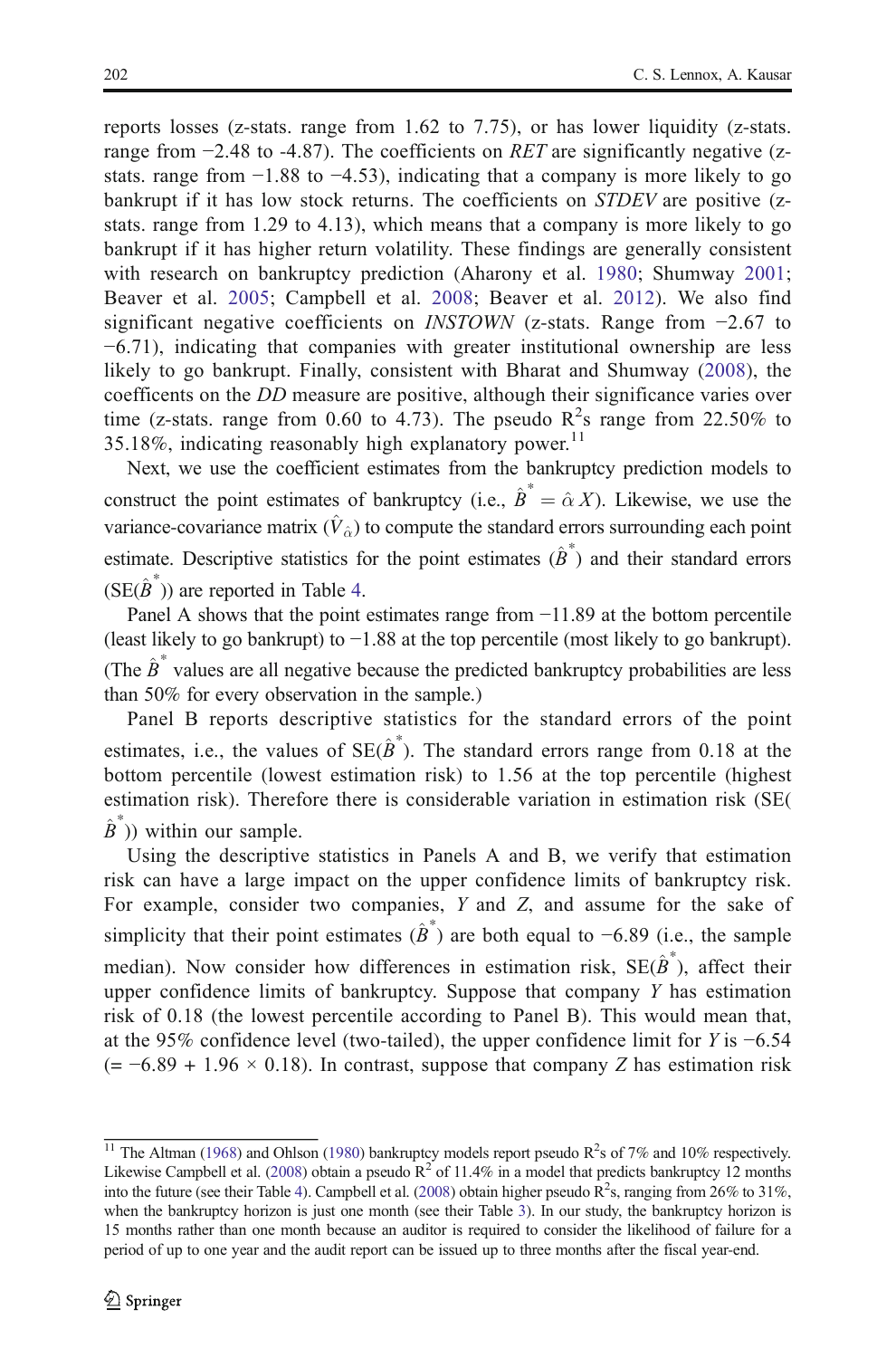<span id="page-18-0"></span>

| Estimation<br>windows                                           | <b>SIZE</b>         | LEVERAGE                                                                                  | LOSS      | <b>ROA</b> | LIQUIDITY  | RET        | STDEV     | <b>AGE</b> | <b>INSTOWN</b> | S         | Obs.   | Pseudo<br>$R^2$ |
|-----------------------------------------------------------------|---------------------|-------------------------------------------------------------------------------------------|-----------|------------|------------|------------|-----------|------------|----------------|-----------|--------|-----------------|
| 1995-1999                                                       | 0.079               | 2.524                                                                                     | .633      | 0.141      | $-0.189$   | $-0.907$   | 0.530     | $-0.147$   | $-2.453$       | 0.621     | 21,496 | $22.50\%$       |
| $z$ -stat                                                       | $1.69*$             |                                                                                           | 5.80***   | 0.85       | $-3.25***$ | $-3.98***$ | $2.64***$ | $-1.60$    | $-3.97***$     | $2.70***$ |        |                 |
| 1996-2000                                                       | 0.068               | 7.62***<br>2.268<br>9.21***<br>9.321<br>10.31***<br>10.12***<br>1.917<br>1.917<br>8.25*** | 1.659     | $-0.073$   | $-0.228$   | $-0.850$   | 0.419     | $-0.097$   | $-2.748$       | 0.401     | 26,623 | 24.39%          |
| $z$ -stat                                                       | $2.00**$            |                                                                                           | $7.45***$ | $-0.61$    | $-4.87***$ | $4.17***$  | $2.69***$ | $-1.27$    | $-5.99***$     | $2.18***$ |        |                 |
| 1997–2001                                                       | 0.050               |                                                                                           | 1.620     | $-0.063$   | $-0.217$   | $-0.772$   | 0.498     | $-0.060$   | $-3.001$       | 0.272     | 26,004 | 23.86%          |
| $z$ -stat                                                       | $1.69^{\ast}$       |                                                                                           | 7.75***   | $-0.58$    | $-4.49***$ | $-4.39***$ | $3.52***$ | $-0.85$    | $-6.68***$     | 1.62      |        |                 |
| $1998 - 2002$<br>$z$ -stat                                      | $-0.006$<br>$-0.20$ |                                                                                           | 1.383     | $-0.078$   | $-0.210$   | $-0.812$   | 0.556     | $-0.016$   | $-2.894$       | 0.114     | 24,914 | 23.11%          |
|                                                                 |                     |                                                                                           | $6.81***$ | $-0.75$    | $-4.28***$ | 4.45****   | 4.13***   | $-0.22$    | $-6.67***$     | 0.66      |        |                 |
| 1999–2003<br>$z$ -stat                                          | $-0.008$<br>$-0.27$ |                                                                                           | 1.348     | $-0.114$   | $-0.267$   | $-0.914$   | 0.538     | $-0.011$   | $-2.750$       | 0.123     | 23,679 | $23.89\%$       |
|                                                                 |                     |                                                                                           | $6.26***$ | $-1.06$    | $-4.61***$ | $-4.53***$ | $3.87***$ | $-0.14$    | $-6.39***$     | 0.70      |        |                 |
| $2000 - 2004$<br>z-stat                                         | $-0.048$            | 1.906                                                                                     | 1.315     | $-0.207$   | $-0.252$   | $-0.950$   | 0.423     | 0.017      | $-2.788$       | 0.118     | 22,672 | $25.90\%$       |
|                                                                 | $-1.54$             | $7.72***$                                                                                 | 5.81 ***  | $-1.85*$   | $-3.85***$ | $-3.78***$ | $2.72***$ | 0.21       | $-5.97***$     | 0.60      |        |                 |
| $\frac{2001-2005}{z\text{-stat}}$                               | $-0.135$            | 1.703                                                                                     | 0.852     | $-0.195$   | $-0.245$   | $-1.212$   | 0.484     | 0.055      | $-2.057$       | 0.260     | 21,768 | 25.85%          |
|                                                                 |                     |                                                                                           | $3.27***$ | $-1.37$    | $-2.48**$  | $4.8***$   | $2.50***$ | 0.56       | $-3.53***$     | 0.97      |        |                 |
| $2002 - 2006$<br>z-stat                                         | $-3.56***$          | 5.31***<br>5.31***                                                                        | 0.442     | $-0.170$   | $-0.283$   | $-1.484$   | 0.538     | 0.115      | $-1.784$       | 0.449     | 21,207 | 24.85%          |
|                                                                 |                     | $3.58***$                                                                                 | 1.62      | $-0.94$    | $-2.72***$ | $-3.84***$ | $2.15***$ | 1.04       | $-2.89***$     | 1.25      |        |                 |
| $\begin{array}{l} 2003{-}2007 \\ z{-}\mathrm{stat} \end{array}$ | $-4.62***$          | 0.692                                                                                     | 0.874     | $-0.548$   | $-0.291$   | $-0.885$   | 0.206     | 0.204      | $-1.523$       | 1.676     | 20,822 | 25.92%          |
|                                                                 | $-2.83***$          | $1.72*$                                                                                   | $2.75***$ | $-2.74***$ | $-2.79***$ | $-2.48***$ | 0.55      | 1.61       | $-2.49**$      | $4.73***$ |        |                 |
|                                                                 | $-0.151$            |                                                                                           | 0.744     | $-0.572$   | $-0.220$   | $-0.919$   | 0.467     | 0.188      | $-2.154$       | 1.466     | 20,593 | 24.28%          |
| $2004 - 2008$<br>z-stat                                         | $-2.85***$          | $\begin{array}{c} 0.687 \\ 1.61 \\ 0.718 \end{array}$                                     | $2.49**$  | $-3.10***$ | $-2.79***$ | $-2.20**$  | 1.31      | 1.52       | $-3.25***$     | 3.62      |        |                 |
| $2005 - 2009$<br>z-stat                                         |                     |                                                                                           | 0.970     | $-0.330$   | $-0.281$   | $-0.780$   | 0.657     | 0.097      | $-2.424$       | 1.238     | 20,161 | 25.26%          |
|                                                                 | $-3.50***$          | 1.57                                                                                      | $2.92***$ | $-1.75*$   | $-3.74***$ | $-1.88*$   | $1.85*$   | 0.76       | $-3.17***$     | $2.81***$ |        |                 |
| $2006 - 2010$                                                   | $-0.134$            | 1.122                                                                                     | 1.505     | $-0.321$   | $-0.337$   | $-0.825$   | 0.514     | 0.250      | $-3.601$       | 1.173     | 19,644 | $28.60\%$       |
|                                                                 |                     |                                                                                           |           |            |            |            |           |            |                |           |        |                 |

Table 3 Results from estimating bankruptcy prediction models over rolling windows of five years Table 3 Results from estimating bankruptcy prediction models over rolling windows of five years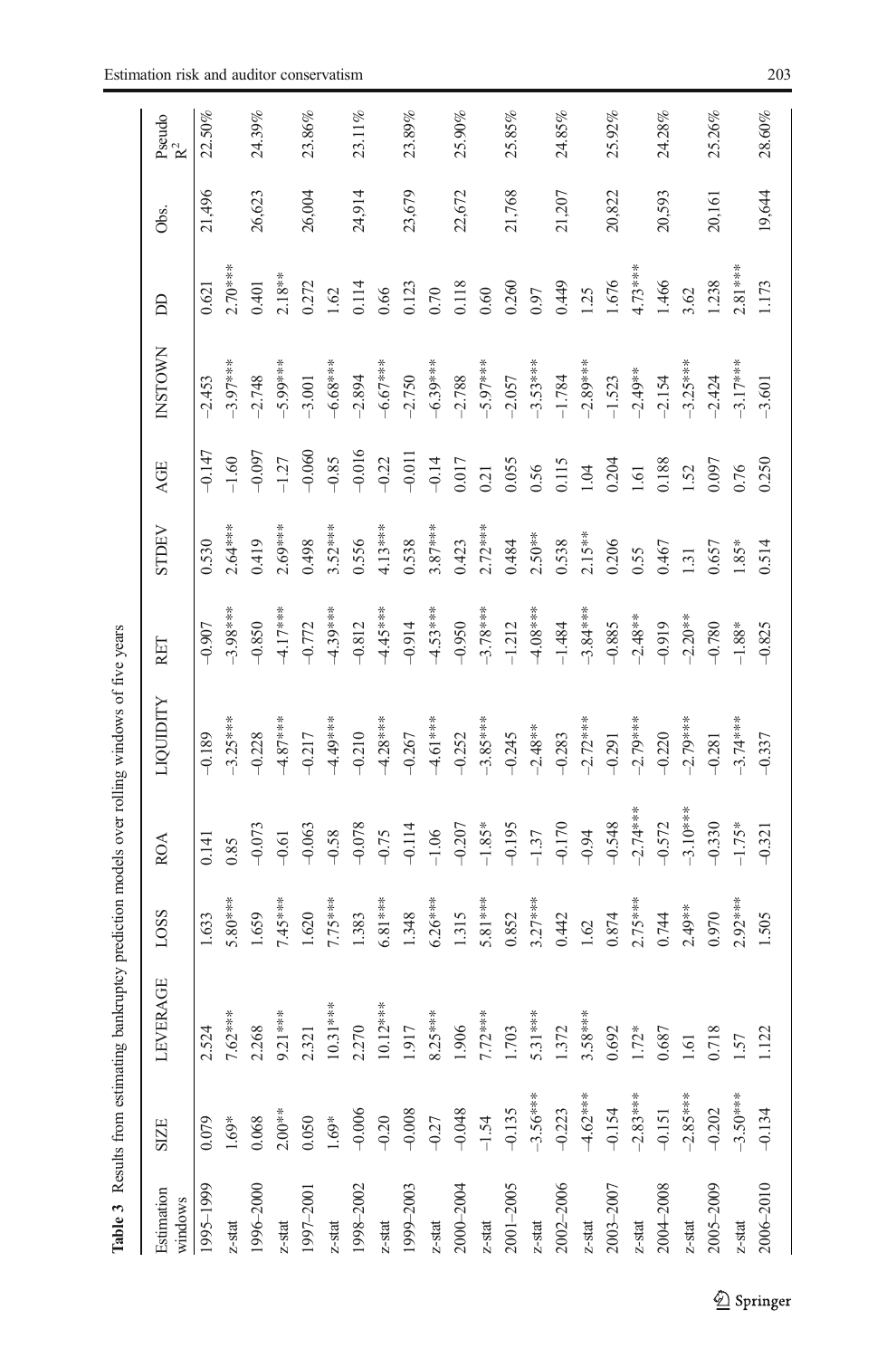| Table 3 (continued)          |             |                 |           |                      |                 |                        |                |                    |                |                    |        |                 |
|------------------------------|-------------|-----------------|-----------|----------------------|-----------------|------------------------|----------------|--------------------|----------------|--------------------|--------|-----------------|
| <b>Extimation</b><br>vindows | <b>SIZE</b> | <b>LEVERAGE</b> | LOSS      | <b>ROA</b>           | <b>TOUTHITY</b> | RET                    | STDEV          | AGE                | <b>INSTOWN</b> | å                  | Obs.   | Pseudo<br>$R^2$ |
| $z$ -stat                    | $-2.40**$   | $2.50***$       | 4.14***   |                      | $-3.82***$      | $-2.34**$              | $\overline{4}$ | 1.88*              | $-3.96***$     | $2.68***$          |        |                 |
|                              | $-0.139$    | 1.595           | 2.390     | $-1.72*$<br>$-0.416$ | $-0.348$        | 0.920                  | 0.433          | 0.340              | -3.373         | 1.128              | 19,190 | 34.32%          |
| $2007 - 2011$<br>z-stat      | $-2.26***$  | $3.48***$       | $4.41***$ |                      | $-3.44***$      |                        | 1.29           |                    | $-4.07***$     |                    |        |                 |
|                              | $-0.098$    | 2.011           | 2.276     | $-2.15***$<br>-0.242 | $-0.352$        | $-2.35***$<br>$-1.416$ | 0.577          | $2.25***$<br>0.297 | $-3.169$       | $2.37***$<br>0.943 | 18,751 | 35.18%          |
| $2008 - 2012$<br>z-stat      | $-1.69*$    | $3.96***$       | $4.05***$ | $-1.15$              | $-3.02***$      | $-2.28$ **             | $1.71*$        | $1.83*$            | $-3.65***$     | $1.80\mathrm{*}$   |        |                 |
| Average                      | $-0.079$    | 1.650           | 1.358     | $-0.228$             | $-0.266$        | -0.975                 | 0.489          | 0.088              | $-2.623$       | 0.713              | 21,966 | 26.28%          |
| $z$ -stat                    | $-1.45$     | 5.50***         | $4.68***$ | $-1.35$              | $-3.58***$      | $-3.38***$             | $2.31**$       | 0.54               | 4.48***        | $2.05***$          |        |                 |
|                              |             |                 |           |                      |                 |                        |                |                    |                |                    |        |                 |

the bankruptcy model estimated over the period 2001-2005 is used to generate point estimates and standard errors that are used to explain auditors' reporting and resignation decisions in 2006. Z-stats are reported below the coefficient estimates. All models are estimated with year fixed effects, and the standard errors are corrected for clustering on each company and We use rolling windows to ensure that our point estimates and their standard errors are used to explain auditors' out-of-sample behavior. For example, the bankruptcy model estimated )) that are used to explain auditors' reporting and resignation decisions in 2005. Similarly, the bankruptcy model estimated over the period 2001–2005 is used to generate point estimates and standard errors that are used to explain auditors' reporting and resignation decisions in 2006. Z-stats are reported below the coefficient estimates. All models are estimated with year fixed effects, and the standard errors are corrected for clustering on each company and \* $\hat{\mathbf{z}}$ ) and standard errors (SE( heteroskedasticity. See Tables 1 and 2 for the definitions of variables heteroskedasticity. See Tables [1](#page-14-0) and [2](#page-15-0) for the definitions of variables  $\hat{\mathbf{z}}$ over the period 2000–2004 is used to generate point estimates (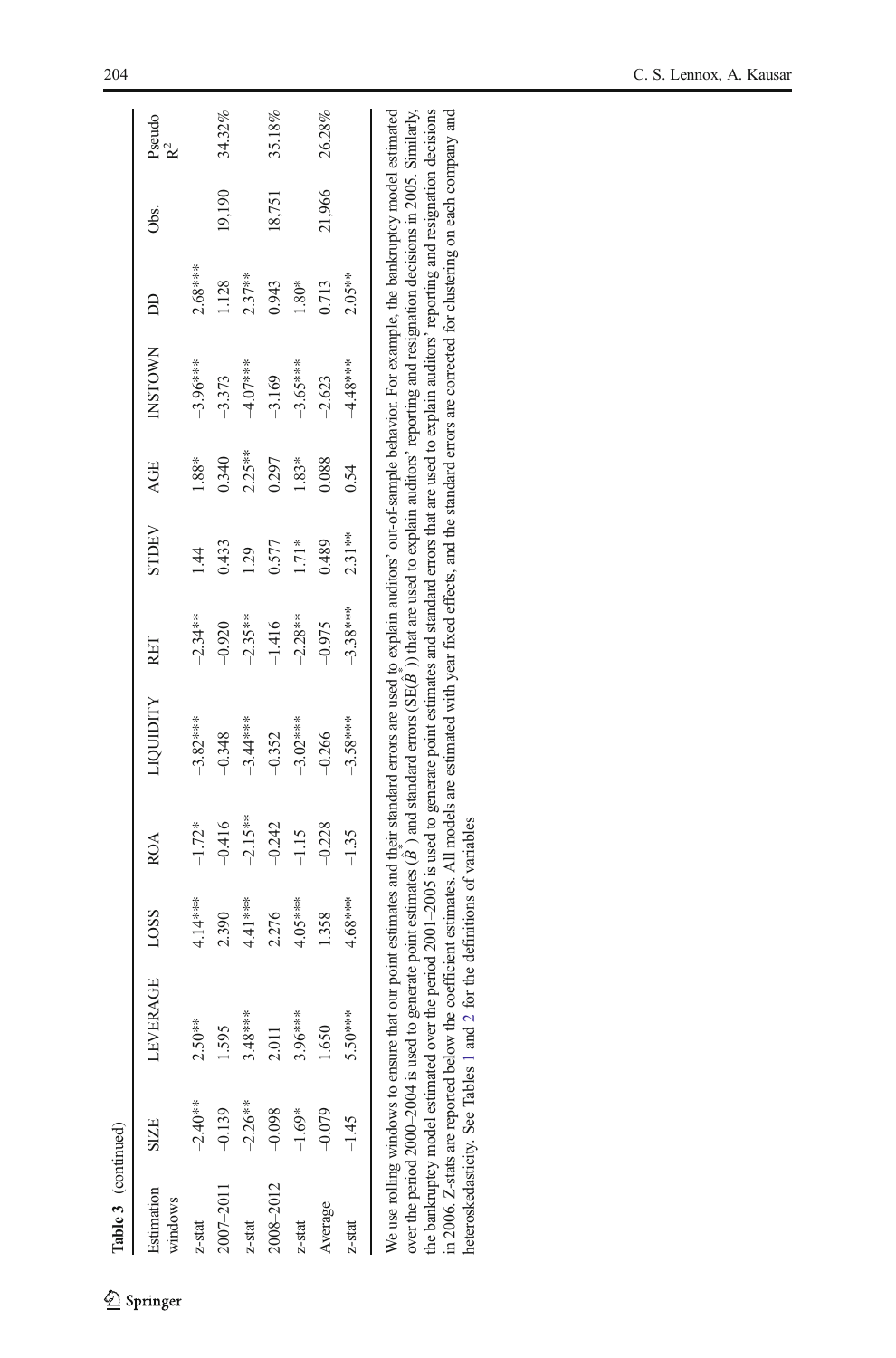| Panel A: Point estimates of bankruptcy $(\hat{B})$ |                     |                                                                   |         |                      |         |
|----------------------------------------------------|---------------------|-------------------------------------------------------------------|---------|----------------------|---------|
|                                                    | Healthy             |                                                                   |         | Distressed           |         |
| Percentiles                                        | $1\%$               | 20%                                                               | 50%     | 80%                  | 99%     |
| $\hat{\mathbf{B}}^*$                               | $-11.89$            | $-8.68$                                                           | $-6.93$ | $-5.07$              | $-1.88$ |
|                                                    |                     | Panel B: Standard errors of the point estimates $(SE(\hat{B}^*))$ |         |                      |         |
|                                                    | Low estimation risk |                                                                   |         | High estimation risk |         |
| Percentiles                                        | $1\%$               | 20%                                                               | 50%     | 80%                  | 99%     |
| $SE(\hat{B})$                                      | 0.18                | 0.31                                                              | 0.44    | 0.65                 | 1.56    |

<span id="page-20-0"></span>**Table 4** The point estimates of bankruptcy  $(\hat{B}^*)$  and the standard errors of the point estimates (SE $(\hat{B}^*)$ )

 $B = 1$  if the company files for bankruptcy within 15 months of the company's fiscal year-end and 0 otherwise.  $B^* \ge 0$  if  $B = 1$ ,  $B^* < 0$  if  $B = 0$ .  $\hat{B}^*$  is the point estimate of  $B^*$ , which is estimated using the coefficients from the bankruptcy prediction models reported in Table [3.](#page-18-0) For example, the values of  $\hat{B}^*$  in 2005 are predicted using the bankruptcy model estimated for the period 2000–2004 (Col. (1) of Table [3\)](#page-18-0); the values of  $\hat{B}^*$  in 2006 are predicted using the bankruptcy model estimated for the period 2001–2005 (Col. (2) of Table [3\)](#page-18-0); etc. Estimation risk is measured using  $SE(\hat{B}^*)$ , which is the standard error of  $\hat{B}^*$ . The sample period is 2000– 2013;  $n = 51,882$ 

of 1.56 (the highest percentile according to Panel B). This would mean that, at the  $95\%$  confidence level (two-tailed), the upper confidence limit for Z is substantially higher at  $-3.83$  (=  $-6.89 + 1.96 \times 1.56$ ). With an upper confidence limit of −6.56, Y remains outside of the top 45% of companies once we take account of estimation risk. In contrast, the upper confidence limit of −3.83 places company  $Z$  in the top 10%. Therefore the upper confidence limits of these two companies are vastly different, even though they have the same point estimates. For company Z the upper confidence limit lies within the top 10% because this company has high estimation risk (i.e., Z's density function in Fig. [1](#page-5-0) has fat tails). For company Y, the upper confidence limit remains outside of the top  $45\%$ because  $Y$  has low estimation risk (i.e,  $Y$ s density function has thin tails). Accordingly, we expect that company Z's auditor is more likely to issue a going-concern opinion (H1), more likely to resign (H2), and charges higher audit fees (H3), compared with company Y's auditor, even though both companies have the same point estimates of bankruptcy.

#### 4.4 Results from the models of going-concern reporting (H1)

Table [5](#page-21-0) presents results for the going-concern reporting models. In column (1), we begin by regressing going-concern opinions on the point estimates  $(\hat{\boldsymbol{B}}^*)$ , the standard errors of the point estimates (SE $(\hat{B}^*)$ ), and control variables. Consistent with prior audit reporting studies. Table [5](#page-21-0) finds a highly significant positive coefficient on the  $\hat{B}^*$ variable ( $z$ -stat.  $= 16.90$ ). That is, companies with higher point estimates of bankruptcy are more likely to receive going-concern opinions.

Next, we turn to our main variable of interest,  $\text{SE}(\hat{B}^*)$ . Under H1, auditors respond to higher estimation risk by being more likely to issue going-concern opinions. Thus we predict a significant positive coefficient on  $SE(\hat{B}^*)$ . As shown in Table [5](#page-21-0), we do indeed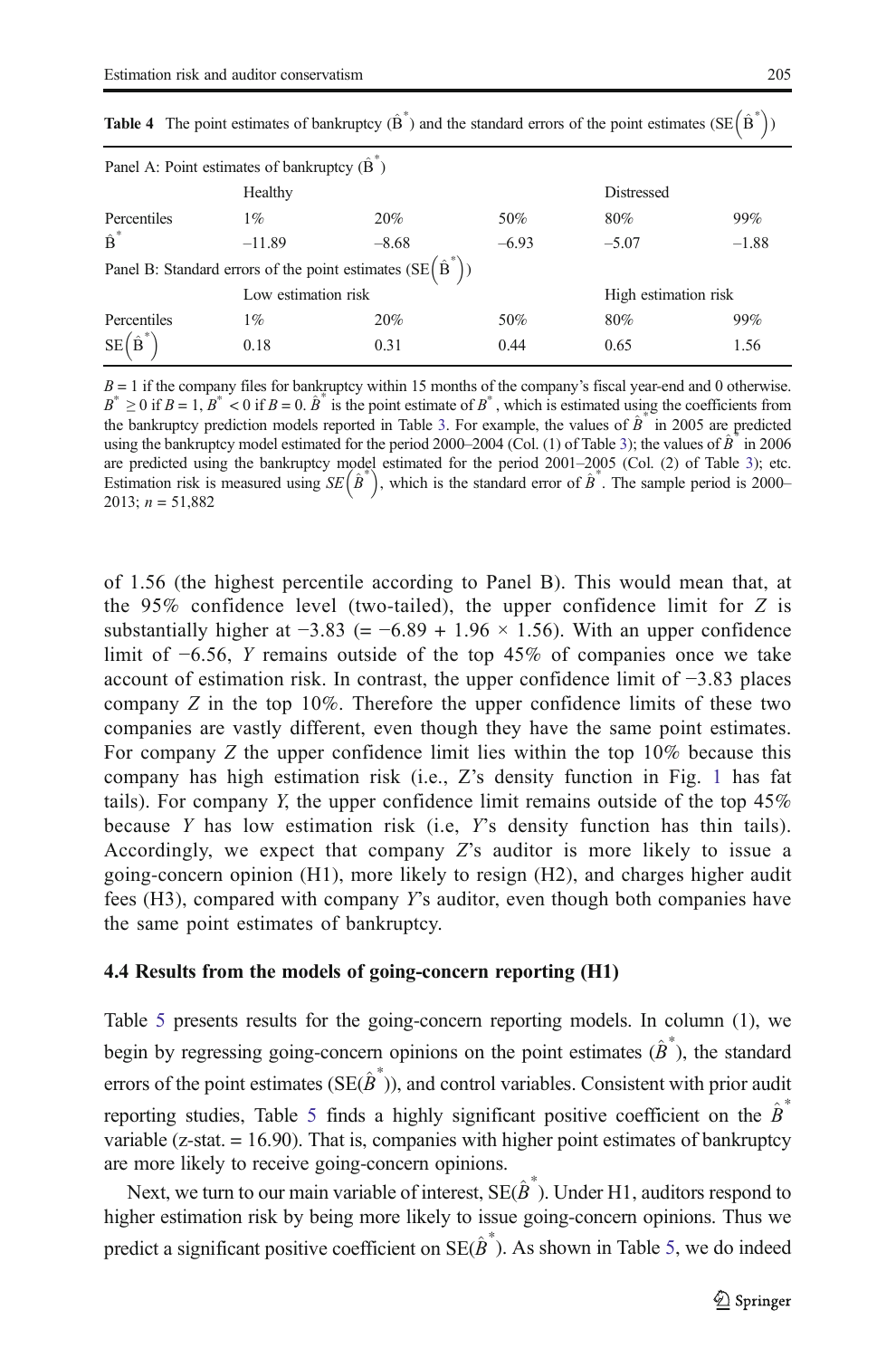|                    | Full sample |              | Full sample |                |
|--------------------|-------------|--------------|-------------|----------------|
|                    |             | $\mathbf{1}$ |             | $\overline{2}$ |
| $\hat{\text{B}}^*$ | 0.743       | 16.90***     | 0.715       | 16.15***       |
| $SE(B^{\dagger})$  | 3.332       | $10.67***$   | 3.213       | 10.23***       |
| В                  |             |              | 1.450       | 8.50***        |
| <b>LTA</b>         | $-0.177$    | $-4.74***$   | $-0.192$    | $-4.97***$     |
| Book-to-market     | 0.045       | 0.98         | 0.052       | 1.15           |
| Leverage           | $-0.183$    | $-0.86$      | $-0.198$    | $-0.92$        |
| LLoss              | 0.502       | $5.16***$    | 0.488       | 5.01***        |
| <b>ROA</b>         | $-0.208$    | $-1.95*$     | $-0.198$    | $-1.84*$       |
| Cash flows         | $-2.080$    | $-10.45***$  | $-2.048$    | $-10.22***$    |
| Liquidity          | $-0.050$    | $-1.85*$     | $-0.050$    | $-1.81*$       |
| Ret                | $-0.341$    | $-3.52***$   | $-0.324$    | $-3.35***$     |
| Stdev              | $-0.062$    | $-0.59**$    | $-0.056$    | $-0.53$        |
| New finance        | $-0.236$    | $-2.94***$   | $-0.180$    | $-2.23**$      |
| Investment         | $-1.614$    | $-6.93***$   | $-1.577$    | $-6.78***$     |
| Reporting lag      | 0.015       | 9.60***      | 0.015       | 9.52***        |
| <b>Big</b>         | 0.178       | 1.83*        | 0.176       | 1.79*          |
| Tenure             | $-0.029$    | $-3.00***$   | $-0.024$    | $-2.51**$      |
| Ind spec           | 0.162       | $1.73*$      | 0.148       | 1.55           |
| AF ratio           | 0.082       | 0.94         | 0.094       | 1.07           |
| NAF_ratio          | $-0.285$    | $-1.37$      | $-0.313$    | $-1.48$        |
| Lagge              | 2.957       | 23.36***     | 2.962       | 23.34***       |
| Year dummies       |             | <b>YES</b>   |             | <b>YES</b>     |
| Industry dummies   |             | <b>YES</b>   |             | <b>YES</b>     |
| Pseudo $R^2$       |             | 51.82%       |             | 52.29%         |
| Obs.               |             | 51,882       |             | 51,882         |

<span id="page-21-0"></span>**Table 5** The effect of estimation risk  $(SE(\hat{B}^*))$  on auditors' going-concern reporting (H1)

 $GC = 1$  if the company receives a going-concern modification in the auditor's report and 0 otherwise.  $GC^* \ge 0$ if GC = 1,  $GC^* < 0$  if GC = 0.  $\hat{B}^*$  = the company's point estimate of bankruptcy risk, where the point estimates are generated from the bankruptcy prediction models reported in Table [3](#page-18-0).  $SE(\hat{B}^*)$  = estimation risk, measured as the standard error of  $\hat{B}^*$ . See Tables [1](#page-14-0) and [2](#page-15-0) for the definitions of control variables

The sample period is 2000–2013. The standard errors are corrected for clustering on each company and heteroskedasticity. \*\*\*, \*\*, \* = statistically significant at the  $1\%$ ,  $5\%$ ,  $10\%$  levels, respectively (two-tailed)

find a highly significant positive coefficient on estimation risk (z-stat. =  $10.67$ ).<sup>12</sup> This is consistent with auditors increasing their propensity to issue going-concern opinions when estimation risk is higher. $13$ 

 $\frac{12}{13}$  Our results are similar if we estimate Eq. ([3\)](#page-10-0) without the Z<sub>GC</sub> variables.<br><sup>13</sup> In an untabulated test, we estimate an alternate version of model 1 by including all of the bankruptcy predictor variables (X) in the going-concern reporting model. In this specification, we are forced to drop the point estimate  $(\hat{B}^*)$ , as it is a linear function of the X variables, i.e., there is perfect multicollinearity between  $\hat{B}^*$ and the X variables. The coefficients on estimation risk  $(SE(\hat{\beta}^*))$  remain positive and highly significant. Therefore our results are robust to replacing  $\hat{B}^*$  with the X variables.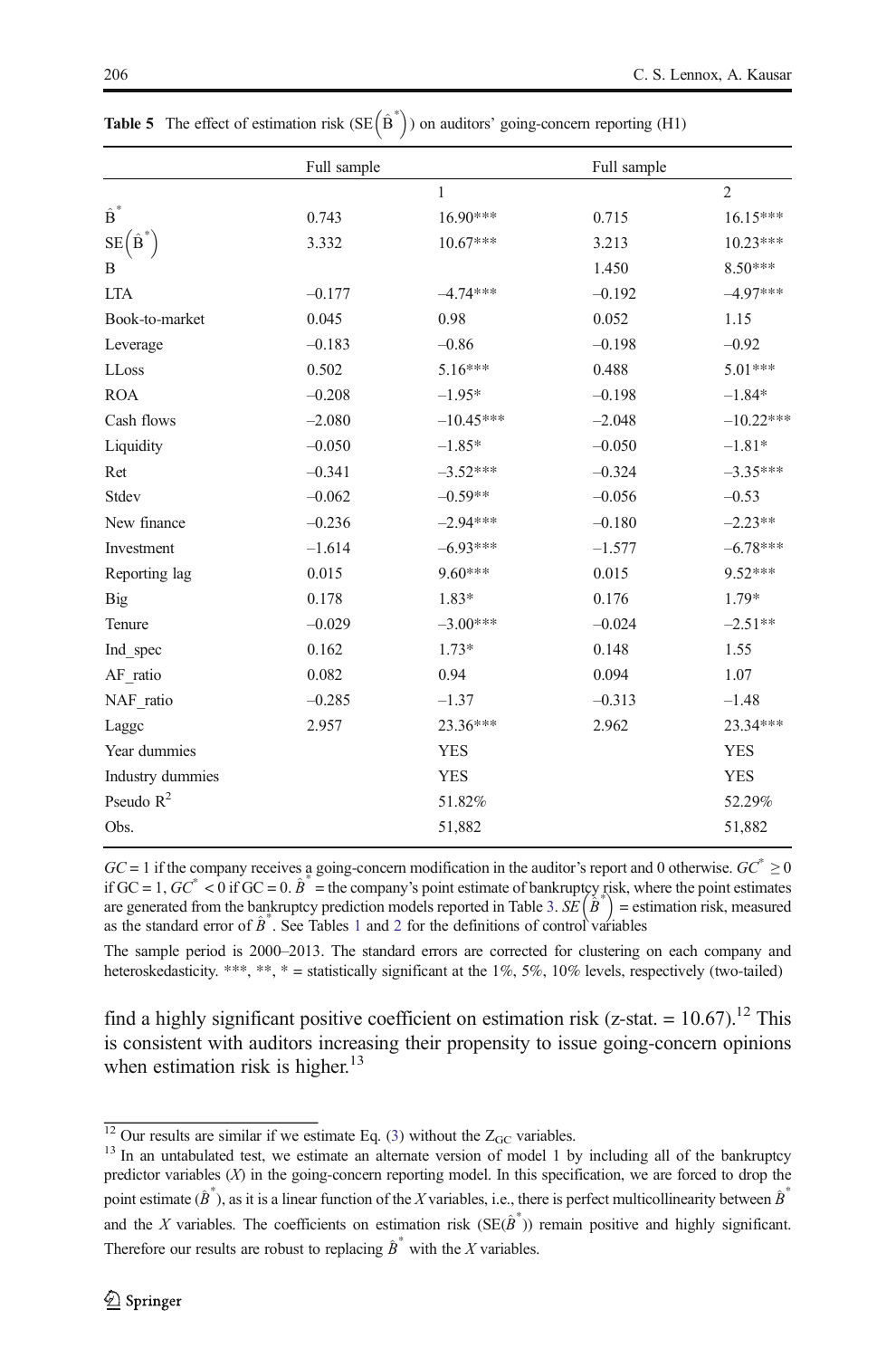Not only are the results statistically significant, they are also significant in terms of their economic magnitude. To measure the economic importance of estimation risk, we calculate how the probability of issuing a going-concern opinion changes as  $SE(B^*)$ increases from the tenth percentile value to the ninetieth percentile, when all other variables including the point estimates of bankruptcy risk are held constant. As estimation risk increases over this range, the predicted probability of issuing a going-concern opinion

increases approximately threefold, from 2.6% to 7.5%. Therefore estimation risk has a large impact on going-concern reporting. For the sake of comparison, we also calculate the going-concern probabilities as  $\hat{B}^*$  increases from its tenth percentile value to the ninetieth percentile, with all other variables held constant. The likelihood of a going-concern opinion increases more than tenfold, from 0.4% to 7.2%, as  $\hat{B}^*$  increases from its tenth percentile value to the ninetieth percentile. Therefore the point estimates of bankruptcy have a larger impact on going-concern reporting than do the standard errors of the point estimates. The signs and significance of the control variables in Table [5](#page-21-0) are consistent with prior research on the determinants of going-concern reporting (e.g., DeFond et al. [2002\)](#page-30-0).

In model 2, we additionally control for the ex post bankruptcy dummy  $(B)$  to check whether our inferences are affected by an auditor's properietary information about the likelihood of bankruptcy. After adding this control, we continue to find that estimation risk is a highly significant determinant of going-concern opinions (z-stat. = 10.23).

Overall we provide strong evidence that estimation risk positively affects auditors' going-concern reporting decisions.

#### 4.5 Results from the models of auditor resignations (H2)

Table [6](#page-23-0) reports the results for auditor resignations. In model 1, we regress auditor resignations on the point estimates of bankruptcy risk  $(\hat{B}^*)$ , their standard errors  $(SE(\hat{B}^*))$ , and the control variables. Consistent with prior literature, Table [6](#page-23-0) finds a significant positive coefficient on the point estimates of bankruptcy  $(\hat{B}^*)$  (z-stat. = 4.63). That is, auditors are more likely to resign when a company has a higher likelihood of bankruptcy.

Next, we turn to our main variable of interest,  $SE(\hat{B}^*)$ . Under H2, auditors respond to higher estimation risk by being more likely to resign. Thus we predict a significant positive coefficient on  $SE(\hat{B}^*)$ . Consistent with H2, model 1 shows a highly significant positive coefficient on estimation risk (z-stat. = 3.27).<sup>14</sup> The effect of  $SE(\hat{B}^*)$  in model 1 is also significant in terms of its economic magnitude. Holding all other variables constant at their mean values, the probability of auditor resignation nearly doubles from 1.2% to 2.0%, as  $SE(\hat{B}^*)$  increases from its tenth percentile value to the ninetieth percentile. Therefore estimation risk has a large impact on auditors' resignation decisions. In comparison, the likelihood of

<sup>&</sup>lt;sup>14</sup> We obtain very similar results if we estimate Eq. [\(4\)](#page-10-0) without the  $Z_R$  variables.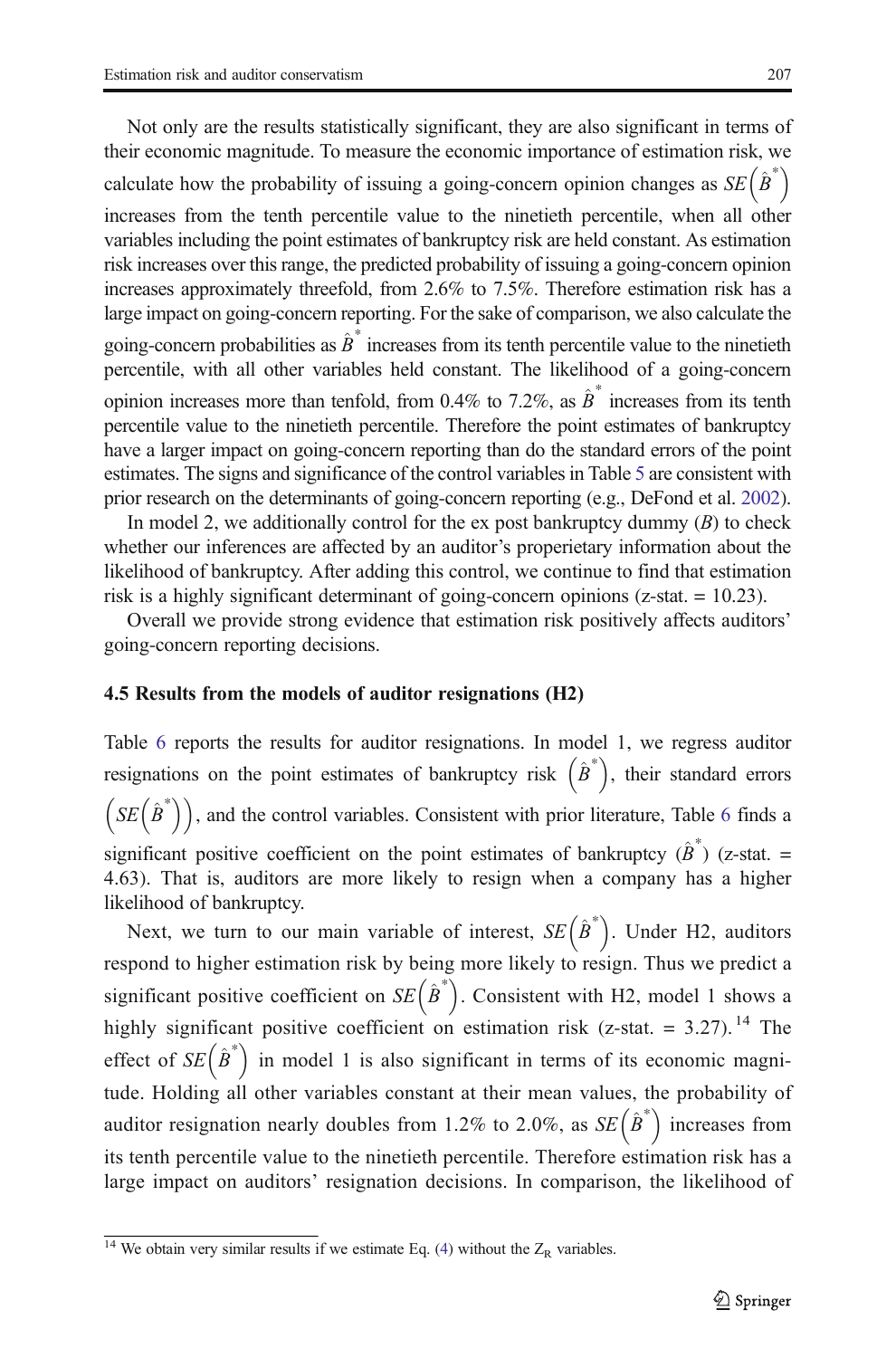|                            |          | $\mathbf{1}$ |          | $\overline{c}$ |
|----------------------------|----------|--------------|----------|----------------|
|                            | Coefft.  | z-stat.      | Coefft.  | z-stat.        |
| $\hat{\bar{\mathbf{B}}}^*$ | 0.149    | $4.63***$    | 0.134    | 4.09***        |
| $SE(B^*)$                  | 0.719    | $3.27***$    | 0.667    | $3.00***$      |
| B                          |          |              | 1.115    | 4.53***        |
| <b>LTA</b>                 | $-0.165$ | $-4.73***$   | $-0.169$ | $-4.80***$     |
| Book-to-market             | 0.117    | $2.08**$     | 0.122    | $2.21***$      |
| <b>ROA</b>                 | 0.336    | $2.64***$    | 0.362    | 2.84***        |
| Reporting lag              | 0.014    | $8.01***$    | 0.014    | 7.98***        |
| Restatement                | 0.887    | 5.85***      | 0.897    | 5.90***        |
| Special items              | $-1.885$ | $-4.54***$   | $-1.826$ | $-4.35***$     |
| Litigation risk            | 0.005    | 0.05         | 0.010    | 0.11           |
| Big                        | $-0.539$ | $-5.37***$   | $-0.541$ | $-5.36***$     |
| Tenure                     | $-0.071$ | $-6.24***$   | $-0.069$ | $-6.11***$     |
| Ind spec                   | 0.027    | 0.27         | 0.026    | 0.25           |
| AF ratio                   | 0.226    | $2.26***$    | 0.237    | $2.36**$       |
| NAF ratio                  | $-0.105$ | $-0.45$      | $-0.110$ | $-0.47$        |
| Lagge                      | $-0.036$ | $-0.23$      | $-0.044$ | $-0.28$        |
| Year dummies               |          | <b>YES</b>   |          | <b>YES</b>     |
| Industry dummies           |          | <b>YES</b>   |          | <b>YES</b>     |
| Pseudo $R^2$               |          | 11.69%       |          | 11.90%         |
| Obs.                       |          | 51,882       |          | 51,882         |

<span id="page-23-0"></span>**Table 6** The effect of estimation risk  $(SE(\hat{B}^*))$  on auditors' resignation decisions (H2)

 $RESIGN = 1$  if the auditor resigns from the company and 0 otherwise.  $RESIGN^* \geq 0$  if  $RESIGN = 1$ ,  $RESIGN^*$  $< 0$  if RESIGN = 0.  $\hat{B}^*$  = the company's point estimate of bankruptcy risk, where the point estimates are generated from the bankruptcy prediction models reported in Table [3.](#page-18-0)  $SE(\hat{B}^*)$  = estimation risk, measured as the standard error of  $\hat{B}^*$ . See Tables [1](#page-14-0) and [2](#page-15-0) for the definitions of control variables

The sample period is 2000–2013. The standard errors are corrected for clustering on each company and heteroskedasticity. \*\*\*, \*\*, \* = statistically significant at the 1%, 5%, 10% levels, respectively (two-tailed)

auditor resignation more than doubles, from 1.0% to 2.2%, as  $\hat{B}^*$  increases from its tenth percentile value to the ninetieth percentile.

In model 2, we additionally control for an auditor's proprietary information about the risk of bankruptcy by including the ex post bankruptcy dummy variable (B). We continue to find that auditor resignations are positively associated with estimation risk ( $z$ -stat.  $= 3.00$ ).

#### 4.6 Results from the models of audit fees (H3)

Table [7](#page-24-0) reports the results for the audit fee models. In model 1, we regress the natural logarithm of audit fees on the point estimates of bankruptcy risk  $(\hat{B}^*)$ , their standard errors  $(SE(\hat{B}^*))$ , and the control variables. As expected, Table [7](#page-24-0) finds a significant positive coefficient on the point estimates of bankruptcy  $(\hat{B}^*)$  (t-stat. = 5.15). That is, auditors charge higher fees when companies have higher point estimates of bankruptcy risk.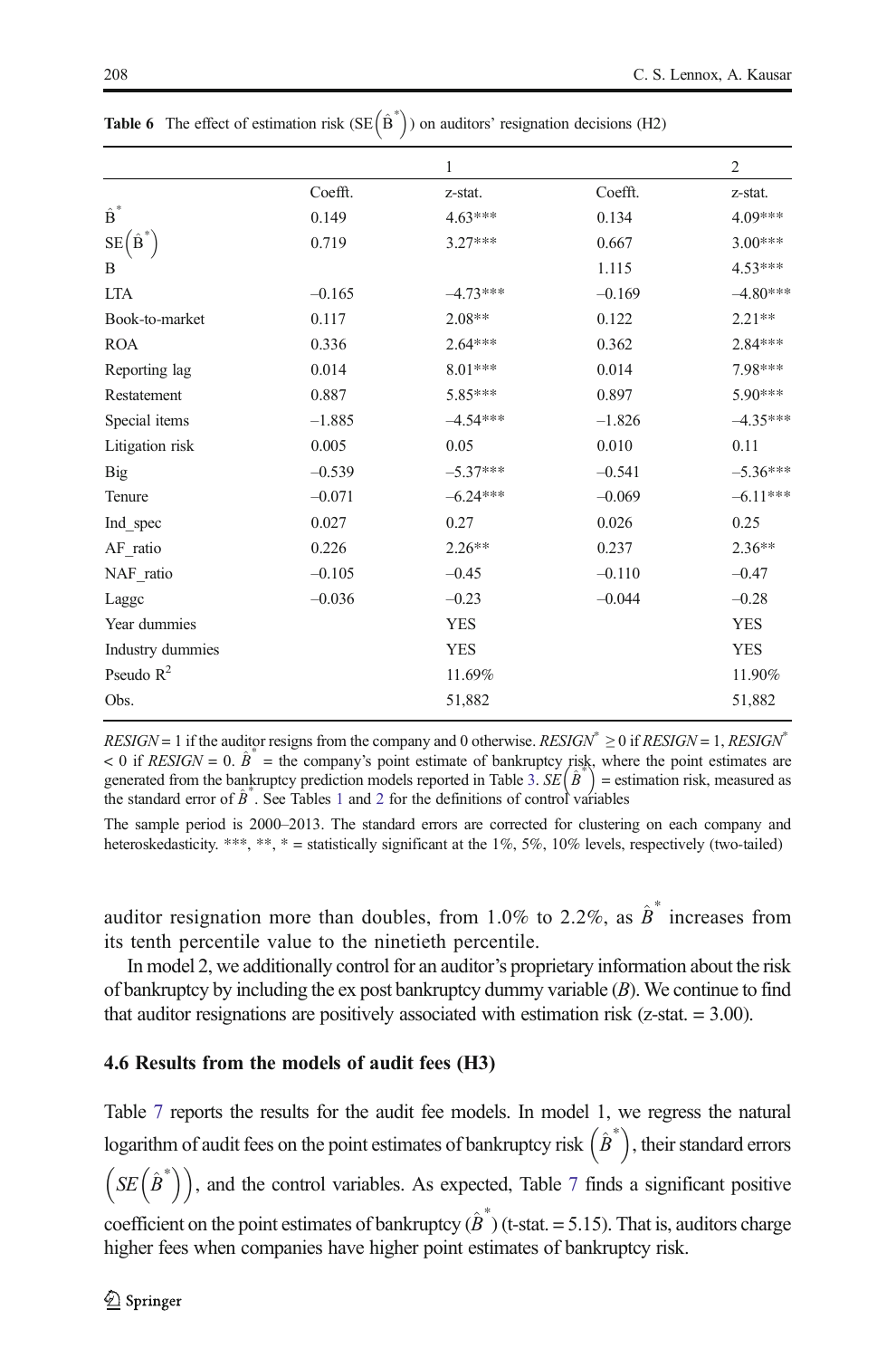|                    |          | 1           |          | $\overline{2}$ |
|--------------------|----------|-------------|----------|----------------|
|                    | Coefft.  | t-stat.     | Coefft.  | t-stat.        |
| $\hat{\text{B}}^*$ | 0.023    | $5.15***$   | 0.023    | 5.09***        |
| $SE(B^*)$          | 0.136    | 4.43***     | 0.135    | $4.41***$      |
| B                  |          |             | 0.048    | 1.30           |
|                    |          |             |          |                |
| Client size        | 0.484    | 65.78***    | 0.484    | 65.68***       |
| Book-to-market     | $-0.098$ | $-11.33***$ | $-0.098$ | $-11.33***$    |
| Leverage           | $-0.211$ | $-6.00***$  | $-0.212$ | $-6.01***$     |
| <b>ROA</b>         | $-0.330$ | $-19.40***$ | $-0.329$ | $-19.37***$    |
| LLoss              | 0.145    | $15.70***$  | 0.145    | 15.70***       |
| Rec                | 0.983    | 15.50***    | 0.983    | 15.49***       |
| Inv                | 0.308    | 5.18***     | 0.307    | 5.17***        |
| Liquidity          | $-0.028$ | $-12.88***$ | $-0.028$ | $-12.89***$    |
| Litigation risk    | 0.033    | $2.03**$    | 0.033    | $2.03**$       |
| Merger             | 0.094    | 9.53***     | 0.094    | $9.53***$      |
| <b>IPO</b>         | 0.233    | 9.59***     | 0.233    | 9.58***        |
| <b>SEO</b>         | 0.039    | 3.08***     | 0.039    | $3.08***$      |
| Issue              | 0.078    | 3.95***     | 0.079    | 3.95***        |
| <b>Busseg</b>      | 0.122    | 8.88***     | 0.122    | 8.88***        |
| Foreign            | 0.003    | 1.13        | 0.003    | 1.13           |
| Employees          | 0.036    | $5.27***$   | 0.036    | 5.27***        |
| Yearend            | $-0.064$ | $-4.30***$  | $-0.064$ | $-4.31***$     |
| <b>Big</b>         | 0.355    | 22.07***    | 0.355    | 22.07***       |
| Tenure             | 0.000    | $-0.44$     | 0.000    | $-0.42$        |
| GC                 | 0.072    | 3.39***     | 0.070    | $3.24***$      |
| Year dummies       |          | <b>YES</b>  |          | <b>YES</b>     |
| Industry dummies   |          | <b>YES</b>  |          | <b>YES</b>     |
| $R^2$              |          | 81.99%      |          | 81.99%         |
| Obs.               |          | 51,882      |          | 51,882         |
|                    |          |             |          |                |

<span id="page-24-0"></span>**Table 7** The effect of estimation risk  $(SE(\hat{B}^*))$  on audit fees (H3)

 $LnAF$  = natural logarithm of audit fees.  $\hat{B}^*$  = the company's point estimate of bankruptcy risk, where the point estimates are generated from the bankruptcy prediction models reported in Table [3.](#page-18-0)  $SE(\hat{B}^*)$  = estimation risk, measured as the standard error of  $\hat{B}^*$ . See Tables [1](#page-14-0) and [2](#page-15-0) for the definitions of control variables

The sample period is 2000–2013. The standard errors are corrected for clustering on each company and heteroskedasticity. \*\*\*, \*\*, \* = statistically significant at the 1%, 5%, 10% levels, respectively (two-tailed)

Next, we turn to our main variable of interest,  $SE(\hat{B}^*)$ . Under H3, auditors respond to higher estimation risk by charging higher audit fees. Thus we predict a significant positive coefficient on  $SE(\hat{B}^*)$ . Consistent with H3, model 1 shows a highly significant positive coefficient on estimation risk (t-stat. = 4.43). The effect of  $SE(\hat{B}^*)$  in model 1 is also significant in terms of its economic magnitude. Ceteris paribus, we find that audit fees increase by 7.4% (\$46,613), as  $SE(\hat{B}^*)$  increases from its tenth percentile value to the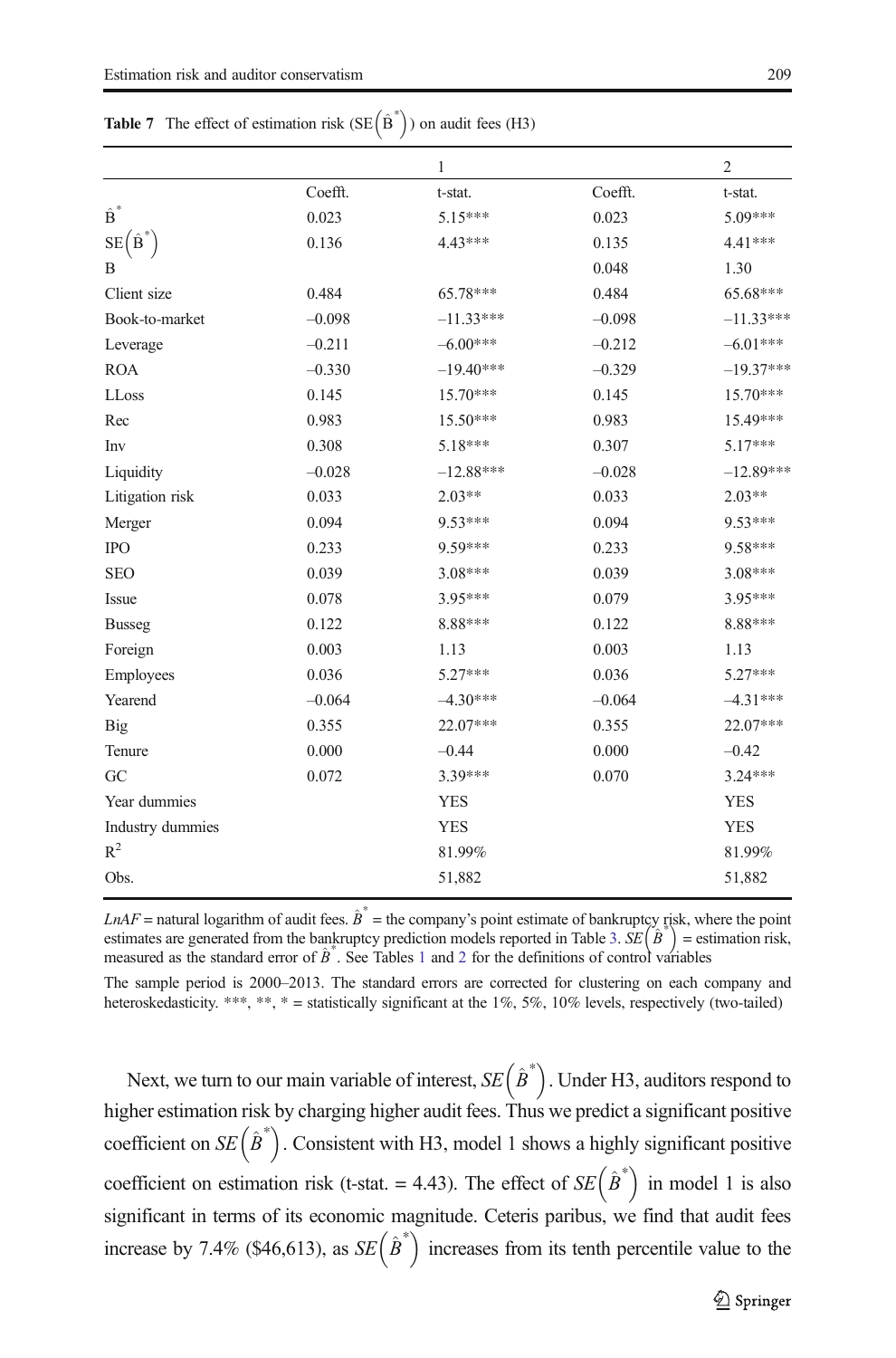<span id="page-25-0"></span>ninetieth percentile. Therefore estimation risk has a significant impact on audit fees. In comparison, audit fees increase by 13.8% (\$85,347), as  $\hat{B}^*$  increases from its tenth percentile value to the ninetieth percentile. The signs and significance of the control variables are consistent with prior audit fee research (e.g., Hribar et al. [2014\)](#page-31-0).

In model 2, we additionally control for the ex post bankrupcy dummy  $(B)$  and find that this does not affect our infereneces. We continue to observe that audit fees are positively associated with estimation risk (t-stat. = 4.41).

#### 5 Supplementary analyses

In this section, we conduct several supplementary analyses. First, we address the concern that  $SE(\hat{B}^*)$  might be capturing bankruptcy risk rather than estimation risk. Second, we show that estimation risk  $(SE(\hat{B}^*))$  has a bigger effect on auditor behavior when companies are moderately distressed, rather than healthy or severely distressed. Third, we demonstrate that our results for  $(SE(\hat{B}^*))$  are driven by the squared normalized values of the  $X$  variables rather than time-varying estimates of the variance-covariance matrices. Fourth, we show that our findings for  $(SE(\hat{B}^*))$  are not attributable to the  $X$  variables having nonlinear effects on bankruptcy. Finally, we demonstrate that the results hold for both Big Four and non-Big Four auditors.

# 5.1 Is  $SE\left(\hat{B}^*\right)$  capturing bankruptcy risk?

A concern is that our estimation risk variable  $(SE(\hat{B}^*))$  might be inadvertently capturing misspecification of the bankruptcy prediction model. In particular, we want to be sure that  $SE(\hat{B}^*$  is not capturing the effects of bankruptcy risk. To examine this, we include  $SE(\hat{B}^*)$  in the bankruptcy prediction model. If  $SE(\hat{B}^*)$  is inadvertently capturing bankruptcy risk rather than estimation risk, we would expect to find significant positive coefficients on  $SE(\hat{B}^*)$  in the bankruptcy prediction model.

The results are reported in Table [8.](#page-26-0) We find that estimation risk  $SE(\hat{B}^*)$  is an insignificant predictor of bankruptcy ( $z$ -stats. = 0.41, 0.60). In contrast, the point estimates of bankruptcy are highly significant predictors (z-stats. = 9.24, 9.13). These findings confirm that the point estimates are capturing bankruptcy risk, while the standard errors are capturing estimation risk rather than bankruptcy risk.

## 5.2 Does estimation risk ( $SE(\hat{B}^*)$ ) matter more when companies are moderately distressed?

We expect that  $SE(\hat{B}^*)$  matters more when companies are moderately distressed, compared to when they are financially healthy or severely distressed. Estimation risk is less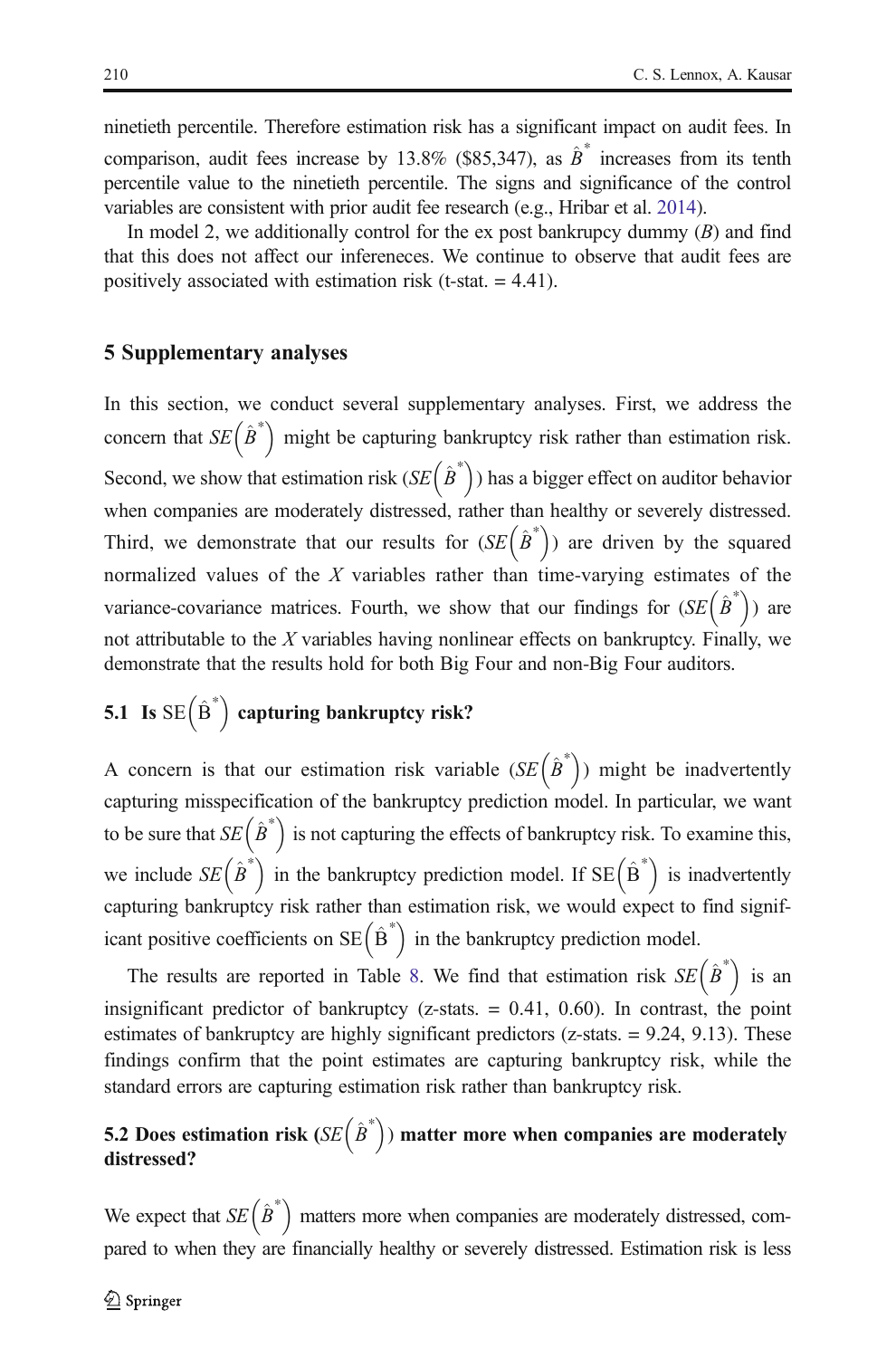|          | 1          |          | $\overline{2}$ |
|----------|------------|----------|----------------|
| Coefft.  | z-stat.    | Coefft.  | z-stat.        |
| 0.879    | 9.24 ***   | 0.796    | $9.13***$      |
| 0.356    | 0.41       | 0.494    | 0.60           |
| 0.151    | 4.94 ***   | 0.168    | $4.01***$      |
| 0.124    | 1.78*      | 0.071    | 1.05           |
| 0.114    | 0.34       | $-0.155$ | $-0.45$        |
| 0.202    | 0.86       | 0.385    | $2.29**$       |
| $-0.458$ | $-3.67***$ | $-0.372$ | $-2.76***$     |
| $-0.355$ | $-1.48$    | $-0.263$ | $-1.18$        |
| 0.191    | 1.05       | $-0.036$ | $-0.18$        |
|          |            | 0.039    | 0.22           |
|          |            | $-0.111$ | $-5.68***$     |
|          |            | 0.199    | 1.31           |
|          |            | $-0.455$ | $-2.83***$     |
|          |            | 0.039    | 0.12           |
|          |            | 1.393    | 8.59***        |
|          | <b>YES</b> |          | <b>YES</b>     |
|          | <b>YES</b> |          | <b>YES</b>     |
|          | 27.10%     |          | 30.59%         |
|          | 51,882     |          | 51,882         |
|          |            |          |                |

<span id="page-26-0"></span>

|  | <b>Table 8</b> The insignificant relation between estimation risk (SE $(\hat{B}^*)$ ) and the likelihood of bankruptcy |  |  |  |  |
|--|------------------------------------------------------------------------------------------------------------------------|--|--|--|--|
|--|------------------------------------------------------------------------------------------------------------------------|--|--|--|--|

 $B = 1$  if the company files for bankruptcy within 15 months of the company's fiscal year-end and 0 otherwise.  $B^* \ge 0$  if  $B = 1$ ,  $B^* < 0$  if  $B = 0$ .  $\hat{B}^* =$  the company's point estimate of bankruptcy risk, where the point estimates are generated from the bankruptcy prediction models reported in Table [3](#page-18-0).  $SE(\hat{B}^*)$  = the standard error of  $\hat{B}^*$ . See Tables [1](#page-14-0) and [2](#page-15-0) for the definitions of control variables

The sample period is 2000–2013. The standard errors are corrected for clustering on each company and heteroskedasticity. \*\*\*, \*\*, \* = statistically significant at the  $1\%$ ,  $5\%$ ,  $10\%$  levels, respectively (two-tailed)

important when a company is severely distressed (i.e., when  $\hat{B}^*$  is very large) because, in this situation, the auditor would likely issue a going-concern opinion, resign, or exert more audit effort, even if the point estimates of bankruptcy are measured with a high degree of imprecision. Similarly, estimation risk is unlikely to matter much when a company is financially healthy because, in this situation, the auditor would be unlikely to issue a goingconcern opinion, resign, or exert greater audit effort, regardless of the imprecision in the point estimates of bankruptcy. Instead, we expect that  $SE(\hat{B}^*)$  matters more when the

point estimates  $(\hat{B}^*)$  indicate a moderate level of financial distress because, in this situation, an auditor is likely to worry more about the degree of imprecision in the estimates.

To examine this, we re-estimate our going-concern, resignation, and audit fee models for the following three subsamples:

- i. financially healthy observations (i.e.,  $\hat{B}^*$  is less than the 50th percentile value),
- ii. moderately distressed observations (i.e.,  $\hat{B}^*$  exceeds the 50th percentile value but is less than the 80th percentile value), and
- iii. highly distressed observations (i.e.,  $\hat{B}^*$  exceeds the 80th percentile value).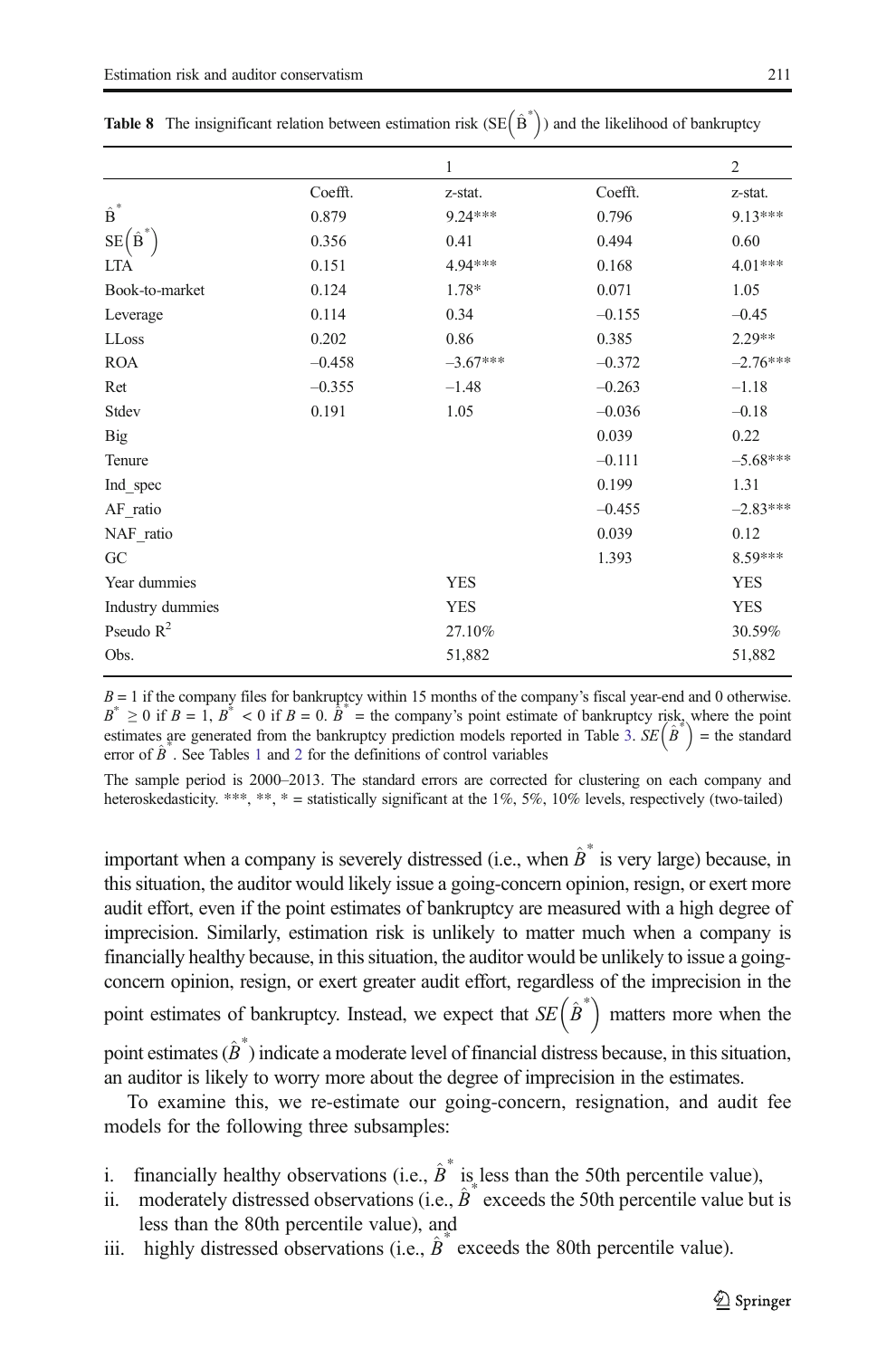The results for these subsamples are shown in Table 9. Consistent with expectations, we find that  $SE(\hat{B}^*)$  is a highly significant determinant of auditors' GC reports, resignations, and audit fees in the subsample of moderately distressed observations. In contrast,  $SE(\hat{B}^*)$ is generally insignificant in the other two subsamples. These findings reinforce our main result that auditors act conservatively in situations where  $SE(\hat{B}^*)$  is likely to matter most.

# 5.3 The source of variation in  $SE(\hat{B}^*)$

The estimation risk variable is equal to the square root of  $X_n \hat{V}_{\hat{\alpha}} X_n'$ , where the n subcript denotes the *n*'th observation in the sample,  $X_n$  is a vector containing the

Table 9 Results after partitioning the sample into financially healthy observations, moderately distressed observations, and severely distressed observations. An observation is classified as financially healthy if its predicted bankruptcy probability is less than the median. An observation is classified as moderately distressed if its predicted bankruptcy probability is greater than the median but less than the 80th precentile. An observation is classified as severely distressed if its predicted bankruptcy probability is greater than the 80th percentile

|                                                          | Financially healthy |            |         | Moderately distressed | Severely distressed |            |
|----------------------------------------------------------|---------------------|------------|---------|-----------------------|---------------------|------------|
|                                                          | Coefft.             | z-stat.    | Coefft. | z-stat.               | Coefft.             | z-stat.    |
| Panel A: Results for the audit reporting models (H1)     |                     |            |         |                       |                     |            |
| $\hat{\textbf{B}}^*$                                     | 0.452               | $2.47**$   | 0.612   | $3.48***$             | 0.375               | 5.28**     |
| $SE(B^*)$                                                | 1.154               | 1.68*      | 2.112   | $2.61***$             | $-0.116$            | $-0.17$    |
| <b>CONTROLS</b>                                          |                     | <b>YES</b> |         | <b>YES</b>            |                     | <b>YES</b> |
| Year dummies                                             |                     | <b>YES</b> |         | <b>YES</b>            |                     | <b>YES</b> |
| Industry dummies                                         |                     | <b>YES</b> |         | <b>YES</b>            |                     | <b>YES</b> |
| Pseudo $R^2$                                             |                     | 52.25%     |         | 47.27%                |                     | 39.36%     |
| Obs.                                                     |                     | 25.941     |         | 15,565                |                     | 10,376     |
| Panel B: Results for the auditor resignation models (H2) |                     |            |         |                       |                     |            |
| $\hat{\mathbf{B}}^*$                                     | 0.088               | 1.14       | 0.150   | 1.11                  | 0.246               | $3.31***$  |
| SE(B)                                                    | 0.593               | 1.87*      | 1.464   | $2.19**$              | $-0.774$            | $-0.81$    |
| <b>CONTROLS</b>                                          |                     | <b>YES</b> |         | <b>YES</b>            |                     | <b>YES</b> |
| Year dummies                                             |                     | <b>YES</b> |         | <b>YES</b>            |                     | <b>YES</b> |
| Industry dummies                                         |                     | <b>YES</b> |         | <b>YES</b>            |                     | <b>YES</b> |
| Pseudo $R^2$                                             |                     | 11.90%     |         | 11.40%                |                     | 11.25%     |
| Obs.                                                     |                     | 25,941     |         | 15,565                |                     | 10,376     |
| Panel C: Results for the audit fee models (H3)           |                     |            |         |                       |                     |            |
| $\hat{\text{B}}^*$                                       | $-0.011$            | $-1.50$    | 0.054   | 4.72***               | 0.041               | 4.34***    |
| $SE(B^{\dagger})$                                        | $-0.013$            | $-0.34$    | 0.316   | $4.50***$             | 0.111               | 1.17       |
| <b>CONTROLS</b>                                          |                     | <b>YES</b> |         | <b>YES</b>            |                     | <b>YES</b> |
| Year dummies                                             |                     | <b>YES</b> |         | <b>YES</b>            |                     | <b>YES</b> |
| Industry dummies                                         |                     | <b>YES</b> |         | <b>YES</b>            |                     | <b>YES</b> |
| $R^2$                                                    |                     | 82.59%     |         | 81.25%                |                     | 77.82%     |
| Obs.                                                     |                     | 25,941     |         | 15,565                |                     | 10,376     |
|                                                          |                     |            |         |                       |                     |            |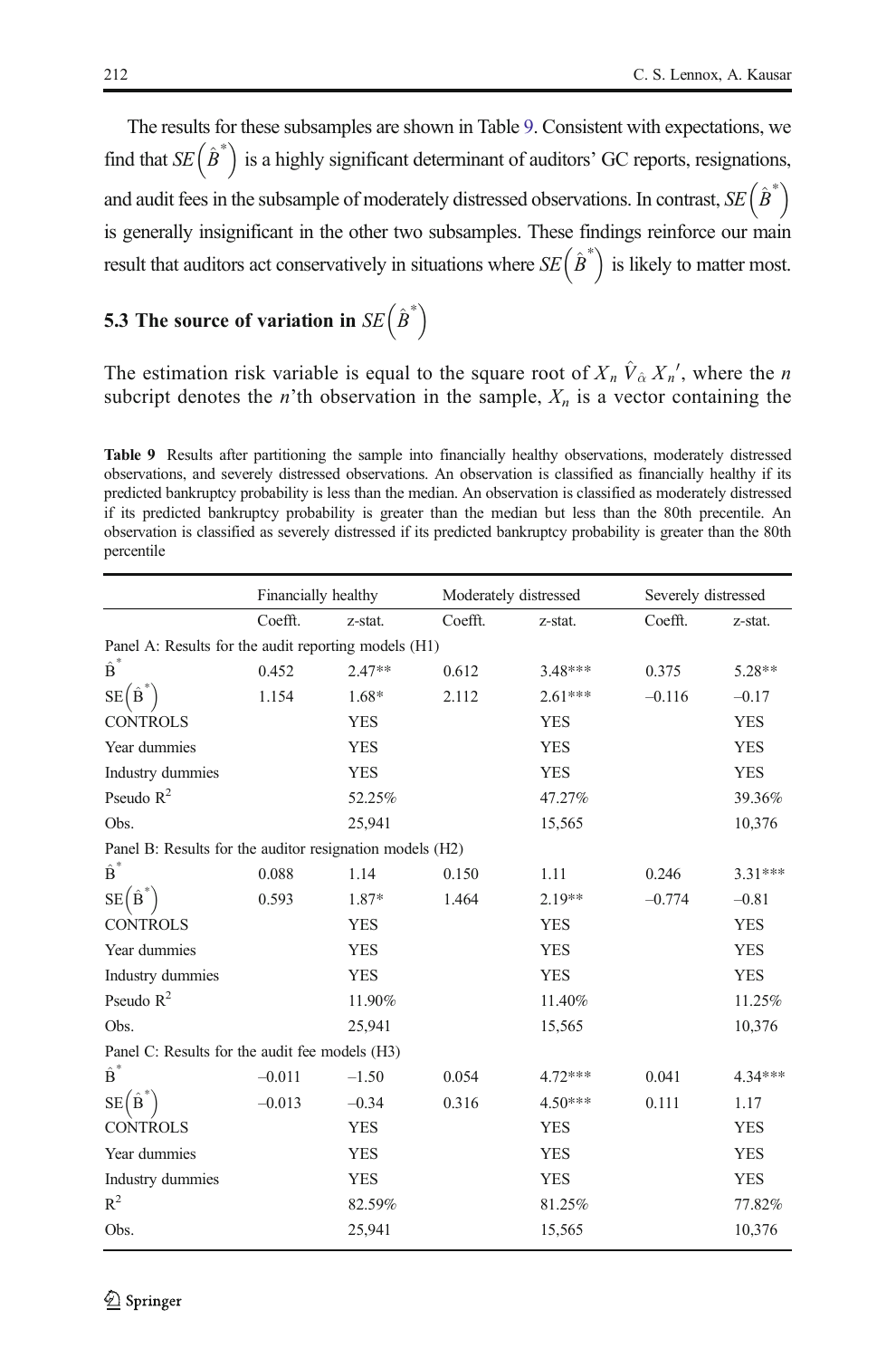values of the X variables, and  $\hat{V}_{\hat{\alpha}}$  is the estimated variance-covariance matrix of the coefficient estimates. In our main tabulated tests, there are two sources of variation in  $SE(\hat{B}^*)$ . First, the value of  $SE(\hat{B}^*)$  for observation *n* depends on the squared distances between the values of the X variables for observation  $n$  and the mean values of the  $X$  variables. Second, there is also some time variation in the estimates of  $\hat{V}_{\hat{\alpha}}$  and  $\hat{\alpha}$  because the bankruptcy prediction models are estimated using rolling windows.

We expect that our results for  $SE(\hat{B}^*)$  are driven by the variation in X, rather than the time variation in the estimated variance-covariance matrices. For example, if two companies have the same point estimates of bankruptcy  $(\hat{B}^*)$ , but one point estimate is driven by average  $X$  values and the other is driven by more extreme  $X$  values that offset each other (e.g., abnormally large losses but abnormally low leverage), the latter point estimate would have greater estimation risk than the former point estimate. Auditors would thus be more conservative for the latter observation.

To determine that it is the variation in X variables that drives our results (rather than the time-varying variance-covariance matrices), we re-estimate a single bankruptcy model using one pooled sample to ensure that the estimated variance-covariance matrix is held constant over the sample period. We then recompute the values of  $\hat{B}^*$  and  $SE (\hat{B}^*)$  and plug them back into our equations for auditors' going-concern reports, resignations, and audit fees. We continue to find that the standard errors of the point estimates of bankruptcy are positive and significantly associated with going-concern opinions ( $z$ -stat.  $= 10.27$ ), resignations  $(z-stat. = 2.98)$ , and audit fees (t-stat.  $= 3.03$ ). Moreover, the point estimates of bankruptcy also retain highly significant positive coefficients in each of the three models (z-stats =18.29, 4.07; t-stat. = 5.41).

#### 5.4 Estimating a nonlinear bankruptcy model

Given that the estimation risk variable reflects abnormal or unusual values of the  $X$ variables, it is important to verify that our results are not driven by omitted nonlinear effects of the  $X$  variables. To some extent this concern is alleviated by the additional analysis of Section [5.1,](#page-25-0) which shows that  $SE(\hat{B}^*)$  is not simply capturing bankruptcy risk. As an additional robustness test, we re-estimate the bankruptcy models after adding the squared values of all the continuous  $X$  variables as extra covariates. We then re-estimate  $\hat{B}^*$  and  $SE (\hat{B}^*)$  and plug these variables into our models for goingconcern opinions, resignations, and audit fees. We continue to find that the standard errors of the point estimates of bankruptcy  $(SE(\hat{B}^*))$  are significantly and positively associated with going-concern opinions ( $z$ -stat. = 9.88), resignations ( $z$ -stat. = 3.08), and audit fees (t-stat.  $= 5.71$ ). Moreover, the point estimates of bankruptcy, which are now a nonlinear function of the  $X$  variables, also remain highly significant in each of the three models (z-stats.  $= 16.13$  and 3.54; t-stat.  $= 4.56$ ).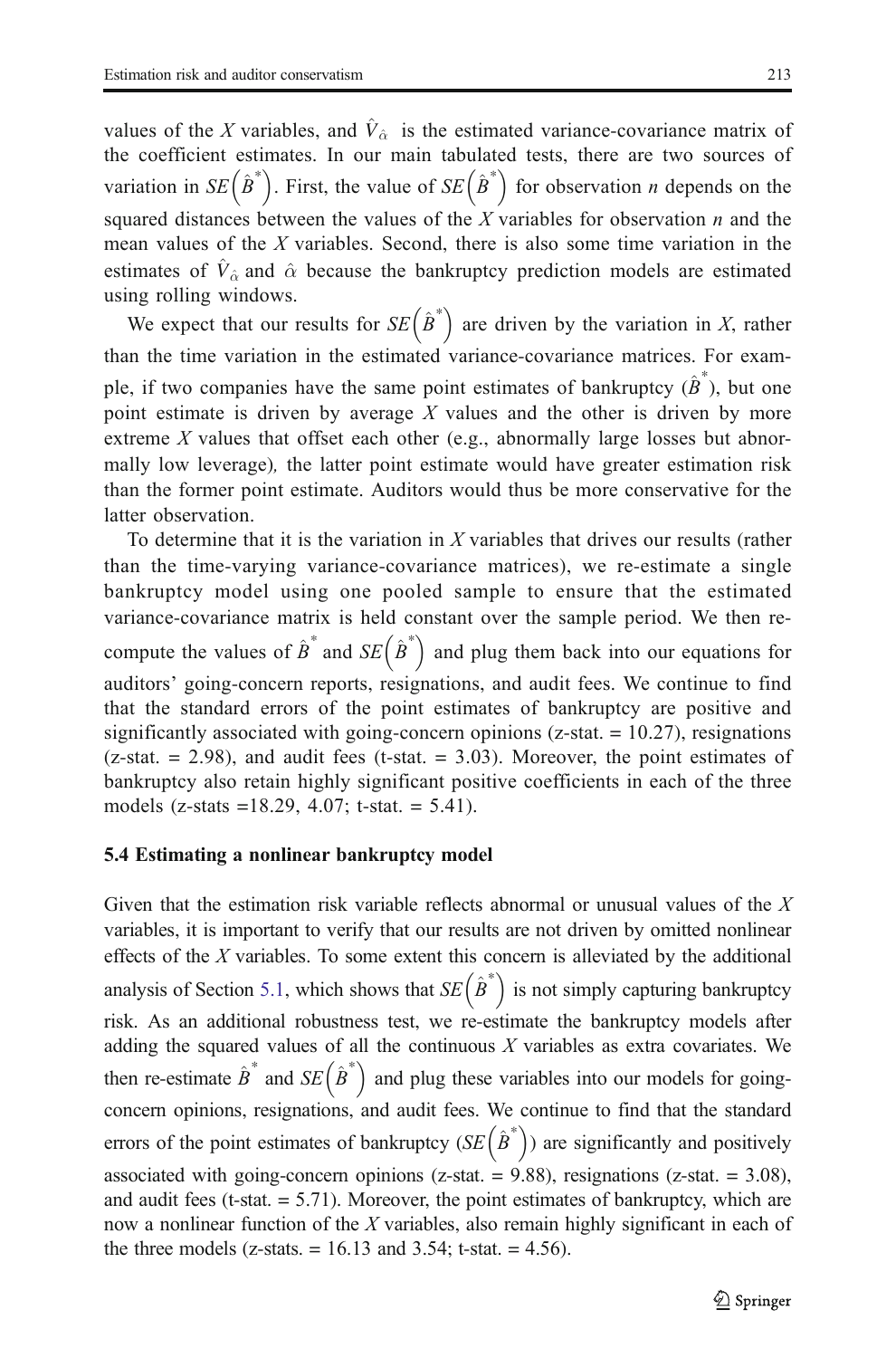#### 5.5 The big four and non-big four audit firms

Next, we examine whether the Big Four and non-Big Four audit firms respond differently to estimation risk. A differential response would be expected if Big Four and non-Big Four auditors have different attitudes toward risk. The more risk averse the auditor, the greater the effect of estimation risk on auditor conservatism. A priori, it is unclear whether the Big Four or non-Big Four auditors are more averse to risk. On one hand, the Big Four auditors may be more risk averse because they have more reputational capital at stake and deeper pockets (DeAngelo [1981](#page-30-0); Weber et al. [2008\)](#page-31-0). If so, they would be more sensitive to estimation risk than the non-Big Four. On the other hand, the Big Four may be less risk averse because their portfolios of clients are more highly diversified (Francis and Krishnan [2003](#page-30-0)). Thus it is an open empirical question whether the Big Four and non-Big Four auditors are equally sensitive to estimation risk.

To examine this, we estimate the going-concern, resignation, and audit fee models separately for both groups. Consistent with the pooled results, we find significant positive coefficients on  $\text{SE}(\hat{B}^*)$  in both subsamples (results untabulated). Moreover, we find no significant difference in the coefficients on  $SE(\hat{B}^*)$  between Big Four and non-Big Four auditors for the going-concern and resignation models. However, we find that Big Four auditors place a significantly higher weight on  $SE(\hat{B}^*)$  in our audit fee regressions.

#### 6 Conclusions

Estimation risk imposes incremental uncertainty on risk-averse individuals and therefore affects their behavior. We examine how estimation risk affects auditors' going-concern reports, their resignation decisions, and audit fees. We demonstrate that auditors are more likely to issue going-concern opinions when the point estimates of bankruptcy are estimated with greater imprecision. Additionally, auditors have a greater propensity to resign when the point estimates of bankruptcy have bigger standard errors. Finally, we show that auditors charge higher fees when faced with higher estimation risk surrouding the point estimates of bankruptcy. These findings are consistent with estimation risk helping explain auditor behavior. In particular, our findings suggest that auditors are more conservative when they face greater estimation risk.

These findings matter because decision-making under uncertainty is a key theme of accounting research. We have demonstrated that it is simple to compute estimation risk using the variance-covariance matrix of coefficient estimates and to then examine how this risk affects the behavior of risk-averse individuals. This study's methodology for measuring estimation risk can be used in other accounting settings, where the decisions of risk-averse individuals are likely to be affected by estimation risk.

Acknowledgements This paper has benefited from the helpful comments and suggestions made by Richard Sloan (the editor), two anonymous reviewers, Neil Bhattacharya, Qiang Cheng, Elisabeth Dedman, Bin Ke, April Klein, Oliver Li, Richard Taffler and participants and discussants at the European Accounting Association 2013 annual meeting, the 2013 Tri-School Conference in Singapore, and Warwick Business School. Asad Kausar gratefully acknowledges the financial support provided by the Ministry of Education, Singapore (Grant RG58/12). We are responsible for all remaining errors and omissions.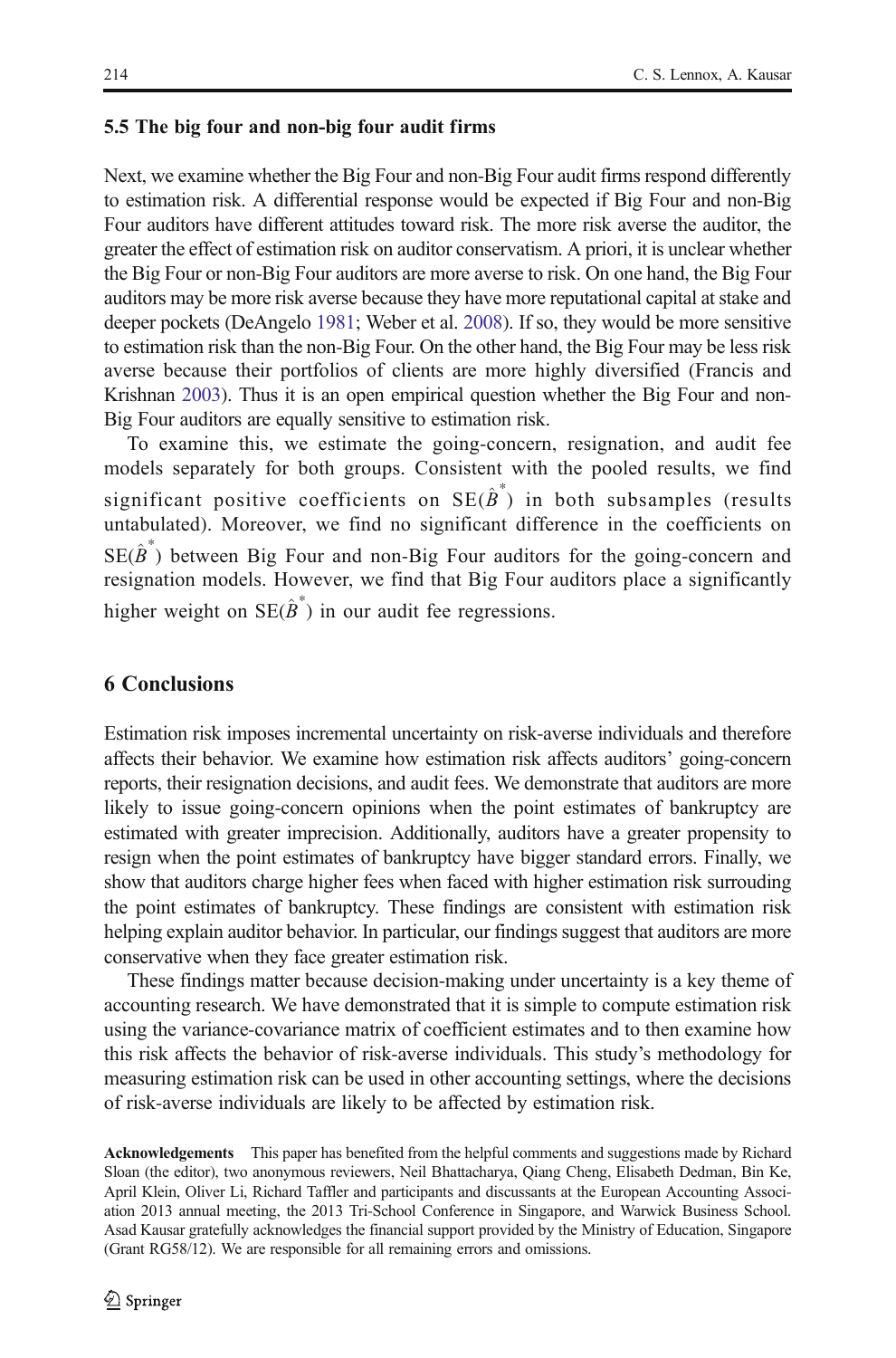#### <span id="page-30-0"></span>**References**

- Aharony, J., Jones, C. P., & Swary, I. (1980). An analysis of risk and return characteristics of corporate bankruptcy using capital market data. The Journal of Finance, 35, 1001–1016.
- Altman, E. (1968). Financial ratios, discriminant analysis, and the prediction of corporate bankruptcy. The Journal of Finance, 23, 589–609.
- Baiman, S., Evans, J. H., & Noel, J. (1987). Optimal contracts with a utility-maximizing auditor. *Journal of* Accounting Research, 25, 217–244.
- Baiman, S., Evans, J. H., & Nagarajan, J. (1991). Collusion in auditing. Journal of Accounting Research, 29,  $1 - 18$
- Balachandran, B. V., & Ramakrishnan, R. T. S. (1987). A theory of audit partnerships: audit firm size and fees. Journal of Accounting Research, 25, 111–126.
- Baum, C. F. (2006). An introduction to modern econometrics using Stata. College Station: StataCorp LP.
- Beaver, W. H., Correira, M., & McNichols, M. (2012). Do differences in financial reporting attributes impair the predictive abilty of financial ratios for bankruptcy? Review of Accounting Studies, 17, 969–1010.
- Beaver, W. H., McNichols, M., & Rhie, J.-W. (2005). Have financial statements become less informative? Evidence from the ability of financial ratios to predict bankruptcy. Review of Accounting Studies, 10, 93–122.
- Bharat, S. T., & Shumway, T. (2008). Forecasting default with the Merton distance to default model. Review of Financial Studies, 21, 1339–1369.
- Campbell, J. Y., Hilscher, J., & Szilagyi, J. (2008). In search of financial distress. The Journal of Finance, 63, 2899–2939.
- Carcello, J. V., & Neal, T. L. (2000). Audit committee composition and auditor reporting. The Accounting Review, 75, 453–467.
- Carcello, J. V., & Palmrose, Z.-V. (1994). Auditor litigation and modified reporting on bankrupt clients. Journal of Accounting Research, 32, 1–30.
- Carcello, J. V., Vanstraelen, A., & Willenborg, M. (2009). Rules rather than discretion in audit standards: going-concern opinions in Belgium. The Accounting Review, 84, 1395–1428.
- Chava, S. (2014). Environmental externalities and cost of capital. Management Science, 60, 2223–2247.
- Chava, S., & Jarrow, R. A. (2004). Bankruptcy prediction with industry effects. Review of Finance, 8(4), 537–569.
- Cleves, M. A., Gould, W. W., & Gutierrez, R. G. (2004). An introduction to survival analysis using Stata. College Station: Stata Corporation.
- Correia, M., Richardson, S., & Tuna, I. (2012). Value investing in credit markets. Review of Accounting Studies, 17, 572–609.
- Davidson, R. A., & Dalby, J. T. (1993). Personality profiles of Canadian public accountants. International Journal of Selection and Assessment, 1, 107–116.
- DeAngelo, L. (1981). Auditor size and audit quality. Journal of Accounting and Economics, 3, 183-199.
- DeFond, M. L., Raghunandan, K., & Subramanyam, K. R. (2002). Do non-audit service fees impair auditor independence? Evidence from going-concern audit opinions. Journal of Accounting Research, 40, 1247–1274.
- Dopuch, N., Holthausen, R. W., & Leftwich, R. W. (1987). Predicting audit qualifications with financial and market variables. The Accounting Review, 62, 431–454.
- Eidleman, G. (1995). Z-scores a guide to failure prediction. CPA Journal,  $65(2)$ ,  $52-53$ .
- Firth, M. (1990). Auditor reputation: the impact of critical reports issued by government inspectors. RAND Journal of Economics, 21, 374–388.
- Francis, J. R., & Krishnan, J. (2003). Evidence on auditor risk-management strategies before and after the private securities litigation reform act of 1995. Asia-Pacific Journal of Accounting and Economics, 9, 135–157.
- Francis, J. R., & Yu, M. D. (2009). Big four office size and audit quality. The Accounting Review, 80, 1521– 1552.
- Gerakos, J., Hahn, R., Kovrijnykh, A., & Zhou, F. (2016). Prediction versus inducement and the informational efficiency of going concern opinions. Chicago Booth working paper.
- Ghosh, A., & Tang, C. (2015). Auditor resignation and risk factors. Accounting Horizons, 29, 529–549.
- Gul, F., Wu, D., & Yang, Z. (2013). Do individual auditors affect audit quality? Evidence from archival data. The Accounting Review, 88(6), 1993–2023.
- Hanoch, G., & Levy, H. (1969). The efficiency analysis of choices involving risk. Review of Economic Studies, 36(3), 335–346.
- House of Lords (2011). Auditors: market concentration and their role. Select committee on economic affairs. 2nd report of session 2010–2011. London: The Stationery Office Limited.